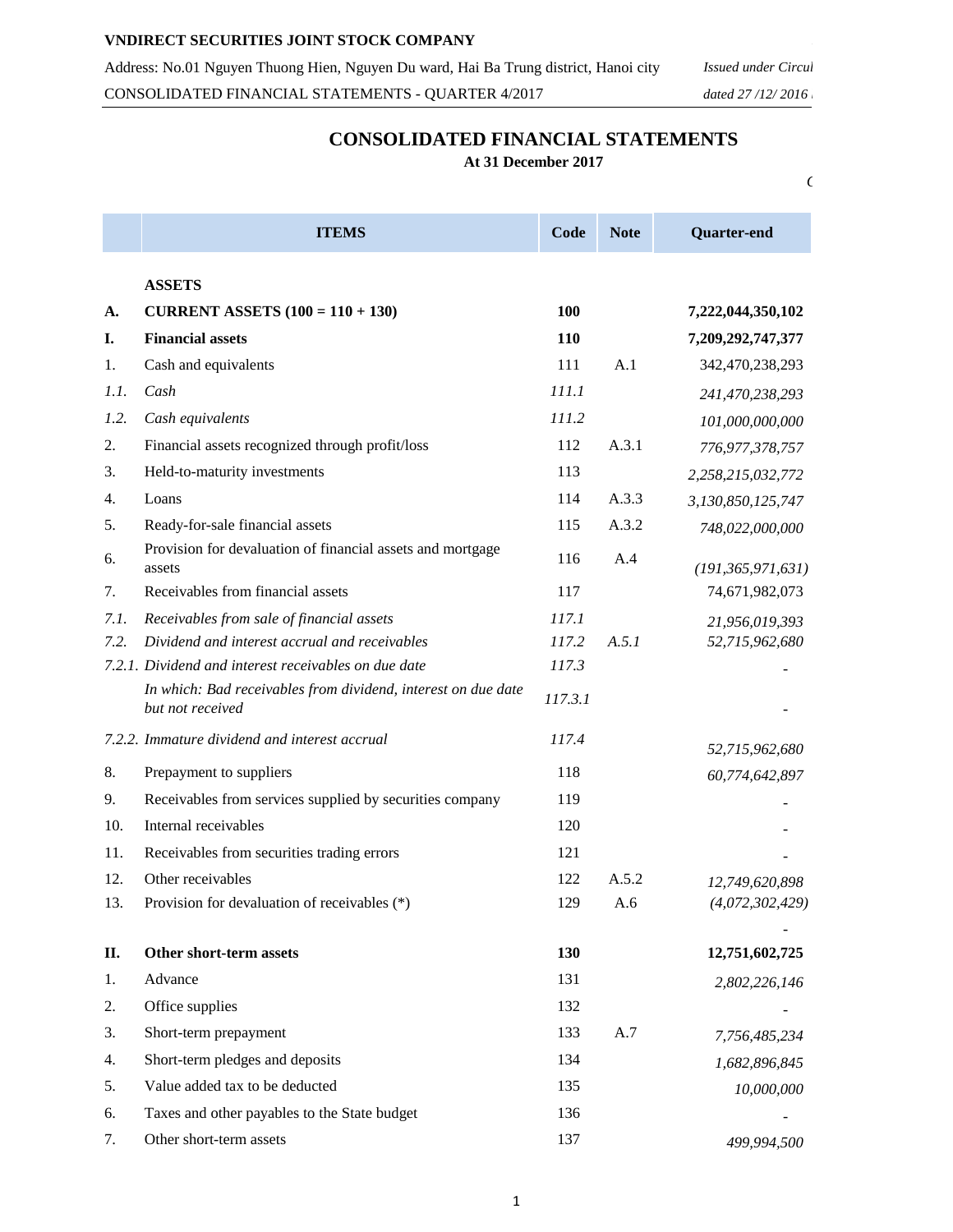|           | <b>ITEMS</b>                                            | Code         | <b>Note</b> | <b>Quarter-end</b>  |
|-----------|---------------------------------------------------------|--------------|-------------|---------------------|
| 8.        | Government bonds purchased for resale                   | 138          |             |                     |
| 9.        | Provision for devaluation of other short-term assets    | 139          |             |                     |
| <b>B.</b> | Non-current assets                                      | 200          |             | 831, 367, 310, 998  |
| I.        | <b>Long-term financial assets</b>                       | 210          |             | 667, 835, 261, 482  |
| 1.        | Long-term receivables                                   | 211          |             |                     |
| 2.        | Investments                                             | 212          |             | 667, 835, 261, 482  |
| 2.1.      | Maturity-held investments                               | 212.1        |             | 300,000,000,000     |
| 2.2.      | Investment in subsidiaries                              | 212.2        |             |                     |
| 2.3.      | Investment in joint ventures, associates                | 212.3        |             | 367,835,261,482     |
| 2.4.      | Other long-term investments                             | 212.4        |             |                     |
| 3.        | Provision for devaluation of long-term financial assets | 213          |             |                     |
| Π.        | <b>Fixed assets</b>                                     | 220          |             | 59,106,424,602      |
| 1.        | Tangible fixed assets                                   | 221          | A.8         | 34,002,092,098      |
|           | Cost                                                    | 222          |             | 94,208,450,947      |
|           | Accumulated depreciation                                | 223a         |             | (60, 206, 358, 849) |
|           | Valuation at fair value                                 | 223b         |             |                     |
| 2.        | Financial leasing intangible fixed assets               | 224          |             |                     |
|           | Cost                                                    | 225          |             |                     |
|           | Accumulated depreciation                                | 226a         |             |                     |
|           | Valuation at fair value                                 | 226 <i>b</i> |             |                     |
|           |                                                         |              |             |                     |
| 3.        | Intangible fixed assets                                 | 227          | A.9         | 25,104,332,504      |
|           | Cost                                                    | 228          |             | 78,230,908,391      |
|           | Accumulated depreciation                                | 229a         |             | (53, 126, 575, 887) |
|           | Valuation at fair value                                 | 229b         |             |                     |
| III.      | <b>Investment properties</b>                            | 230          |             |                     |
|           | Cost                                                    | 231          |             |                     |
|           | Accumulated depreciation<br>Valuation at fair value     | 232a<br>232b |             |                     |
|           |                                                         |              |             |                     |
| IV.       | <b>Construction in progress</b>                         | 240          |             | 500,000,000         |
| V.        | Other long-term assets                                  | 250          |             | 103,925,624,914     |
| 1.        | Long-term pledges and deposits                          | 251          |             |                     |
| 2.        | Long-term prepayments                                   | 252          | A.7         | 4,614,344,843       |
| 3.        | Deferred income tax assets                              | 253          |             |                     |
| 4.        | Payment for Settlement Assistance Fund                  | 254          | A.16        | 20,000,000,000      |
| 5.        | Other long-term assets                                  | 255          |             | 65,095,968,347      |
| 6.        | Goodwill                                                | 256          |             | 14,215,311,724      |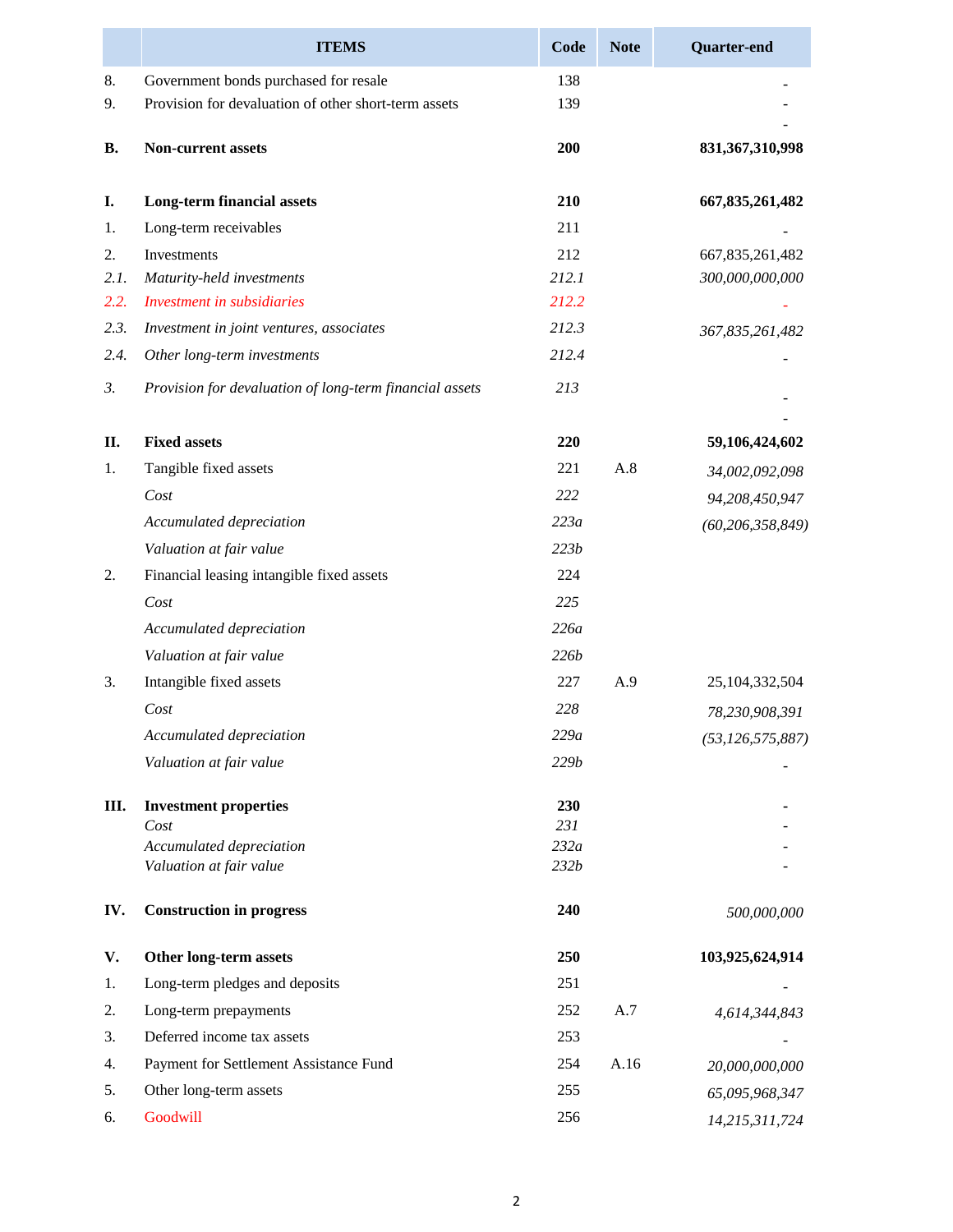|      | <b>ITEMS</b>                                        | Code | <b>Note</b> | <b>Quarter-end</b> |
|------|-----------------------------------------------------|------|-------------|--------------------|
| VI.  | Provision for devaluation of long-term assets       | 260  |             |                    |
|      | <b>TOTAL ASSETS</b> $(270 = 100 + 200)$             | 270  |             | 8,053,411,661,100  |
| C.   | <b>LIABILITIES</b> $(300 = 310 + 340)$              | 300  |             | 5,545,257,829,701  |
| I.   | <b>Current liabilities</b>                          | 310  |             | 5,217,818,566,754  |
| 1.   | Short-term borrowings and finance lease liabilities | 311  | A.15        | 4,351,896,422,610  |
| 1.1. | Short-term borrowings                               | 312  |             | 4,351,896,422,610  |
| 1.2. | Short-term finance lease liabilities                | 313  |             |                    |
| 2.   | Short-term finance lease borrowings                 | 314  |             |                    |
| 3.   | Short-term convertible bonds                        | 315  |             |                    |
| 4.   | Short-term issued bonds                             | 316  |             |                    |
| 5.   | Borrowings from Settlement Assistance Fund          | 317  |             |                    |
| 6.   | Payables to securities trading activities           | 318  | A.10        | 763,730,233,228    |
| 7.   | Payables to financial assets trading errors         | 319  |             |                    |
| 8.   | Short-term trade payables                           | 320  | A.13        | 2,554,536,055      |
| 9.   | Short-term advances from customers                  | 321  |             | 1,713,205,704      |
| 10.  | Taxes and payables to the State budget              | 322  | A.11        | 43,413,068,362     |
| 11.  | Payables to the employees                           | 323  |             | 19,575,134,665     |
| 12.  | Payables to employee benefits                       | 324  |             | 1,659,830,206      |
| 13.  | Short-term accrued expenses                         | 325  | A.12        | 15,061,595,841     |
| 14.  | Short-term internal payables                        | 326  |             |                    |
| 15.  | Short term unearned revenues                        | 327  |             |                    |
| 16.  | Short-term deposits received                        | 328  |             |                    |
| 17.  | Other short-term payables                           | 329  | A.14        | 2,569,609,022      |
| 18.  | Provision for short-term payables                   | 330  |             | 9,338,489,500      |
| 19.  | Bonus and welfare fund                              | 331  |             | 6,306,441,561      |
| П.   | <b>Non-current liabilities</b>                      | 340  |             | 327,439,262,947    |
| 1.   | Long-term borrowings and finance lease liabilities  | 341  |             |                    |
| 1.1. | Long-term borrowings                                | 342  |             |                    |
| 1.2. | Long-term finance lease liabilities                 | 343  |             |                    |
| 2.   | Long-term finance lease borrowings                  | 344  |             |                    |
| 3.   | Long-term convertible bonds                         | 345  |             |                    |
| 4.   | Long-term issued bonds                              | 346  |             | 320,000,000,000    |
| 5.   | Long-term trade payables                            | 347  |             |                    |
| 6.   | Long-term advances from customers                   | 348  |             |                    |
| 7.   | Long-term accrued expenses                          | 349  |             |                    |
| 8.   | Long-term internal payables                         | 350  |             |                    |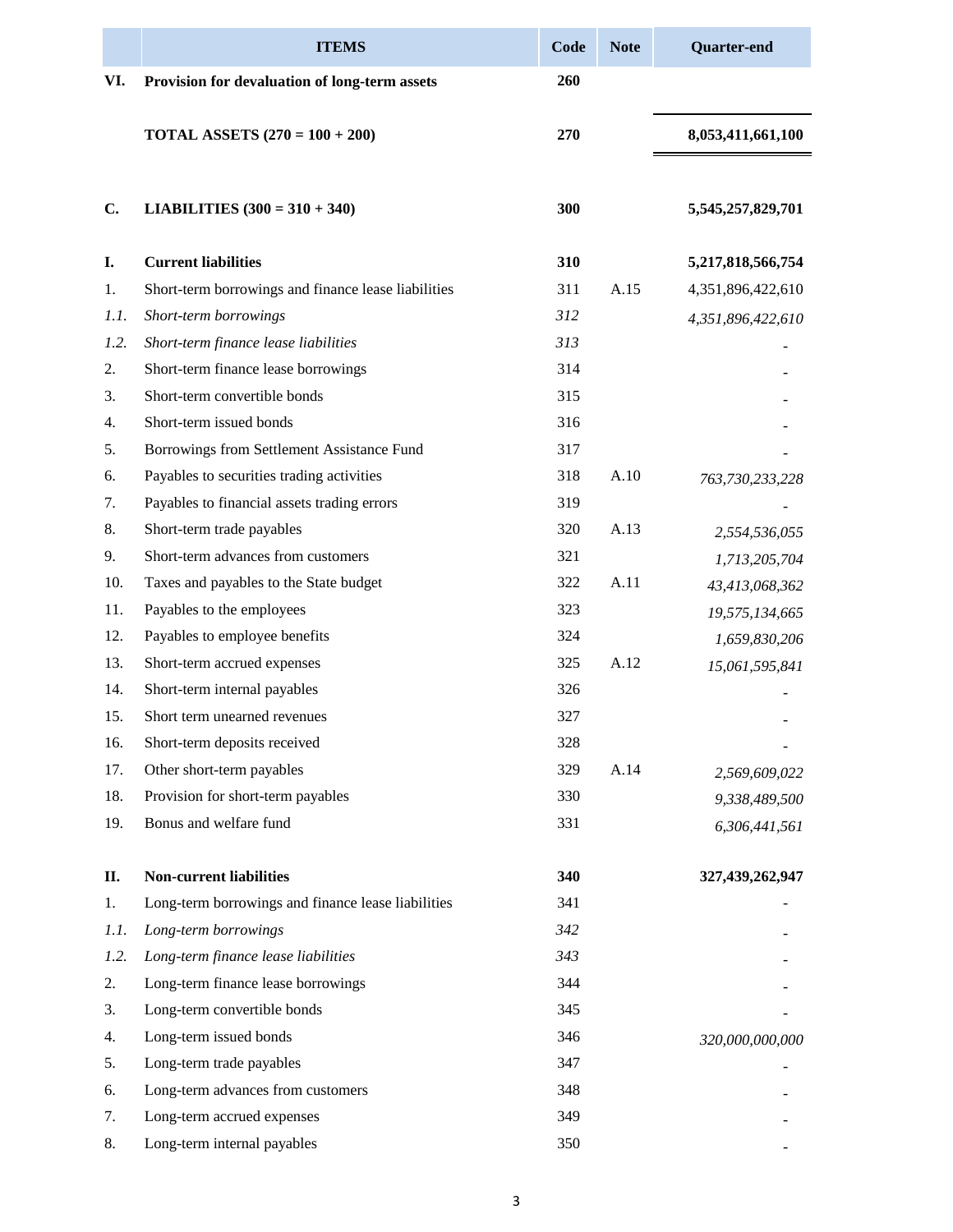|      | <b>ITEMS</b>                                                      | Code   | <b>Note</b> | <b>Quarter-end</b>  |
|------|-------------------------------------------------------------------|--------|-------------|---------------------|
| 9.   | Long-term unearned revenues                                       | 351    |             |                     |
| 10.  | Long-term deposits received                                       | 352    |             |                     |
| 11.  | Other long-term payables                                          | 353    |             |                     |
| 12.  | Provision for long-term payables                                  | 354    |             |                     |
| 13.  | Investor protection fund                                          | 355    |             |                     |
| 14.  | Deferred tax liability                                            | 356    |             | 7,439,262,947       |
| 15.  | Scientific and technological development fund                     | 357    |             |                     |
| D.   | <b>OWNERS' EQUITY</b>                                             | 400    |             | 2,508,153,831,399   |
|      | $(400 = 410 + 420)$                                               |        |             |                     |
| I.   | Owner's equity                                                    | 410    |             | 2,508,153,831,399   |
| 1.   | Shareholder's equity                                              | 411    |             | 1,621,127,781,027   |
| 1.1. | Contributed capital                                               | 411.1  |             | 1,549,981,650,000   |
| a.   | Ordinary shares                                                   | 411.1a |             | 1,549,981,650,000   |
| b.   | Preference shares                                                 | 411.1b |             |                     |
| 1.2. | Capital surplus                                                   | 411.2  |             | 120,708,515,572     |
| 1.3. | Conversion options on convertible bonds                           | 411.3  |             |                     |
| 1.4. | Other capital                                                     | 411.4  |             |                     |
| 1.5. | Treasury shares $(*)$                                             | 411.5  |             | (49, 562, 384, 545) |
| 2.   | Difference from asset valuation at fair value                     | 412    |             |                     |
| 3.   | Foreign exchange differences                                      | 413    |             |                     |
| 4.   | Foreign exchange differences                                      | 414    |             | 69,472,492,286      |
| 5.   | Financial and operational risk reserve fund                       | 415    |             | 40,170,765,283      |
| 6.   | Other equity funds                                                | 416    |             |                     |
| 7.   | Undistributed earnings                                            | 417    | A.17        | 777,382,792,803     |
| 7.1. | Realized earnings                                                 | 417.1  |             | 715,362,521,318     |
| 7.2. | Unrealized earnings                                               | 417.2  |             | 62,020,271,486      |
| 8.   | Non-controlling interests                                         | 418    |             |                     |
| П.   | <b>Expense sources and other funds</b>                            | 420    |             |                     |
|      | <b>TOTAL LIABILITIES AND OWNERS' EQUITY (440 =</b><br>$300 + 400$ | 440    |             | 8,053,411,661,100   |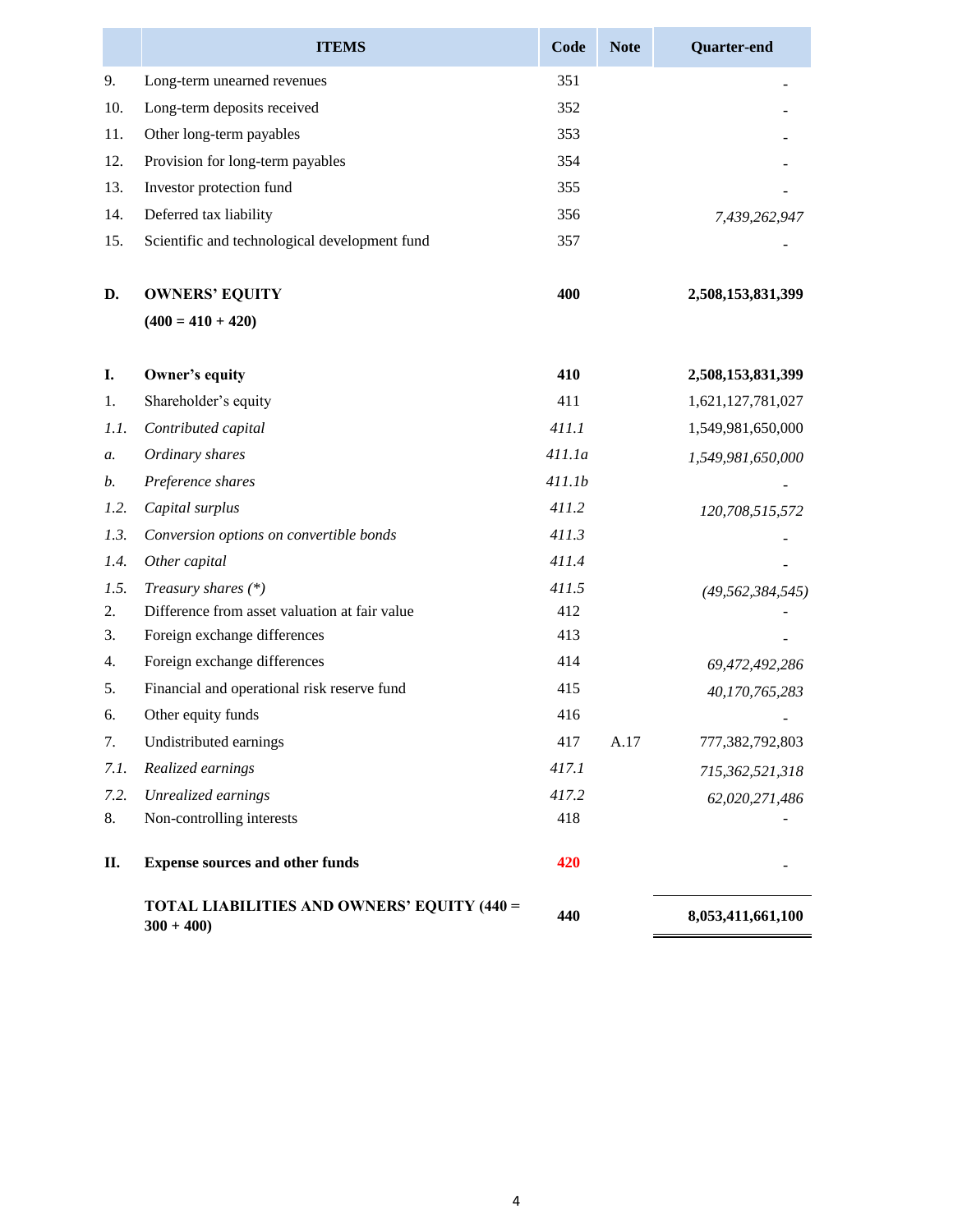*Issued under Circular no. 334 /2016 /TT-BTC* by the Ministry of Finance *Form no. B01 - CTCK/HN*

#### *Currency: Vietnam dong*

**Year-beginning**

 **4,972,018,587,213 4,833,949,115,349** 256,958,791,274  *173,958,791,274 83,000,000,000 629,374,662,053 1,630,500,000,000 1,911,798,465,127 530,968,216,861 (189,295,534,267)* 56,214,395,144  *18,109,483,700 38,104,911,444 - - 38,104,911,444 - 7,317,124,296 - - 4,185,297,290 (4,072,302,429)*  **138,069,471,864**  *2,775,646,115*

 *- 5,835,778,600 39,898,752,670 - -*

 *89,559,294,479*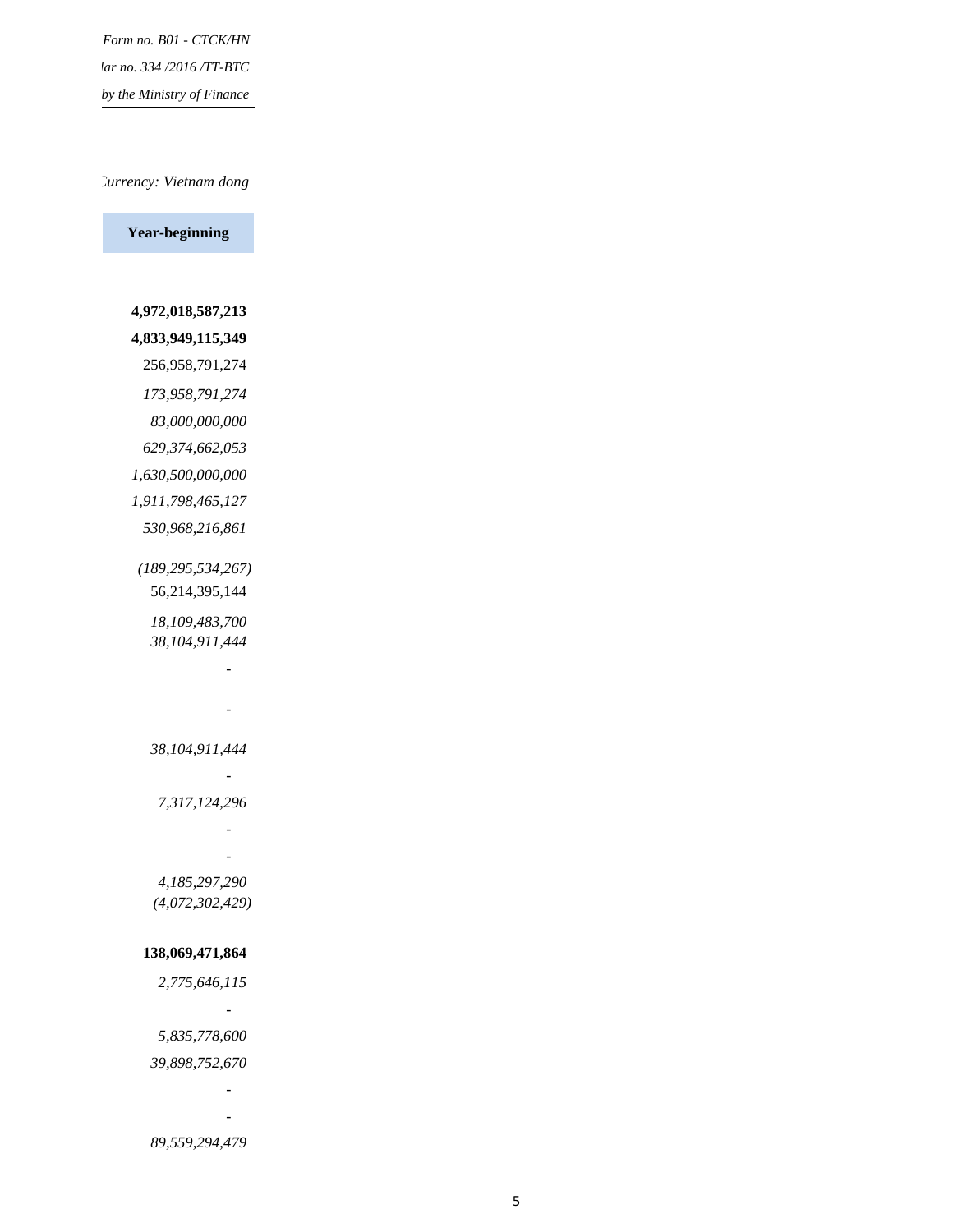**Year-beginning**

 *- -*

#### **202,074,255,646**

#### **80,000,000,000**

 *-*

## 80,000,000,000  *80,000,000,000*

- *-*
- *-*
- *-*
- *-*
	-

#### **64,172,261,590**

 *40,858,984,054 94,046,764,254 (53,187,780,200)*

- *-*
- *-*
- *-*
- *-*
- *-*

#### 23,313,277,536

### *66,725,200,461*

## *(43,411,922,925)*

- *-*
	-
- **-**  *-*
- *-*
- *-*

#### *2,500,000,000*

#### **55,401,994,056**

- *-*
- *7,144,232,309*

 *-*

 *-*

## *18,257,761,747*

#### *30,000,000,000*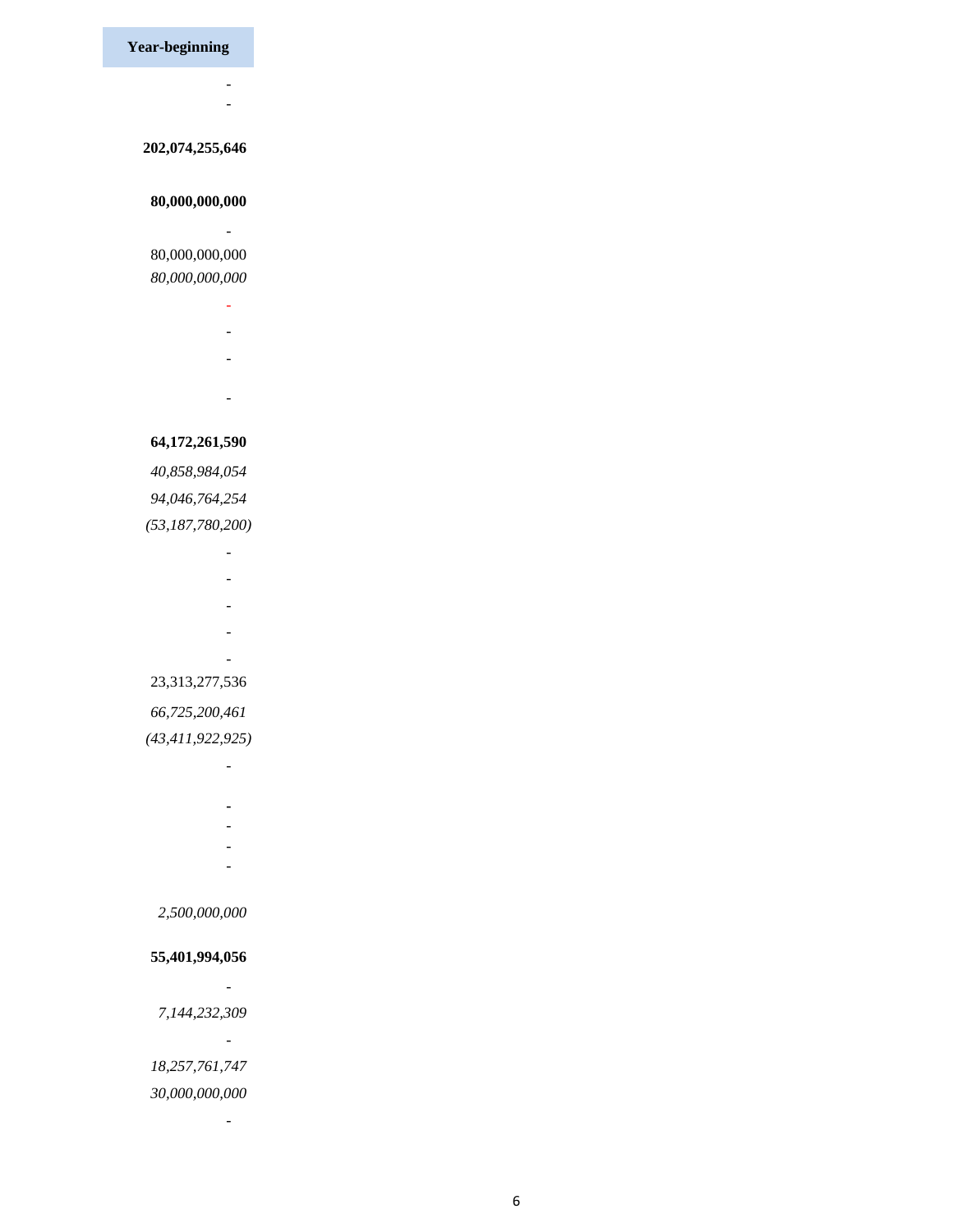**5,174,092,842,859**

 **3,225,829,341,616**

#### **3,131,529,341,616**

2,613,806,976,714

 *2,613,806,976,714*

 *-*

 *-*

 *-*

 *-*

 *-*

#### *472,546,426,921*

 *- 588,024,693*

 *844,691,201*

 *19,061,077,930*

 *12,835,449,309*

 *689,690,314*

 *8,440,117,883*

 *- - -*

 *964,505,522*

 *-*

 *1,752,381,129*

#### **94,300,000,000**

- 1990)<br>1990 Paul Barnett, politik eta politik eta politik eta politik eta politik eta politik eta politik eta poli<br>1990 Paul Barnett, politik eta politik eta politik eta politik eta politik eta politik eta politik eta
- *-*
- *-*
- *-*
	-
- *-*

#### *94,300,000,000*

- *-*
- *-*
	-
- *-*
- *-*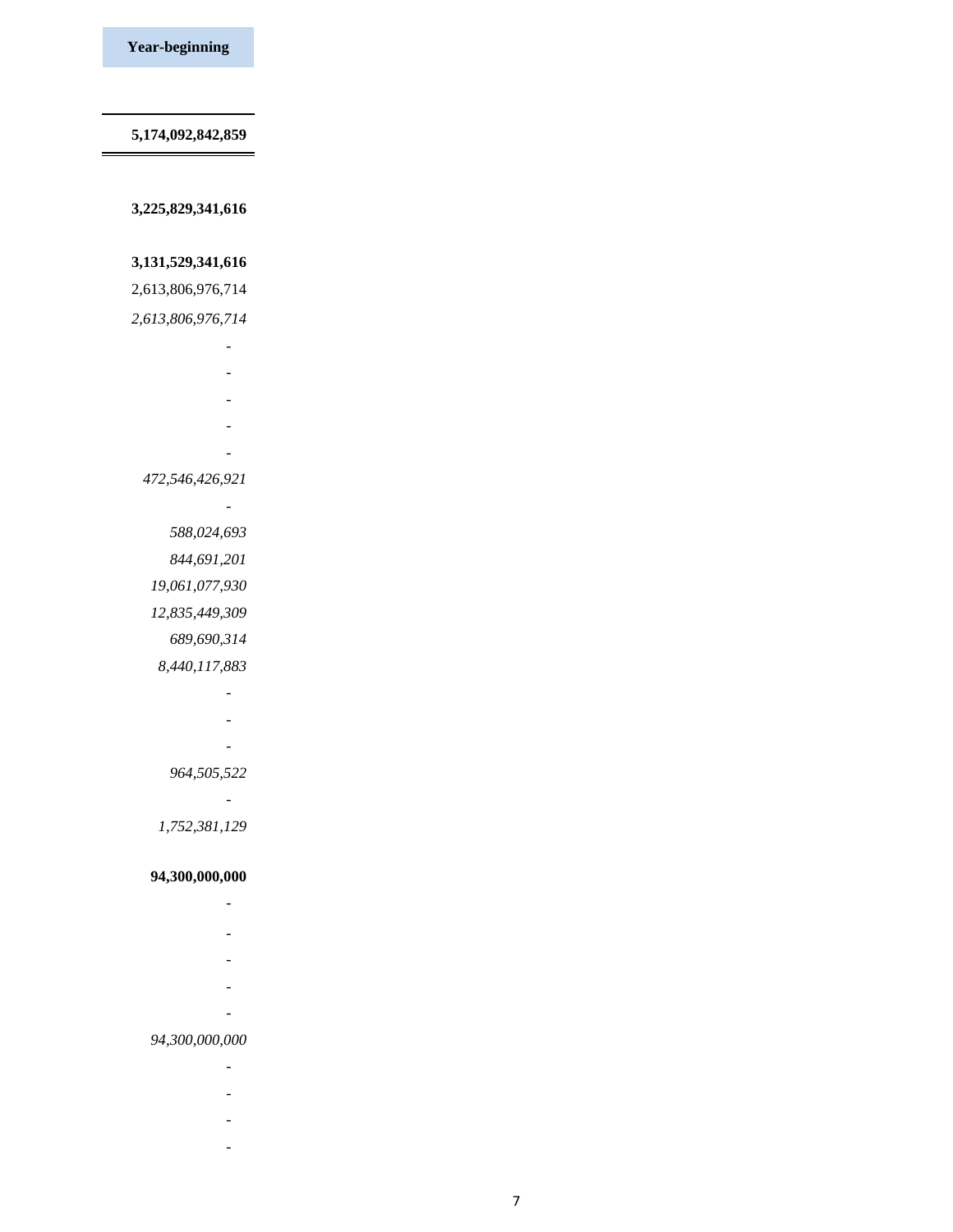**Year-beginning**

- *-*
- *-*
- *-*
	-
- *-*
- *-*
- *-*
- *-*

#### **1,948,263,501,243**

 **1,948,263,501,243** 1,525,134,111,427 1,549,981,650,000  *1,549,981,650,000 - 65,433,524,852 - - (90,281,063,425) - - 48,820,054,976 19,518,327,973 -* 354,791,006,867

 *354,791,006,867*

 *- -*

#### **5,174,092,842,859**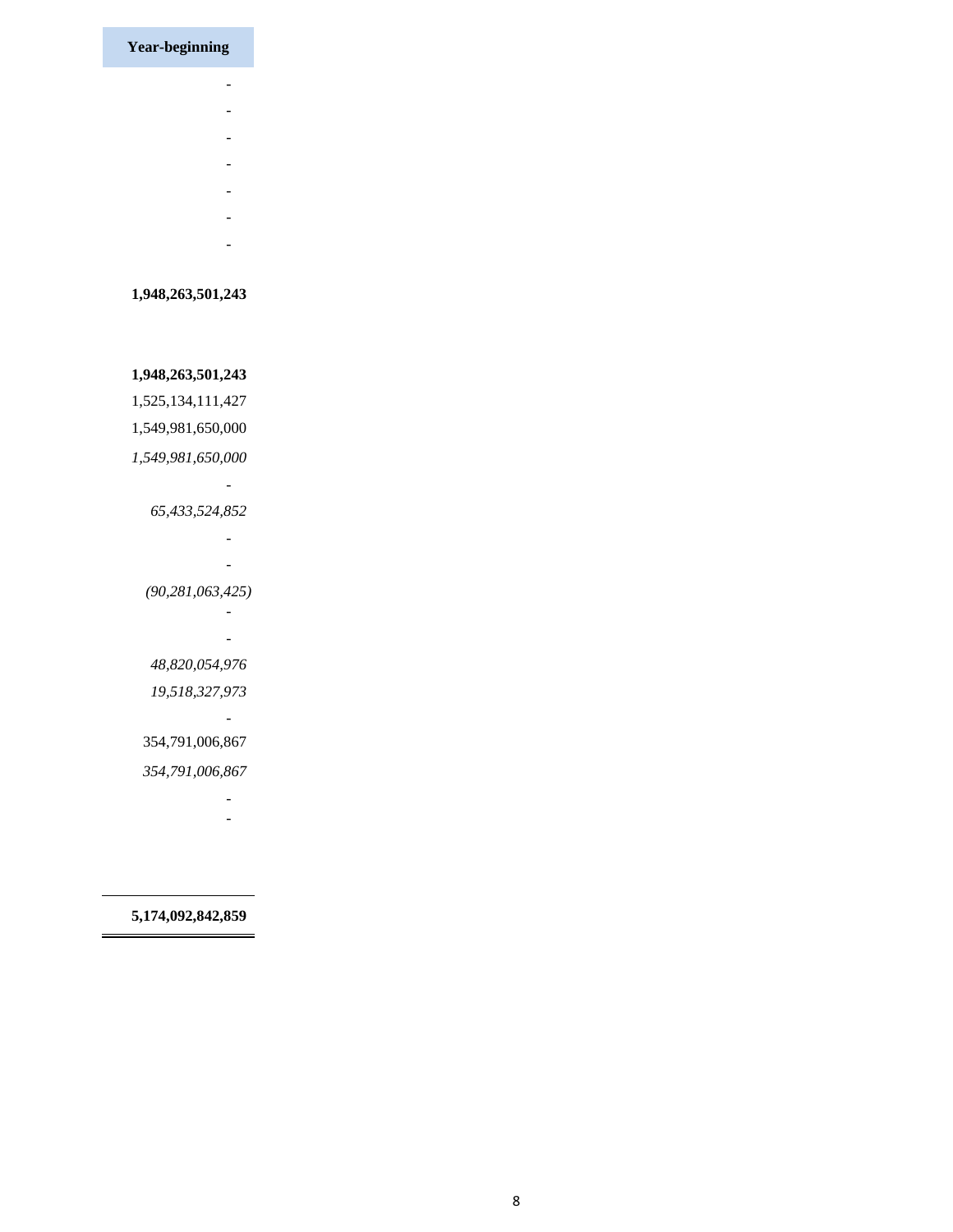## **VNDIRECT SECURITIES JOINT STOCK COMPANY**

| Address: No.01 Nguyen Thuong Hien, Nguyen Du ward, Hai Ba Trung district, Hanoi city | <i>Issu</i> |  |
|--------------------------------------------------------------------------------------|-------------|--|
| CONSOLIDATED FINANCIAL STATEMENTS- QUARTER 4/2017                                    | dat         |  |

## **CONSOLIDATED OFF-BALANCE SHEET ITEMS**

|                 | <b>ITEMS</b>                                                                                                                            | Code  | <b>Quarter-end</b> |
|-----------------|-----------------------------------------------------------------------------------------------------------------------------------------|-------|--------------------|
| A.              | ASSETS OF SECURITIES COMPANY AND ASSETS<br><b>MANAGED BY UNDERTAKINGS</b>                                                               |       |                    |
| 1.              | Outsourcing fixed assets                                                                                                                | 01    |                    |
| 2.              | Valuable certificate held in custody                                                                                                    | 02    |                    |
| 3.              | Assets received as pledge                                                                                                               | 03    |                    |
| 4.              | Bad debts treated                                                                                                                       | 04    | 26, 178, 472, 147  |
| 5.              | Foreign currencies                                                                                                                      | 05    |                    |
| 6.              | Outstanding shares                                                                                                                      | 06    | 150,997,774        |
| 7.              | <b>Treasury stocks</b>                                                                                                                  | 07    | 4,000,391          |
| 8.              | Financial assets listed/registered with Vietnam Securities<br>Depository                                                                | 08    | 330,225,030,000    |
| a.              | Freely transferred financial assets                                                                                                     | 008.1 |                    |
| b.              | Financial assets limited to transfer                                                                                                    | 008.2 |                    |
| $\mathcal{C}$ . | Financial assets under pledge                                                                                                           | 008.3 |                    |
| d.              | Financial assets under blockage, hold in custody                                                                                        | 008.4 |                    |
| e.              | Financial assets waiting for payment                                                                                                    | 008.5 |                    |
| f.              | Financial assets waiting for lending                                                                                                    | 008.6 |                    |
| g.              | Financial assets depository for loan guarantee                                                                                          | 008.7 |                    |
| 9.              | Securities<br>Financial<br>depository<br>Vietnam<br>assets<br>at                                                                        | 9     | 32,476,120,000     |
| a.              | depository<br>Financial<br>assets<br>$at\,$<br>Vietnam<br><b>Securities</b><br>Depository, without transaction yet, freely transferred  | 009.1 |                    |
| b.              | Vietnam<br>Financial<br>depository<br><b>Securities</b><br>assets<br>at<br>Depository, without transaction yet, limited to transfer     | 009.2 |                    |
| c.              | Financial assets depository at Vietnam<br><i>Securities</i><br>Depository, without transaction and pledge yet                           | 009.3 |                    |
| d.              | Financial assets depository at Vietnam<br><b>Securities</b><br>Depository, without transaction, pledge and being held in<br>custody yet | 009.4 |                    |
| 10.             | Waiting financial assets                                                                                                                | 10    | 704,500,100,000    |
| 11.             | Financial assets used for correction of trading errors                                                                                  | 11    |                    |
| 12.             | Financial assets not deposited at Vietnam Securities<br>Depository                                                                      | 12    | 232,711,280,000    |
| 13.             | Financial assets to be entitled to rights                                                                                               | 13    |                    |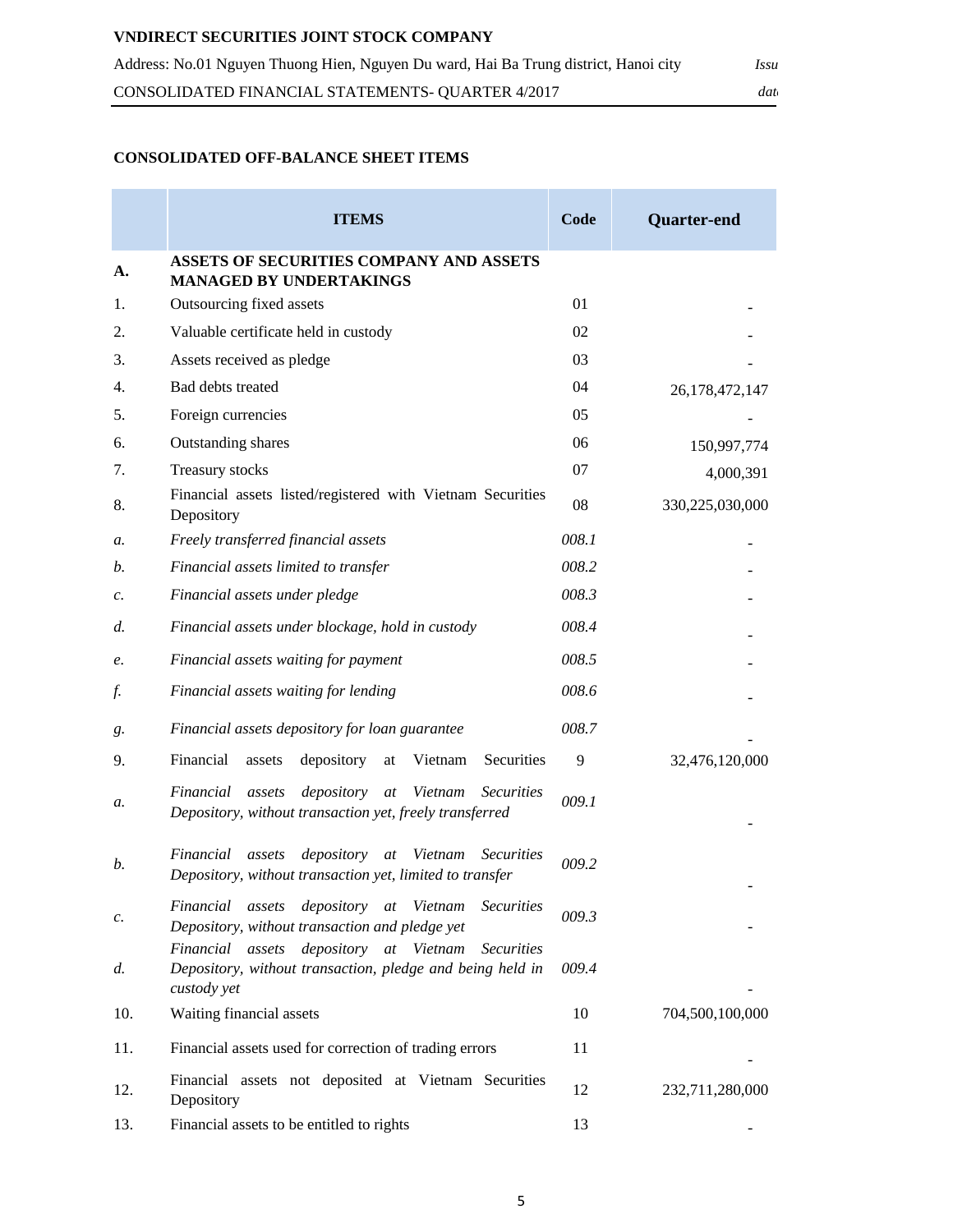|                 | <b>ITEMS</b>                                                                                                                  | Code  | <b>Quarter-end</b> |
|-----------------|-------------------------------------------------------------------------------------------------------------------------------|-------|--------------------|
| <b>B.</b>       | <b>ASSETS AND PAYABLES TO MANAGEMENT</b><br>ASSETS UNDERTAKEN WITH CUSTOMERS                                                  |       |                    |
| 1.              | Financial assets listed/registered with Vietnam Securities<br>Depository of Investor                                          | 21    | 22,814,799,840,000 |
| a.              | Freely transferred financial assets                                                                                           | 021.1 | 21,268,039,160,000 |
| b.              | Financial assets limited to transfer                                                                                          | 021.2 |                    |
| $\mathcal{C}$ . | Financial assets under pledge                                                                                                 | 021.3 | 1,119,436,710,000  |
| d.              | Financial assets under blockage, hold in custody                                                                              | 021.4 | 54,631,610,000     |
| e.              | Financial assets waiting for payment                                                                                          | 021.5 | 372,692,360,000    |
| f.              | Financial assets waiting for lending                                                                                          | 021.6 |                    |
| g               | Collateral assets of Investor                                                                                                 | 021.7 |                    |
| 2.              | Financial assets depository at Vietnam Securities<br>Depository, without transaction yet by Investor                          | 22    | 439,683,520,000    |
| a.              | Financial assets depository at Vietnam Securities<br>Depository, without transaction yet, freely transferred                  | 022.1 | 395,545,920,000    |
| b.              | Financial assets depository at Vietnam Securities<br>Depository, without transaction yet, limited to transfer                 | 022.2 | 6,351,550,000      |
| c.              | Financial assets depository at Vietnam Securities<br>Depository, without transaction and pledge yet                           | 022.3 | 37,786,050,000     |
| d.              | Financial assets depository at Vietnam Securities<br>Depository, without transaction, pledge and being held in<br>custody yet | 022.4 |                    |
| 3.              | Waiting financial assets of Investor                                                                                          | 23    | 375,990,610,000    |
| 4.              | Financial assets used for correction of trading errors by<br>Investor                                                         | 24.a  |                    |
| 5.              | Financial assets not deposited at Vietnam Securities<br>Depository by Investor                                                | 24.b  |                    |
| 6.              | Financial assets to be entitled to rights by Investor                                                                         | 25    |                    |
| 7.              | Deposit                                                                                                                       | 26    | 2,167,977,438,501  |
| 7.1             | Investor's deposit on securities trading under the method<br>managed by securities company                                    | 27    | 1,295,267,199,378  |
| 7.2             | Deposit for customers, securities trading                                                                                     | 28    | 872,053,173,200    |
| 7.3             | Deposit for set-off and payment of securities trading                                                                         | 29    | 33,435,738         |
| а.              | Deposit for set-off and payment of securities trading of<br>domestic Investor                                                 | 29.1  | 30,234,653         |
| b.              | Deposit for set-off and payment of securities trading of<br>foreign Investor                                                  | 29.2  | 3,201,085          |
| 7.4             | Deposit of Securities Issuer                                                                                                  | 30    | 623,630,185        |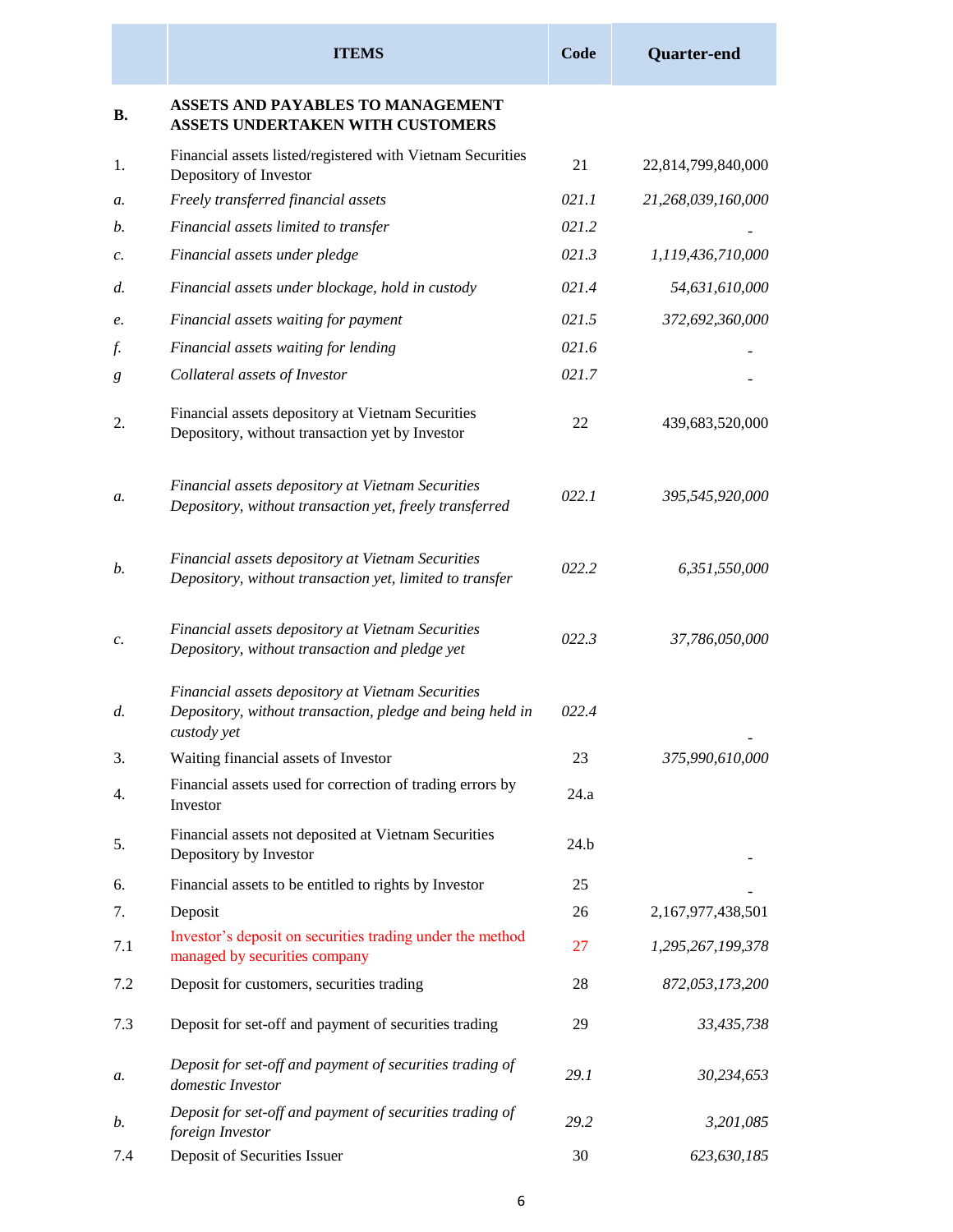|     | <b>ITEMS</b>                                                                                                  | Code | <b>Quarter-end</b> |
|-----|---------------------------------------------------------------------------------------------------------------|------|--------------------|
| 7.5 | Deposit of Investor in trust                                                                                  | 30.1 |                    |
| 8.  | Payables to Investor for deposit of securities trading under<br>method managed by securities company          | 31   | 2,172,648,568,194  |
| 8.1 | Payables to domestic Investor for deposit of securities<br>trading under method managed by securities company | 31.1 | 2,132,201,442,288  |
| 8.2 | Payables to foreign Investor for deposit of securities trading<br>under method managed by securities company  | 31.2 | 40,447,125,907     |
| 9.  | Payables to Securities Issuer                                                                                 | 32   | 28,300,000         |
| 10. | Receivables from/payables to customers on financial assets<br>trading errors                                  | 33   |                    |
| 11. | Payables to customers in financial assets trading errors                                                      | 34   |                    |
| 12. | Dividend, principal and interest payables                                                                     | 35   | 595,330,185        |
| 13  | Deposits of Investors at Vietnam Securities Depository                                                        | 36A  | 69,006,751,008     |
| 14  | Receivables from investor in trust                                                                            | 36   | 1,801,200,000      |
| 15  | Payables to investor in trust                                                                                 | 37   | 442,226,093        |
| 16  | Portfolio of investor in trust                                                                                | 38   |                    |

Prepared by

Checked by

Ms. Vu Thanh Van General Accountant Ms. Nguyen Ha Ninh Chief Accountant

Made on 19/01/2018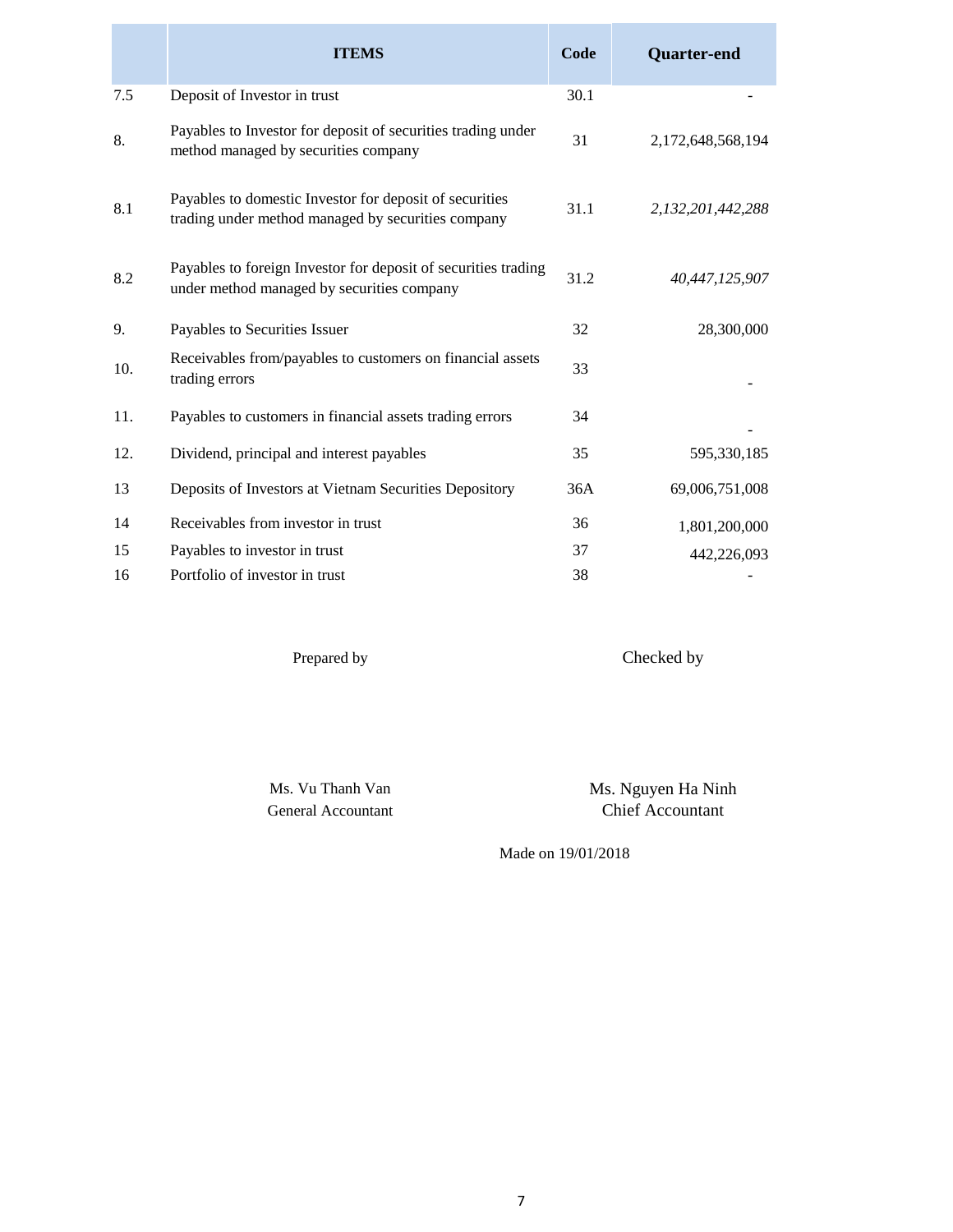*Form No. B01-CTCK/HN Issued under Circular No. 334/2016/TT-BTC* ed 27/12/2016 by the Ministry of Finance

**Year-beginning** 

- **All the Second Contract of Second Second - All the Second Second Second Second Second - All the Second Contract of Second Second**  26,178,472,147 **- All the Second Contract of Second Second**  147,539,485 7,458,680 292,606,200,000 **- All the Second Contract of Second Second** 
	-
- **All the Second Second Second Second Second**
- **All the Second Contract of Second Second** 
	-
- **All the Second Contract of Second Second**
- **All the Second Contract of Second Second**
- **All the Second Contract of Second Second** 
	-
- **All and All and All and All and All and All and All and All and All and All and All and All and All and All**

#### 11,400,000

- **All and All and All and All and All and All and All and All and All and All and All and All and All and All** 
	-
- **All and All and All and All and All and All and All and All and All and All and All and All and All and All**
- **All and All and All and All and All and All and All and All and All and All and All and All and All and All** 
	-
- **All the Second Contract of Second Second**

## 455,660,500,000

**- All and All and All and All and All and All and All and All and All and All and All and All and All and All** 

#### 236,223,080,000

**- All and All and All and All and All and All and All and All and All and All and All and All and All and All** -

8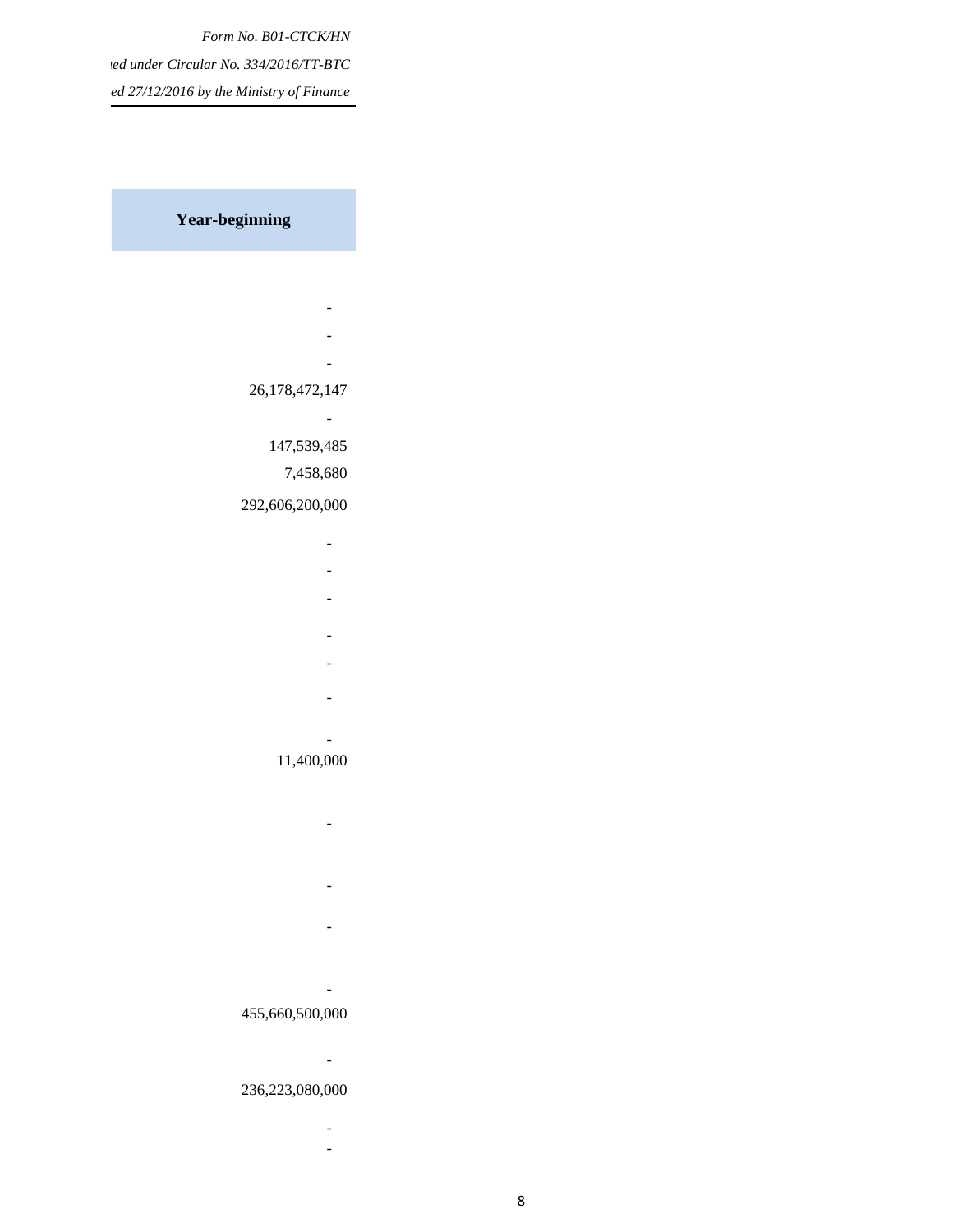**- All and All and All and All and All and All and All and All and All and All and All and All and All and All** 

 *-*

17,925,136,390,000

 *17,109,551,430,000*

 *616,662,860,000*

 *9,879,300,000*

#### *189,042,800,000*

 *- -*

852,004,880,000

#### *780,592,100,000*

 *33,626,730,000*

#### *37,786,050,000*

#### *177,866,250,000*

 *-*

**- All the Second Contract of Second Second** 

**- All the Second Contract of Second Second - All the Second Contract of Second Second** 

#### 1,192,949,516,223

 *828,810,828,201*

#### *357,027,018,800*

 *140,583,472*

 *78,858,245*

#### *61,725,227*

 *6,971,085,750*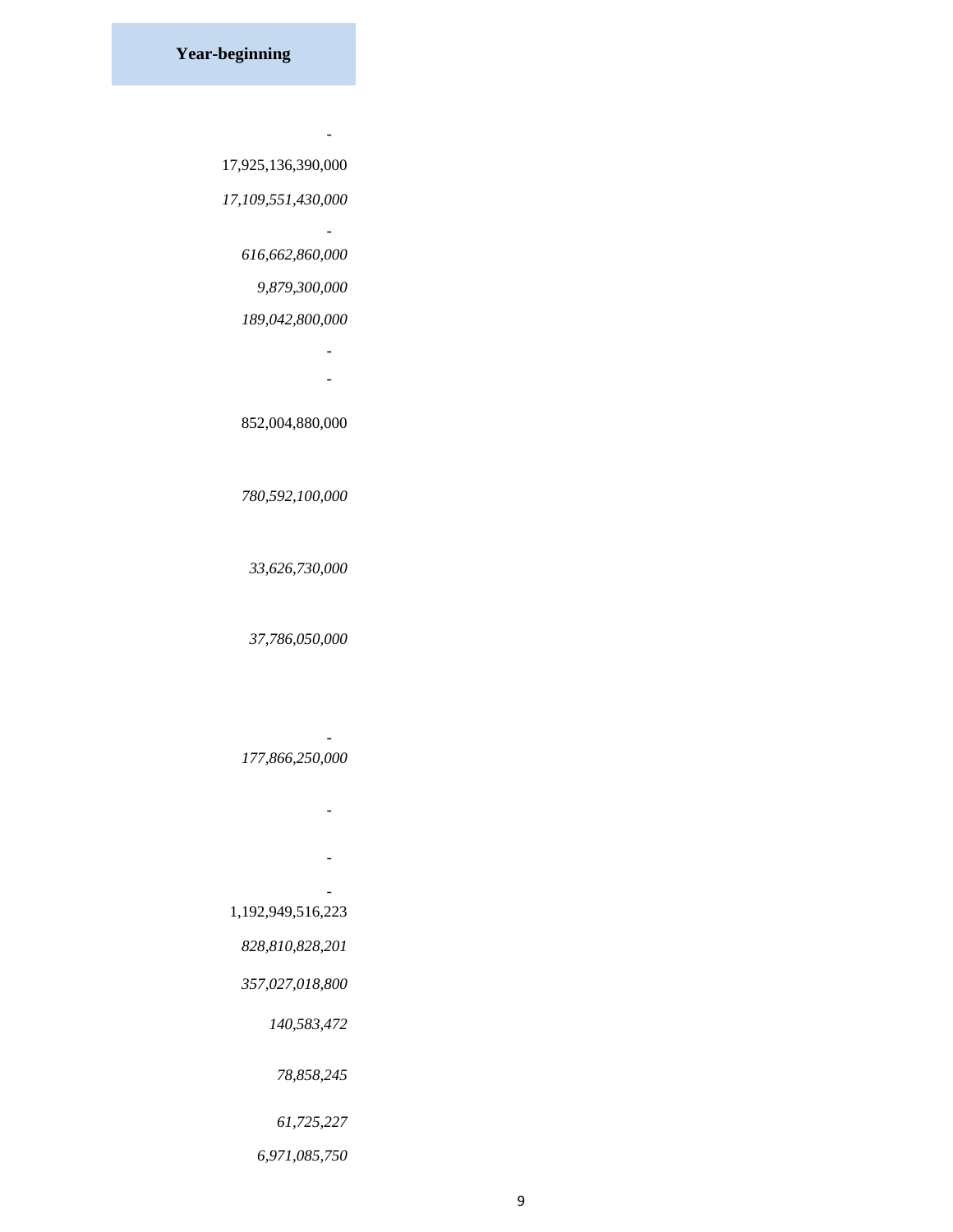**Year-beginning** 

 *-*

#### 1,185,978,430,473

 *1,148,612,947,376*

## *37,365,483,097*

## 6,550,385,000

**- All and All and All and All and All and All and All and All and All and All and All and All and All and All - All and All and All and All and All and All and All and All and All and All and All and All and All and All** 

### 420,700,750

- **All the Second Contract of Second Second**
- **All and All and All and All and All and All and All and All and All and All and All and All and All and All**
- **All and All and All and All and All and All and All and All and All and All and All and All and All and All**
- **All and All and All and All and All and All and All and All and All and All and All and All and All and All**

### Approved by

Mr.Nguyen Hoang Giang General Director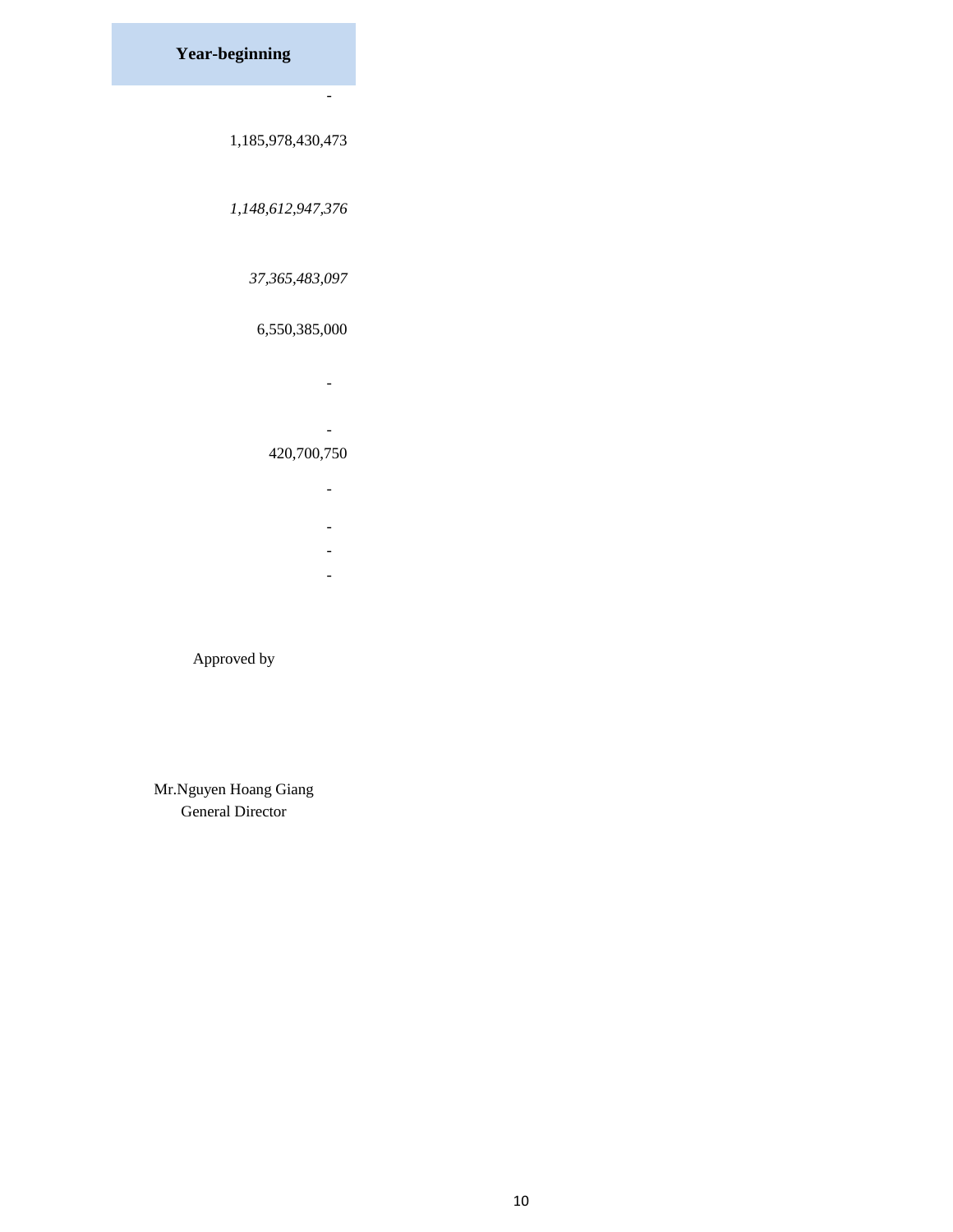#### **CONSOLIDATED COMPREHENSIVE INCOME STATEMENTS**

|                |                                                                                                                                   |          |               | Quarter 4/2017                   |                                 |                                   |                                  |
|----------------|-----------------------------------------------------------------------------------------------------------------------------------|----------|---------------|----------------------------------|---------------------------------|-----------------------------------|----------------------------------|
|                |                                                                                                                                   |          |               |                                  |                                 | Accumulative amount from year-    | Currency: VND                    |
|                | <b>ITEM</b>                                                                                                                       | Code     | <b>Notes</b>  | <b>Quarter 4</b>                 |                                 | beginning to the quarter-end      |                                  |
|                |                                                                                                                                   |          |               | <b>Current</b> year              | Previous year                   | <b>Current</b> year               | Previous year                    |
|                | <b>OPERATION TURN-OVER</b>                                                                                                        |          |               |                                  |                                 |                                   |                                  |
| 1.1.           | Interest from financial assets at fair value<br>through profit/loss                                                               | 01       | <b>B.19.1</b> | 79,278,128,485                   | 40,225,122,769                  | 302, 111, 296, 882                | 171,414,486,066                  |
| а.             | Interest from sale of financial assets at<br>fair value through profit/loss                                                       | 01.1     |               | 75,279,978,884                   | 37,450,555,420                  | 223, 244, 633, 282                | 131,819,046,915                  |
| b.             | Increase balance of re-evaluation of<br>financial assets at fair value through<br>profit/loss                                     | 01.2     |               | 373,250,329                      |                                 | 33,776,588,832                    |                                  |
| $\mathcal{C}.$ | Dividend, interest arising out from<br>financial assets at fair value through<br>profit/loss                                      | 01.3     |               | 3,624,899,272                    | 2,774,567,349                   | 45,090,074,768                    | 39,595,439,151                   |
| 1.2.           | Profit from held-to-maturity investments                                                                                          | 02       |               | 37, 102, 788, 314                | 31, 375, 879, 889               | 168,570,230,785                   | 140,328,829,278                  |
| 1.3.           | Profit from credit and receivable                                                                                                 | 03       |               | 102,416,136,786                  | 61,490,519,427                  | 343,826,028,615                   | 208, 655, 728, 160               |
| 1.4.           | Profit from financial assets available for<br>sale                                                                                | 04       |               | 45,642,222                       | 45,488,889                      | 35,654,065,505                    | 221,223,890                      |
| 1.5.           | Profit from derivatives in risk prevention                                                                                        | 05       |               |                                  |                                 |                                   |                                  |
| 1.6.<br>1.7.   | Turnover from broker service<br>Secured turnover, securities agency                                                               | 06<br>07 |               | 116,860,039,746<br>4,244,100,012 | 49,510,986,294<br>2,393,500,000 | 344,212,096,718<br>10,617,046,488 | 188,588,672,610<br>4,090,362,955 |
| 1.8.           | Turnover from securities investment and                                                                                           | 08       |               |                                  |                                 | 2, 123, 113, 998                  | 2,091,196,371                    |
| 1.9.           | consultancy<br>Turnover from securities depository<br>operation                                                                   | 09       |               | 2,185,080,271                    | 1,540,754,869                   | 7,814,167,437                     | 6,108,873,358                    |
| 1.10           | Turnover from financial consultancy<br>operation                                                                                  | 10       |               | 11,022,960,365                   | 8,927,317,626                   | 17,595,332,216                    | 14,288,851,362                   |
|                | 1.11. Turnover from other operation                                                                                               | 11       |               | 1,269,750,118                    | 169,690,482                     | 2,423,448,248                     | 3,376,832,918                    |
|                | Total (20=01 to 11)                                                                                                               | 20       |               | 354,424,626,319                  | 195,679,260,245                 | 1,234,946,826,892                 | 739,165,056,968                  |
| П.             | <b>OPERATION EXPENSES</b>                                                                                                         |          |               |                                  |                                 |                                   |                                  |
| 2.1.           | Loss of financial assets at fair value<br>through profit/loss                                                                     | 21       |               | 11,022,225,444                   | 21,003,331,307                  | 65,399,539,316                    | 58,099,963,838                   |
| a.             | Loss from sale of financial assets                                                                                                | 21.1     | B.19.2        | 9,880,802,840                    | 16,603,955,086                  | 68,440,758,714                    | 103,821,372,946                  |
| b.             | Decrease balance of re-evaluation of<br>financial assets at fair value through<br>profit/loss                                     | 21.2     |               | 948,418,728                      | 3,954,730,990                   | (3,603,767,777)                   | (48, 169, 905, 754)              |
| $\mathcal{C}.$ | Expenses for purchase of financial assets<br>at fair value through profit/loss                                                    | 21.3     |               | 193,003,876                      | 444,645,231                     | 562, 548, 379                     | 2,448,496,646                    |
| 2.2.           | Loss from held-to-maturity investments                                                                                            | 22       |               |                                  |                                 |                                   |                                  |
| 2.3.           | Loss and valuation difference basing on<br>logic value of financial assets available for<br>sale when classification              | 23       |               | 2,071,025,668                    | 2,314,116,985                   | 5,382,063,028                     | (706, 428, 424)                  |
| 2.4.           | Financial assets provision/refund, loss<br>settlement of bad receivables and loss of<br>value of depreciation of financial assets | 24       |               |                                  |                                 | 4,439,087,713                     | 15,236,137,027                   |
| 2.5.           | Loss from derivatives in risk prevention                                                                                          | 25       |               |                                  |                                 |                                   |                                  |
| 2.6.           | Expenses of free-business operation                                                                                               | 26       |               |                                  |                                 |                                   |                                  |
| 2.7.           | Expenses for broker service                                                                                                       | 27       |               | 53,549,592,697                   | 27, 161, 845, 618               | 161,354,473,650                   | 112,566,744,711                  |
| 2.8.           | Expenses for secured operation, securities<br>agency                                                                              | 28       |               |                                  |                                 |                                   |                                  |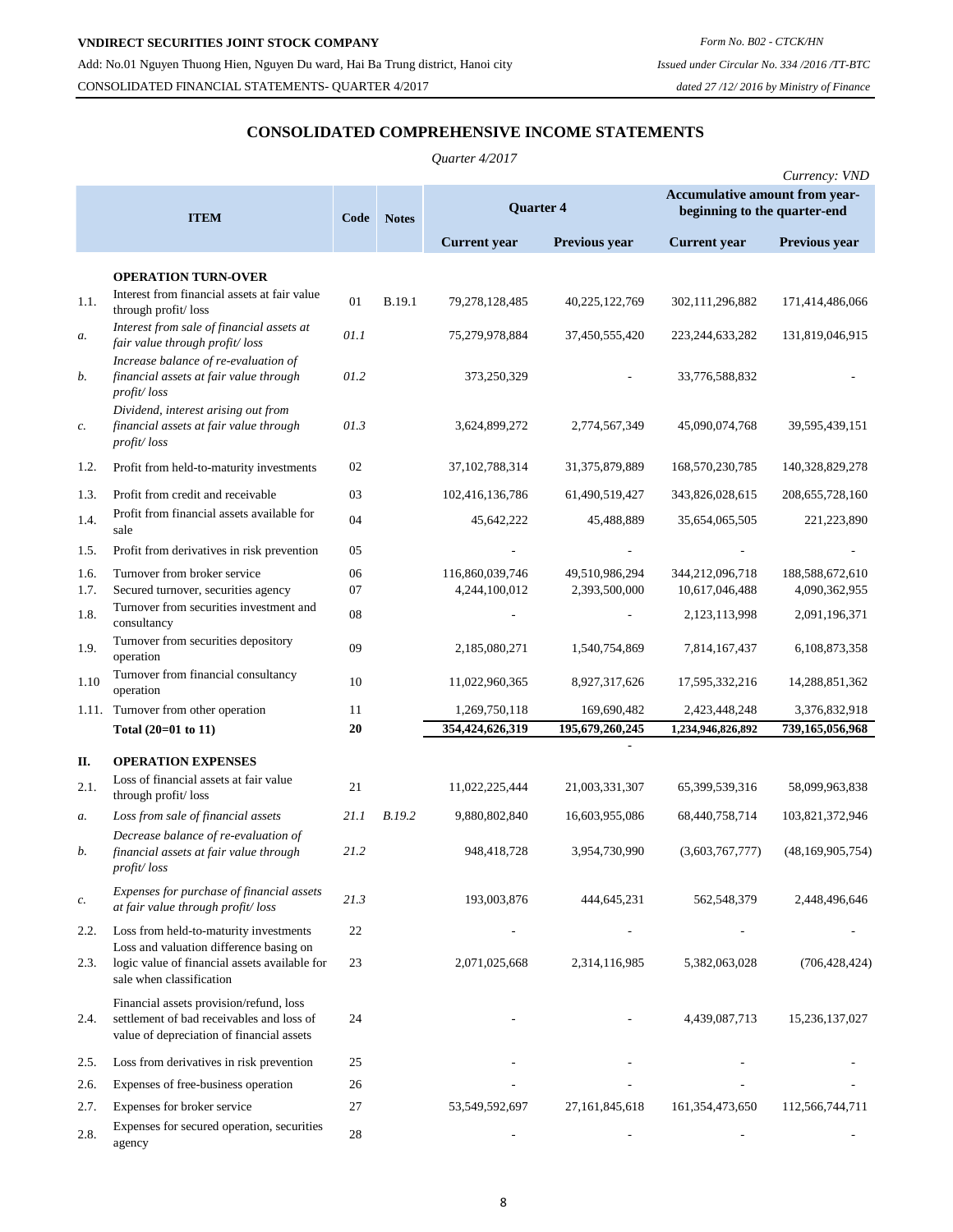|              | <b>ITEM</b>                                                                                      | Code     | <b>Notes</b>               | Quarter 4                 |                        | Accumulative amount from year-<br>beginning to the quarter-end |                                |
|--------------|--------------------------------------------------------------------------------------------------|----------|----------------------------|---------------------------|------------------------|----------------------------------------------------------------|--------------------------------|
|              |                                                                                                  |          |                            | <b>Current</b> year       | Previous year          | <b>Current</b> year                                            | Previous year                  |
| 2.9.         | Expenses for securities investment and<br>consultancy                                            | 29       |                            | (99, 331, 356)            |                        | 417,965,717                                                    | 4,000,000                      |
| 2.10.        | Expenses for securities depository                                                               | 30       |                            | 3,249,488,876             | 2,146,897,869          | 11,310,015,100                                                 | 8,531,903,602                  |
| 2.11.        | Expenses for financial consultancy                                                               | 31       |                            | 2,226,875,400             | 720,000,000            | 2,226,875,400                                                  | 2,242,875,000                  |
|              | operation<br>2.12. Expenses for other services                                                   | 32       |                            |                           |                        |                                                                |                                |
|              | Total $(40 = 21$ to 32)                                                                          | 40       |                            | 72,019,876,729            | 53,346,191,779         | 250,530,019,924                                                | 195, 975, 195, 754             |
| Ш            | <b>REVENUES FROM FINANCIAL</b><br><b>ACTIVITIES</b>                                              |          |                            |                           |                        |                                                                |                                |
| 3.1.         | Difference of earnings from realized and<br>unrealized foreign exchange                          | 41       |                            |                           |                        |                                                                |                                |
| 3.2.         | Revenues, estimated revenues from<br>dividends, non-fixed deposit interest                       | 42       | <b>B.20</b>                | 249,630,574               | 3,923,154,068          | 9,928,761,373                                                  | 7,381,346,717                  |
| 3.3.         | Earnings from sale, liquidation of<br>investments in subsidiaries, affiliates, joint<br>ventures | 43       |                            |                           |                        |                                                                |                                |
| 3.4.         | Other revenues from investments                                                                  | 44       |                            |                           |                        |                                                                |                                |
|              | Total $(50 = 41$ to 44)                                                                          |          |                            | 249,630,574               | 3.923.154.068          | 9,928,761,373                                                  | 7,381,346,717                  |
| IV.          | <b>FINANCIAL EXPENSES</b>                                                                        |          |                            |                           |                        |                                                                |                                |
| 4.1.         | Difference of loss from realized and<br>unrealized foreign exchange                              | 51       |                            |                           |                        |                                                                |                                |
| 4.2.         | Interest expenses                                                                                | 52       | <b>B.21</b>                | 50,986,034,370            | 28,322,039,072         | 196, 553, 748, 022                                             | 119, 137, 279, 540             |
| 4.3.         | Loss from sale, liquidation of investments<br>in subsidiaries, affiliates, joint ventures        | 53       |                            |                           |                        |                                                                |                                |
| 4.4.         | Provision for long-term investment<br>devaluation                                                | 54       |                            |                           |                        |                                                                |                                |
| 4.5.         | Other investment expenses                                                                        | 55       |                            |                           |                        |                                                                |                                |
|              | <b>Total</b>                                                                                     | 60       |                            | 50,986,034,370            | 28,322,039,072         | 196,553,748,022                                                | 119, 137, 279, 540             |
| V.           | <b>COST OF SALE</b>                                                                              | 61       |                            |                           |                        |                                                                |                                |
| VI.          | <b>MANAGEMENT COST OF</b><br><b>SECURITIES COMPANY</b>                                           | 62       | <b>B.22</b>                | 95,477,189,868            | 67,485,861,158         | 260,626,637,141                                                | 204,690,920,372                |
| VII.         | <b>OPERATING RESULTS (70 = 20 + 50 -</b><br>$40 - 60 - 61 - 62$                                  | 70       |                            | 136, 191, 155, 926        | 50,448,322,304         | 537, 165, 183, 178                                             | 226,743,008,019                |
|              |                                                                                                  |          |                            |                           |                        |                                                                |                                |
|              | VIII. OTHER INCOME AND OTHER EXPENSES                                                            |          |                            |                           |                        |                                                                |                                |
| 8.1.<br>8.2. | Other income<br>Other expenses                                                                   | 71<br>72 | <b>B.23</b><br><b>B.24</b> | 210,943,911<br>13,821,770 | 594,893,016<br>252,917 | 674,355,684<br>21,795,628                                      | 3,542,376,976<br>3,115,747,643 |
|              | <b>Total other operating results</b>                                                             | 80       |                            | 197, 122, 141             | 594,640,099            | 652,560,056                                                    | 426,629,333                    |
|              |                                                                                                  |          |                            |                           |                        |                                                                |                                |
| IX.          | <b>TOTAL ACCOUNTING PROFIT</b><br><b>BEFORE TAX (90=70 + 80)</b>                                 | 90       |                            | 136, 388, 278, 067        | 51,042,962,403         | 537,817,743,234                                                | 227, 169, 637, 352             |
| 9.1.         | Realized profit                                                                                  | 91       |                            | 136,015,027,738           | 51,042,962,403         | 504,041,154,402                                                | 227, 169, 637, 352             |
| 9.2.         | Unrealized profit                                                                                | 92       |                            | 373,250,329               |                        | 33,776,588,832                                                 |                                |
| X.           | <b>CORPORATE INCOME TAX</b><br><b>EXPENSE</b>                                                    | 100      |                            |                           |                        |                                                                |                                |
| 10.1.        | Current corporate income tax expense                                                             | 100.1    | <b>B.25</b>                | 25,764,691,233            | 12,401,990,732         | 92,612,392,844                                                 | 40,882,108,731                 |
|              | 10.2. Deferred corporate income tax expense                                                      | 100.2    |                            | 74,650,066                |                        | 6,755,317,767                                                  |                                |
|              | Total corporate income tax                                                                       |          |                            | 25,839,341,299            | 12,401,990,732         | 99,367,710,611                                                 | 40,882,108,731                 |
| XI.          | <b>ACCOUNTING PROFIT AFTER</b><br><b>CORPORATE INCOME TAX (200 = 90</b><br>$-100)$               | 200      |                            | 110,548,936,768           | 38,640,971,671         | 438,450,032,623                                                | 186,287,528,621                |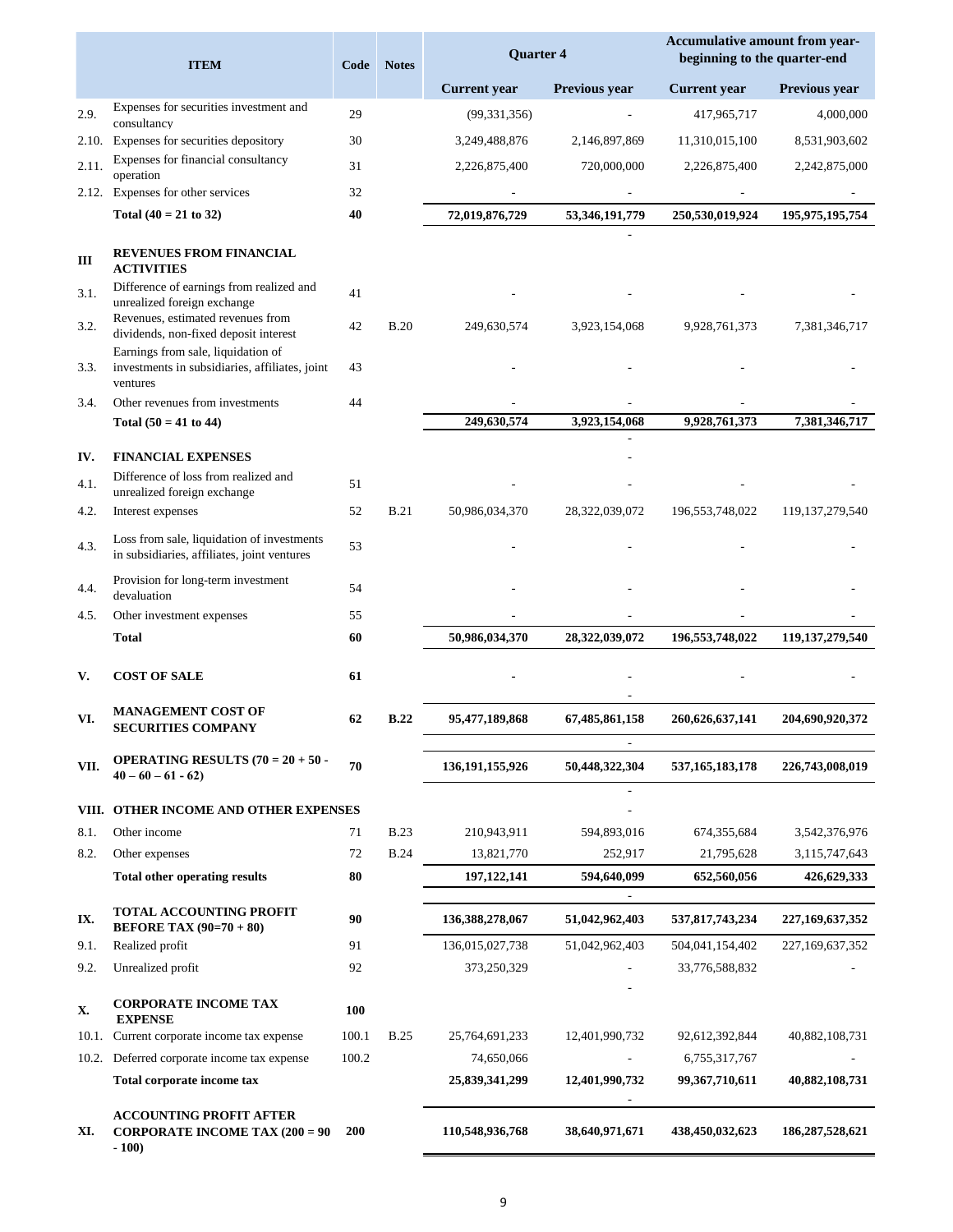|       | <b>ITEM</b>                                                                                                                                                                                               | Code<br><b>Notes</b> |  | <b>Ouarter 4</b>    |                      |                     |                      |  |  |  |  |  |  | Accumulative amount from year-<br>beginning to the quarter-end |  |  |
|-------|-----------------------------------------------------------------------------------------------------------------------------------------------------------------------------------------------------------|----------------------|--|---------------------|----------------------|---------------------|----------------------|--|--|--|--|--|--|----------------------------------------------------------------|--|--|
|       |                                                                                                                                                                                                           |                      |  | <b>Current</b> year | <b>Previous year</b> | <b>Current</b> year | <b>Previous year</b> |  |  |  |  |  |  |                                                                |  |  |
|       | 11.1. Profit after tax allocated to owners                                                                                                                                                                | 201                  |  |                     |                      |                     |                      |  |  |  |  |  |  |                                                                |  |  |
|       | Profit after tax extracted to Funds<br>(Additional reserve fund of charter capital,<br>11.2. Reserved financial and Operational risk<br>fund in accordance with regulation of<br>Company's Charter is X%) | 202                  |  |                     |                      |                     |                      |  |  |  |  |  |  |                                                                |  |  |
| XII.  | OTHER COMPREHENSIVE INCOME<br>(LOSS)                                                                                                                                                                      | 300                  |  | 15,939,908,781      |                      | 31,536,000,000      |                      |  |  |  |  |  |  |                                                                |  |  |
|       | Other comprehensive profit (loss) from<br>12.3. investments in subsidiaries, affiliates, joint<br>ventures                                                                                                | 303                  |  |                     |                      |                     |                      |  |  |  |  |  |  |                                                                |  |  |
| 12.4. | Profit (loss) from revaluation of derivative<br>financial instruments                                                                                                                                     | 304                  |  |                     |                      |                     |                      |  |  |  |  |  |  |                                                                |  |  |
| 12.5. | Profit (loss) on foreign exchange difference<br>of activities abroad                                                                                                                                      | 305                  |  |                     |                      |                     |                      |  |  |  |  |  |  |                                                                |  |  |
| 12.6. | Profit (loss) from investments<br>subsidiaries, affiliates, joint ventures<br>which has not been divided                                                                                                  | 306                  |  | 15,939,908,781      |                      | 31,536,000,000      |                      |  |  |  |  |  |  |                                                                |  |  |
|       | <b>Total comprehensive income</b>                                                                                                                                                                         | 400                  |  | 126,488,845,550     | 38,640,971,671       | 469,986,032,624     | 186,287,528,621      |  |  |  |  |  |  |                                                                |  |  |
|       | Comprehensive income allocated to<br>owners                                                                                                                                                               | 401                  |  |                     |                      |                     |                      |  |  |  |  |  |  |                                                                |  |  |
|       | Comprehensive income allocated to other<br>objects                                                                                                                                                        | 402                  |  |                     |                      |                     |                      |  |  |  |  |  |  |                                                                |  |  |
| XIII. | NET EARNINGS PER ORDINARY<br><b>SHARE</b>                                                                                                                                                                 | 500                  |  |                     |                      |                     |                      |  |  |  |  |  |  |                                                                |  |  |
| 13.1  | Basic earnings per share (VND/share)                                                                                                                                                                      | 501                  |  | 838                 | 361                  | 3,113               | 984                  |  |  |  |  |  |  |                                                                |  |  |
| 13.2  | Diluted earnings per share (VND/share)                                                                                                                                                                    | 502                  |  |                     |                      |                     |                      |  |  |  |  |  |  |                                                                |  |  |

Prepared by **Checked by Checked by Checked by Approved by Approved by** 

Ms. Vu Thanh Van

General Accountant Chief Accountant Ms. Nguyen Ha Ninh Mr. Nguyen Hoang Giang General Director

Made on 19 January 2018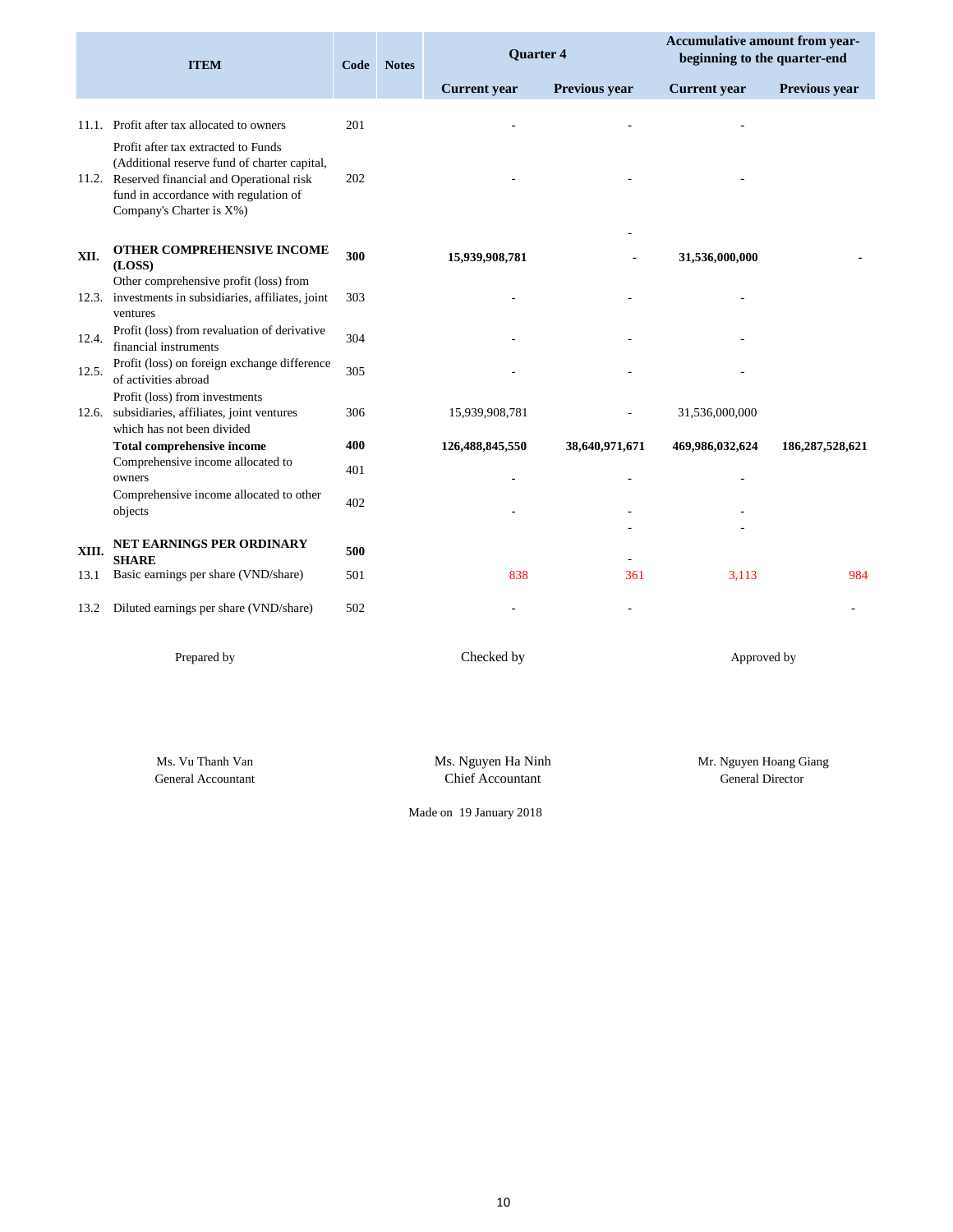CONSOLIDATED FINANCIAL STATEMENTS - QUARTER 4/2017 *dated 27 /12/ 2016* 

## **CONSOLIDATED CASH FLOW STATEMENT**

*Quarter 4/2017*

| <b>ITEMS</b>                                                                                    | Code | <b>Note</b> | <b>Year 2017</b>                  |
|-------------------------------------------------------------------------------------------------|------|-------------|-----------------------------------|
| I. CASH FLOWS FROM OPERATING ACTIVITIES                                                         |      |             |                                   |
| 1. Profit before corporate income tax                                                           | 01   |             |                                   |
| 2. Adjustments                                                                                  | 02   |             | 537,817,743,234<br>18,803,668,975 |
| Depreciation of fixed assets                                                                    | 03   |             | 16,733,231,611                    |
| Provisions                                                                                      | 04   |             | 2,070,437,364                     |
| (Gain)/ loss from investing activities                                                          | 07   |             |                                   |
| Other adjustments                                                                               | 09   |             |                                   |
|                                                                                                 |      |             |                                   |
| 4. Decrease of non-monetary revenue                                                             | 18   |             | (33,776,588,832)                  |
| Interest reevaluates the value of financial assets at fair<br>value through profit/loss (FVTPL) | 19   |             | (33,776,588,832)                  |
| 5. Operating profit before changes of working capital                                           | 30   |             | (2,410,174,106,511)               |
| Increase/(decrease) in financial assets at fair value<br>through profit/loss                    | 31   |             | (147, 602, 716, 704)              |
| Increase/(decrease) in held-to-maturity investments                                             | 32   |             | (847, 715, 032, 772)              |
| Increase/(decrease) in loans                                                                    | 33   |             | (1,219,051,660,620)               |
| Increase/(decrease) in available-for-sale financial assets<br>(AFS)                             | 34   |             | (217,053,783,139)                 |
| Increase/(decrease) in receivables from the sale of<br>financial assets                         | 35   |             | (3,846,535,693)                   |
| Increase/(decrease) in receivables and dividend accrual,<br>other interest on financial assets  | 36   |             | (14,611,051,236)                  |
| Increase/(decrease) in receivables from services<br>provided by securities company              | 37   |             | 7,317,124,296                     |
| Increase/(decrease) in receivables from securities<br>trading errors                            | 38   |             |                                   |
| (Increase)/decrease in other receivables                                                        | 39   |             | (10, 306, 561, 861)               |
| (Increase)/decrease in other assets                                                             | 40   |             | 127, 238, 575, 773                |
| (Increase)/decrease in payable expenses (excluding<br>interest expense)                         | 41   |             | 6,621,477,958                     |
| (Increase)/decrease in prepaid expenses                                                         | 42   |             | 609,180,832                       |
| Paid corporate income tax                                                                       | 43   |             | (79, 244, 516, 114)               |
| Paid interest                                                                                   | 44   |             | (175, 731, 746, 886)              |
| Increase/(decrease) in payables for securities trading<br>activities                            | 45   |             |                                   |
| Increase/(decrease) in payables to suppliers                                                    | 46   |             | 293,150,317,669                   |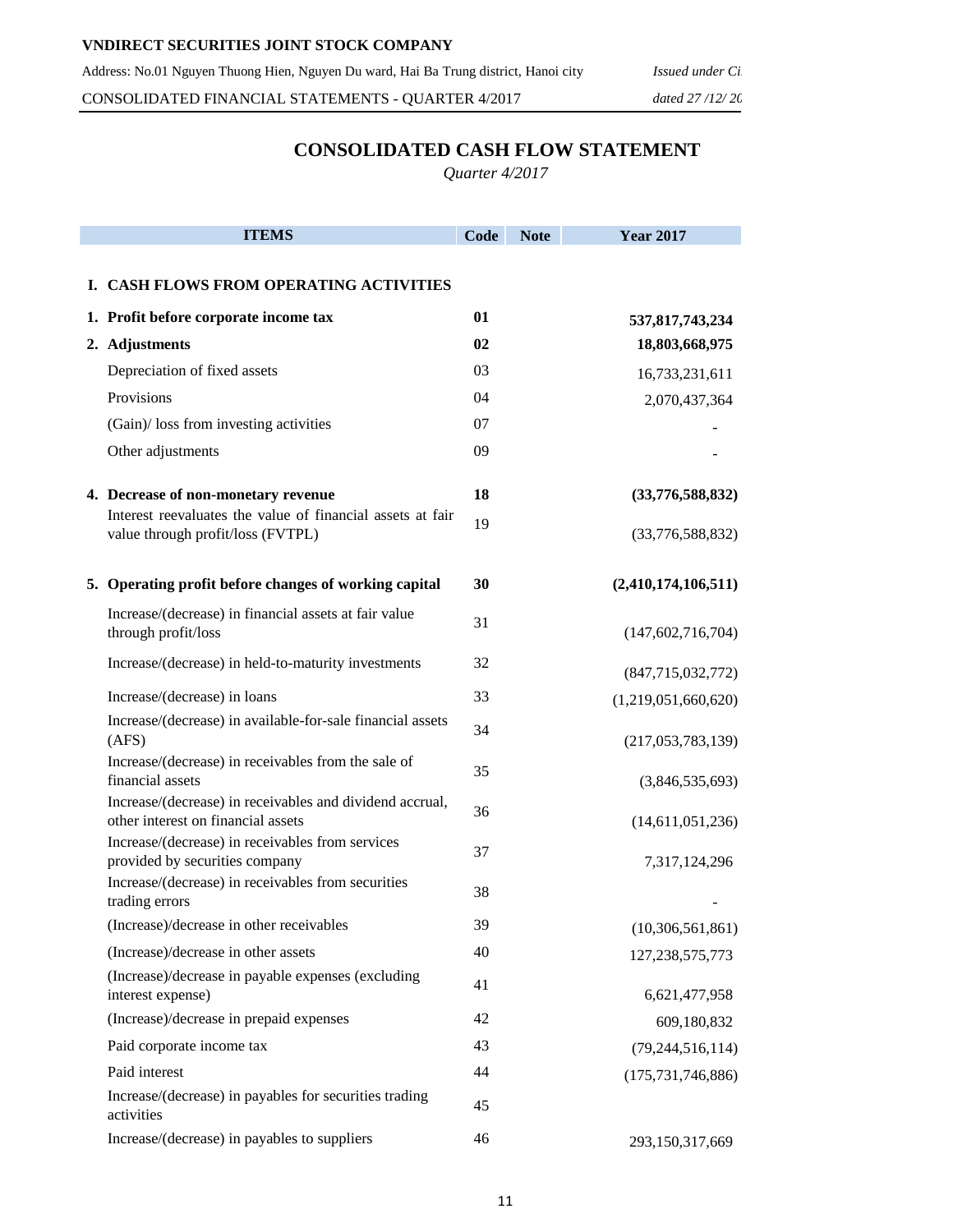|    | <b>ITEMS</b>                                                                                                                                 | Code | <b>Note</b> | <b>Year 2017</b>     |
|----|----------------------------------------------------------------------------------------------------------------------------------------------|------|-------------|----------------------|
|    | Increase/(decrease) in deduction for employee benefits                                                                                       | 47   |             | 5,524,200,324        |
|    | Increase/(decrease) in taxes and payables to state budget                                                                                    | 48   |             | 24,351,990,432       |
|    | Increase/(decrease) in payables to employees                                                                                                 | 49   |             | 6,739,685,356        |
|    | Increase/(decrease) in payables for financial assets<br>trading errors                                                                       | 50   |             |                      |
|    | Increase/(decrease) in other payables                                                                                                        | 51   |             | (166, 563, 054, 127) |
|    | Other proceeds from business activities                                                                                                      | 52   |             |                      |
|    | Other expenses for business activities                                                                                                       | 53   |             |                      |
|    | Net cash flow from operating activities                                                                                                      | 60   |             | (1,887,329,283,134)  |
|    | II. CASH FLOWS FROM INVESTING ACTIVITIES                                                                                                     |      |             |                      |
| 1. | Expenses for purchase and construction of fixed assets,<br>real estate investment and other property                                         | 61   |             | (9,667,394,623)      |
| 2. | Receivables from liquidation, disposal of fixed assets,<br>real estate investment and other assets                                           | 62   |             |                      |
|    | Expenses for investing in capital contribution to<br>3. subsidiaries, joint-venture companies, associated<br>companies and other investments | 63   |             | (22,000,000,000)     |
| 4. | Recovery of investments in subsidiaries, joint-venture<br>companies, associated companies and other investments                              | 64   |             |                      |
| 5. | Proceeds on dividends and profits divided from long-                                                                                         | 65   |             |                      |
|    | term financial investments<br>Net cash flow from investing activities                                                                        | 70   |             | (31, 667, 394, 623)  |
|    | III. CASH FLOWS FROM FINANCIAL ACTIVITIES                                                                                                    |      |             |                      |
| 1. | Proceeds from issuing shares, receiving owner's<br>contributed capital                                                                       | 71   |             |                      |
| 2. | Repayment of contributed capital to the owner,<br>repurchase of issued shares                                                                | 72   |             | 40,718,678,880       |
|    | 3. Principal                                                                                                                                 | 73   |             | 55,291,361,622,210   |
|    | 3.1. Loan from payment support fund                                                                                                          | 73.1 |             |                      |
|    | 3.2. Other loans                                                                                                                             | 73.2 |             | 55,291,361,622,210   |
|    | 4. Repayment for principal                                                                                                                   | 74   |             | (53,327,572,176,314) |
|    | 4.1. Repayment for principal from payment support fund                                                                                       | 74.1 |             |                      |
|    | 4.2. Repayment for principal of financial assets                                                                                             | 74.2 |             |                      |
|    | 4.3. Other repayments for principal                                                                                                          | 74.3 |             | (53,327,572,176,314) |
|    | 5. Payment for financial debt                                                                                                                | 75   |             |                      |
|    | 6. Dividends, profits paid to the owner                                                                                                      | 76   |             |                      |
|    | Proceeds from bond issuance                                                                                                                  |      |             |                      |
|    | Payment for original bond                                                                                                                    |      |             |                      |
|    | Net cash flows from financial activities                                                                                                     | 80   |             | 2,004,508,124,776    |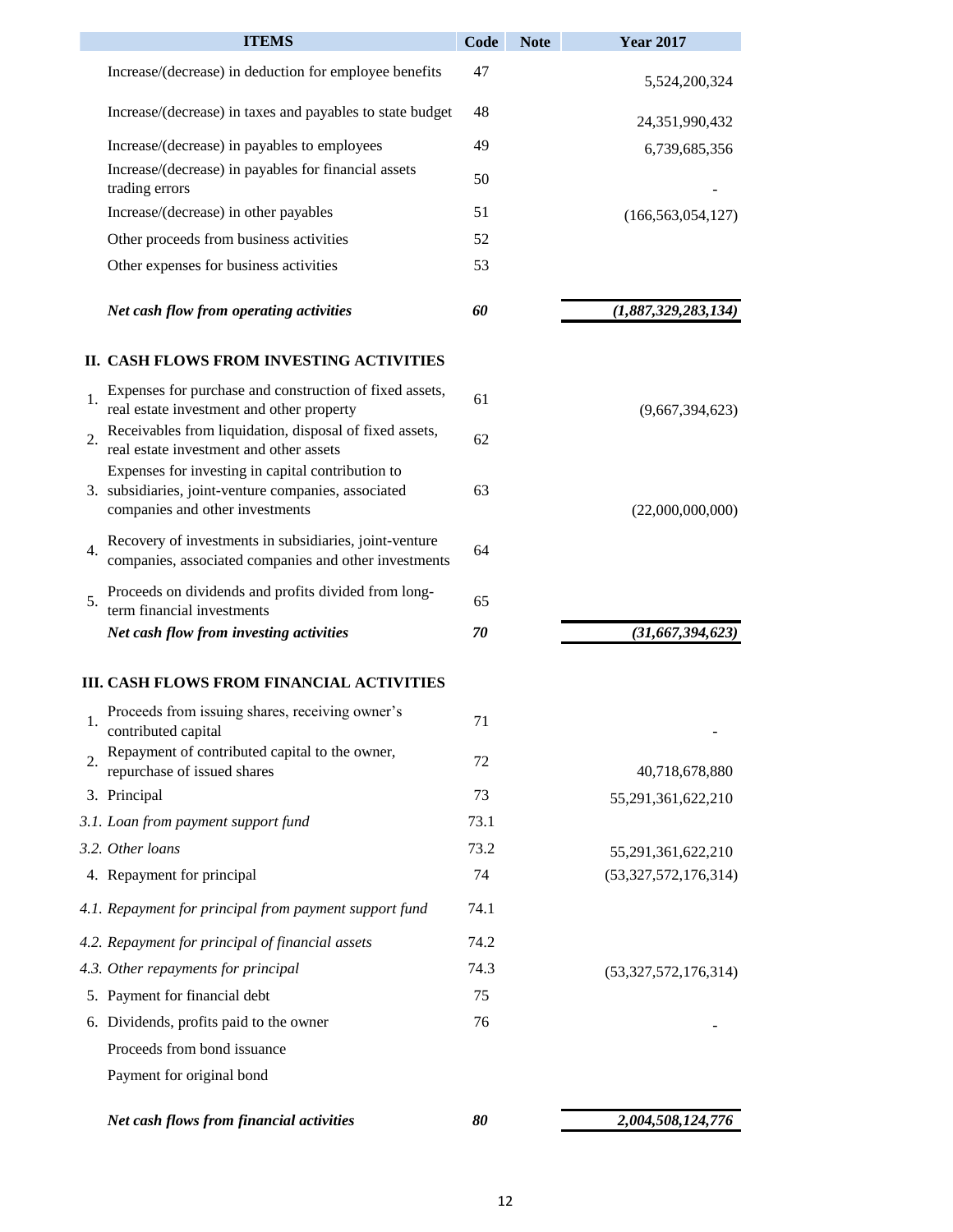|     | <b>ITEMS</b>                                                         | Code         | <b>Note</b> | <b>Year 2017</b> |
|-----|----------------------------------------------------------------------|--------------|-------------|------------------|
|     | IV. Net increase/decrease in cash during the period                  | 90           |             | 85,511,447,019   |
|     | V. Cash and cash equivalents at the period beginning                 | 101          |             | 256,958,791,274  |
|     | Cash                                                                 | 101.1        |             | 173.958.791.274  |
|     | Cash equivalents                                                     | 101.2        |             | 83,000,000,000   |
|     | Effect of fluctuations in foreign exchange rates                     | 102          |             |                  |
| VI. | Cash and cash equivalents at the period ending (103<br>$= 90 + 101$  | 103          |             | 342,470,238,293  |
|     | Cash                                                                 | 103.1        |             | 241,470,238,293  |
|     | Cash equivalents<br>Effect of fluctuations in foreign exchange rates | 103.2<br>104 |             | 101.000.000.000  |

### **CASH FLOWS FROM BROKERAGE, CONSIGNMENT OF CUSTOMERS**

## **Cash flows from brokerage, consignment of**

**I customers**

| 1. Proceeds from sale of brokerage securities for customers<br>Expense for purchase of brokerage securities for | 01 | 101,504,435,325,525       |
|-----------------------------------------------------------------------------------------------------------------|----|---------------------------|
| 2. customers                                                                                                    | 02 | (101, 504, 542, 473, 259) |
| Proceeds from sale of consignment securities for                                                                |    |                           |
| 3. customers                                                                                                    | 03 |                           |
| Expense for sale of consignment securities for                                                                  |    |                           |
| 4. customers                                                                                                    | 04 |                           |
| 5. Receivables from loans of payment support fund                                                               | 05 |                           |
| 6. Repayments for loans of payment support fund<br>Receive deposit to pay for securities trading of             | 06 |                           |
| 7. customers                                                                                                    | 07 | 981,482,525,577           |
| 12. Proceeds from securities trading errors                                                                     | 12 |                           |
| 13. Expenses for securities trading errors                                                                      | 13 |                           |
| 14. Proceeds of securities issuer                                                                               | 14 | 1,907,230,582,875         |
| 15. Expenses of securities issuer                                                                               | 15 | (1,913,578,038,440)       |
| Net increase/decrease in cash during the period                                                                 | 20 | 975,027,922,278           |
|                                                                                                                 |    |                           |
| Cash and cash equivalents at the period beginning of                                                            |    |                           |
| <b>II</b> customers                                                                                             | 30 | 1,192,949,516,223         |
| Cash at bank at the period beginning:                                                                           | 31 | 1,192,949,516,223         |
| Investors' deposits on securities trading by the way                                                            |    |                           |
| managed by the securities company. In which, with term                                                          | 32 | 828,810,828,201           |
| Deposit summarizing securities trading for customers                                                            | 33 | 357,027,018,800           |
| Deposit clearing payment for securities trading                                                                 | 34 | 140,583,472               |
| Deposit of issuer. In which, with term                                                                          | 35 | 6,971,085,750             |
| Cash equivalents                                                                                                | 36 |                           |
| Effect of fluctuations in foreign exchange rates                                                                | 37 |                           |
| Cash and cash equivalents at the period ending of                                                               |    |                           |
| <b>III</b> customers                                                                                            | 40 | 2,167,977,438,501         |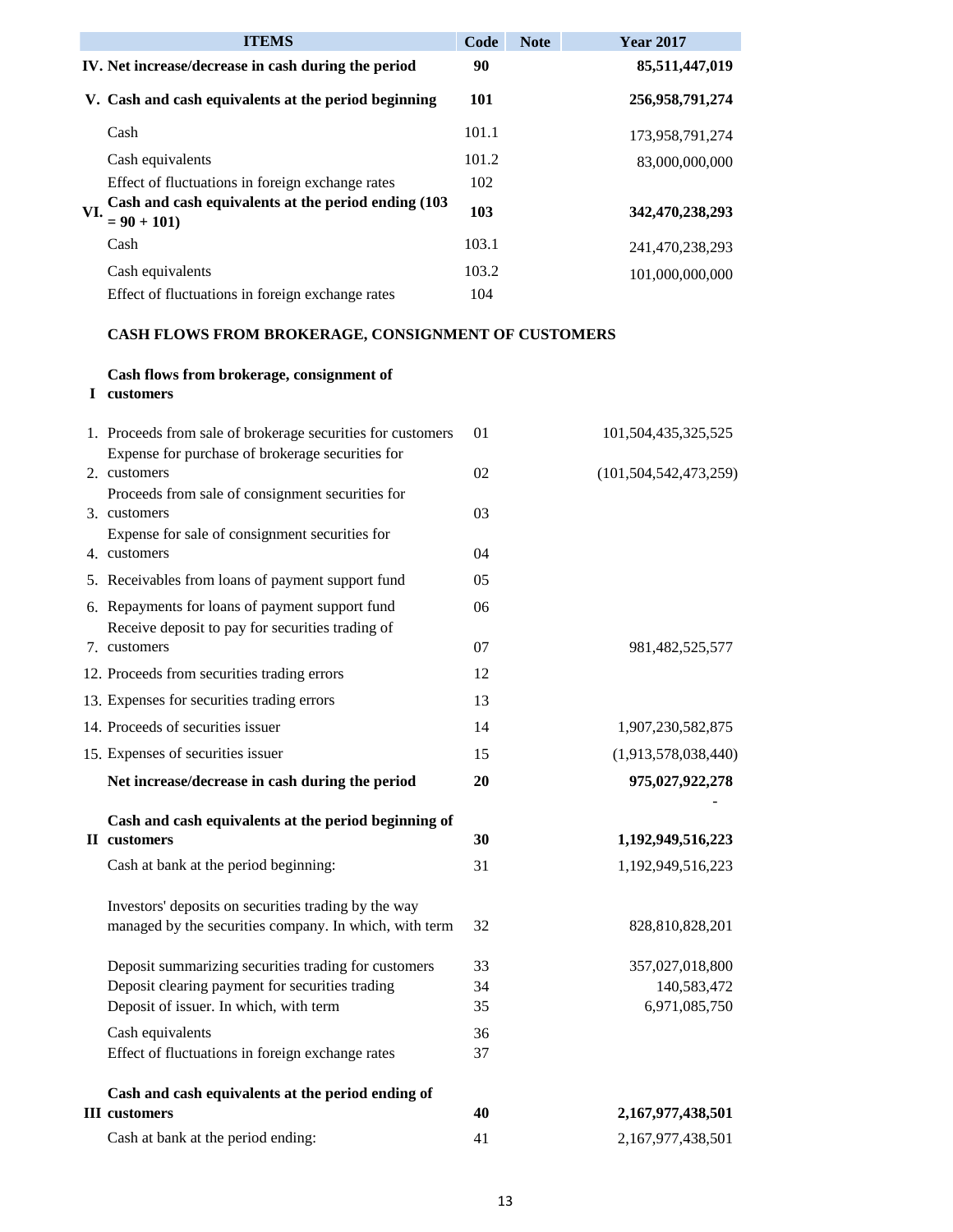| <b>ITEMS</b>                                                                                                   | Code | <b>Note</b> | <b>Year 2017</b>  |
|----------------------------------------------------------------------------------------------------------------|------|-------------|-------------------|
| Investors' deposits on securities trading by the way<br>managed by the securities company. In which, with term | 42   |             | 1,295,267,199,378 |
| Deposit summarizing securities trading for customers                                                           | 43   |             | 872,053,173,200   |
| Deposit clearing payment for securities trading                                                                | 44   |             | 33,435,738        |
| Deposit of issuer. In which, with term                                                                         | 45   |             | 623, 630, 185     |
| Cash equivalents                                                                                               | 46   |             |                   |
| Effect of fluctuations in foreign exchange rates                                                               | 47   |             |                   |

Prepared by

Checked by

Ms. Vu Thanh Van General Accountant Ms. Nguyen Ha Ninh Chief Accountant

Made on 19 January 2018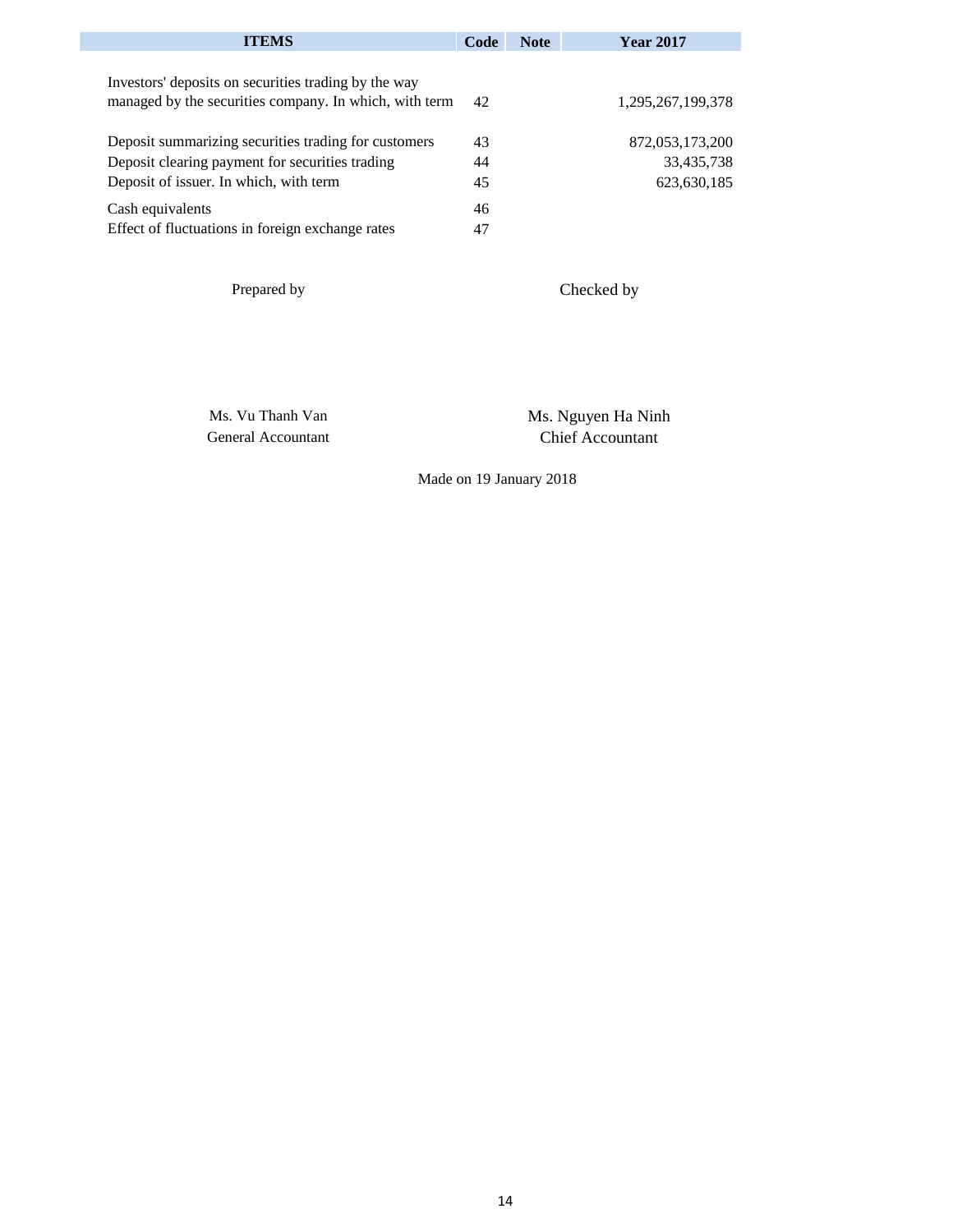*Form no. B03b - CTCK/HN Issued under Circular no. 334 /2016 /TT-BTC diated 27 <i>do by the Ministry of Finance* 

#### *Currency: Vietnam dong*

 **Year 2016** 

## **227,169,637,352 (15,286,793,461)**

18,353,403,690

(33,640,197,151)

- 1990 1990 1990 1990 1990 1990 1990 1990 1990 1990 1990 1990 1990 1990 1990 199
- 1990 1990 1990 1990 1991 1992 1992 1992 1992 1992 1992 1992 1992 1992 1992 199
- **-**
- 1990 1990 1990 1990 1990 1990 1990 1990 1990 1990 1990 1990 1990 1990 1990 199

#### **(2,336,592,498,220)**

(953,088,587,067)

#### (166,895,676,959)

(505,217,416,861)

(9,320,078,700)

(7,936,656,345)

(6,086,112,168)

#### (488,963,626)

(129,944,871,984)

- 1990 - 1990 - 1990 - 1990 - 1991 - 1992 - 1992 - 1992 - 1992 - 1992 - 1992 - 1992 - 1992 - 1992 - 1992 - 199

- 120,591,723,456
- 1,428,234,970
- (32,499,867,391)
- (115,335,380,724)

449,167,787,971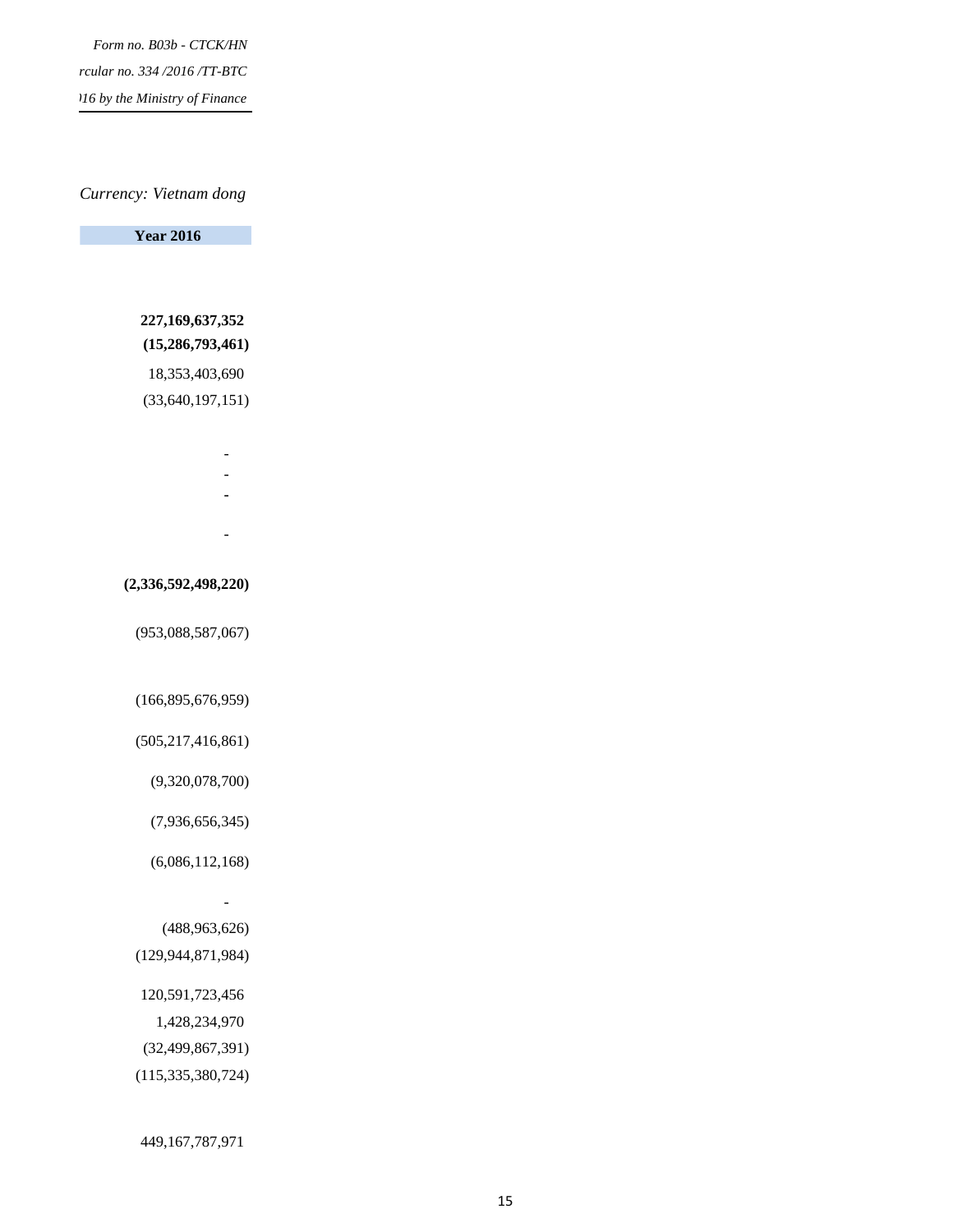#### **Year 2016**

689,690,314

2,229,563,571

10,748,018,568

(994,633,905,245)

 *(2,124,709,654,329)*

(13,172,576,002)

- 1990 - 1990 - 1990 - 1990 - 1990 - 1990 - 1990 - 1990 - 1990 - 1990 - 1990 - 1990 - 1990 - 1990 - 1990 - 199

 *(13,172,576,002)*

 (90,276,730,000) 32,539,803,994,558

- 1990 - 1990 - 1990 - 1990 - 1991 - 1992 - 1992 - 1992 - 1992 - 1992 - 1992 - 1992 - 1992 - 1992 - 1992 - 199

 32,539,803,994,558 (31,532,353,442,983)

(31,532,353,442,983)

(74,998,892,450)

#### *842,174,929,125*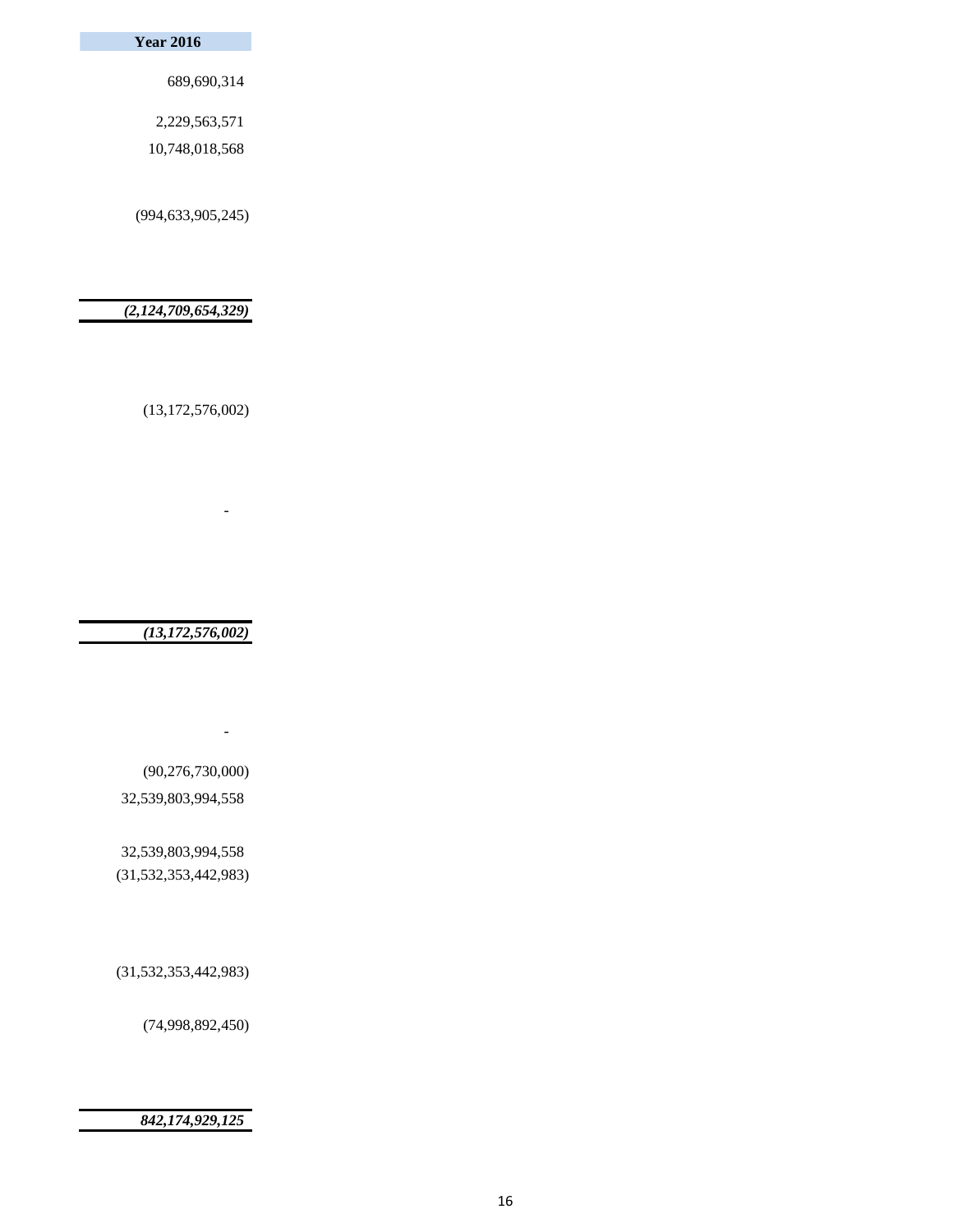#### **Year 2016**

 **(1,295,707,301,206)**

#### **1,552,666,092,480**

 199,231,759,147 1,353,434,333,333

#### **256,958,791,274**

 173,958,791,274 83,000,000,000

61,161,027,208,251

#### (61,159,801,317,052)

91,847,476,211

#### 1,708,553,933,610

(1,702,531,289,785)

#### **99,096,011,235**

#### **1,093,853,504,988**

1,093,853,504,988

#### 625,999,593,790

### 466,763,327,000 142,142,273 948,441,925

#### **1,192,949,516,223**

1,192,949,516,223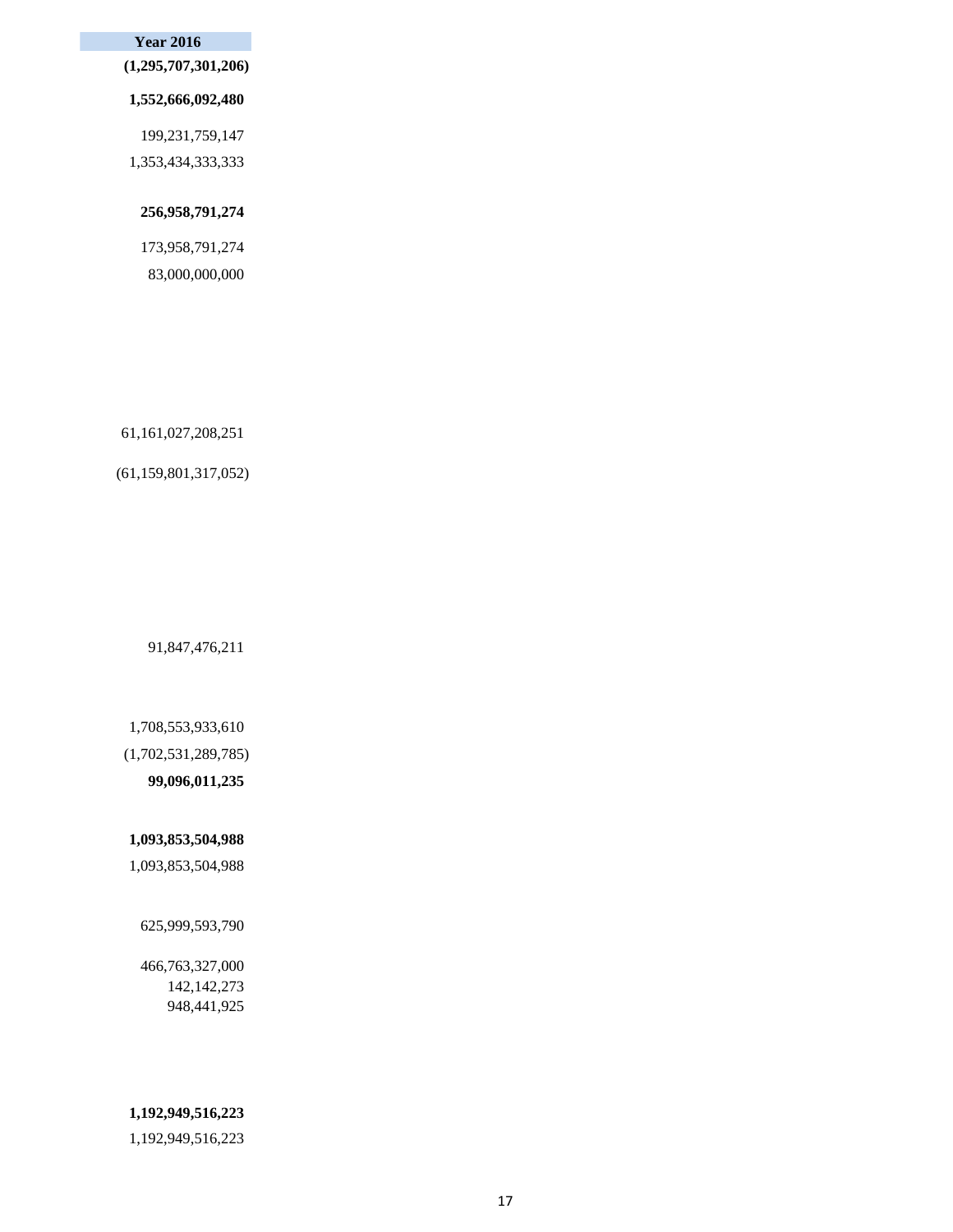**Year 2016** 

828,810,828,201

 357,027,018,800 140,583,472 6,971,085,750

Approved by

Mr. Nguyen Hoang Giang General Director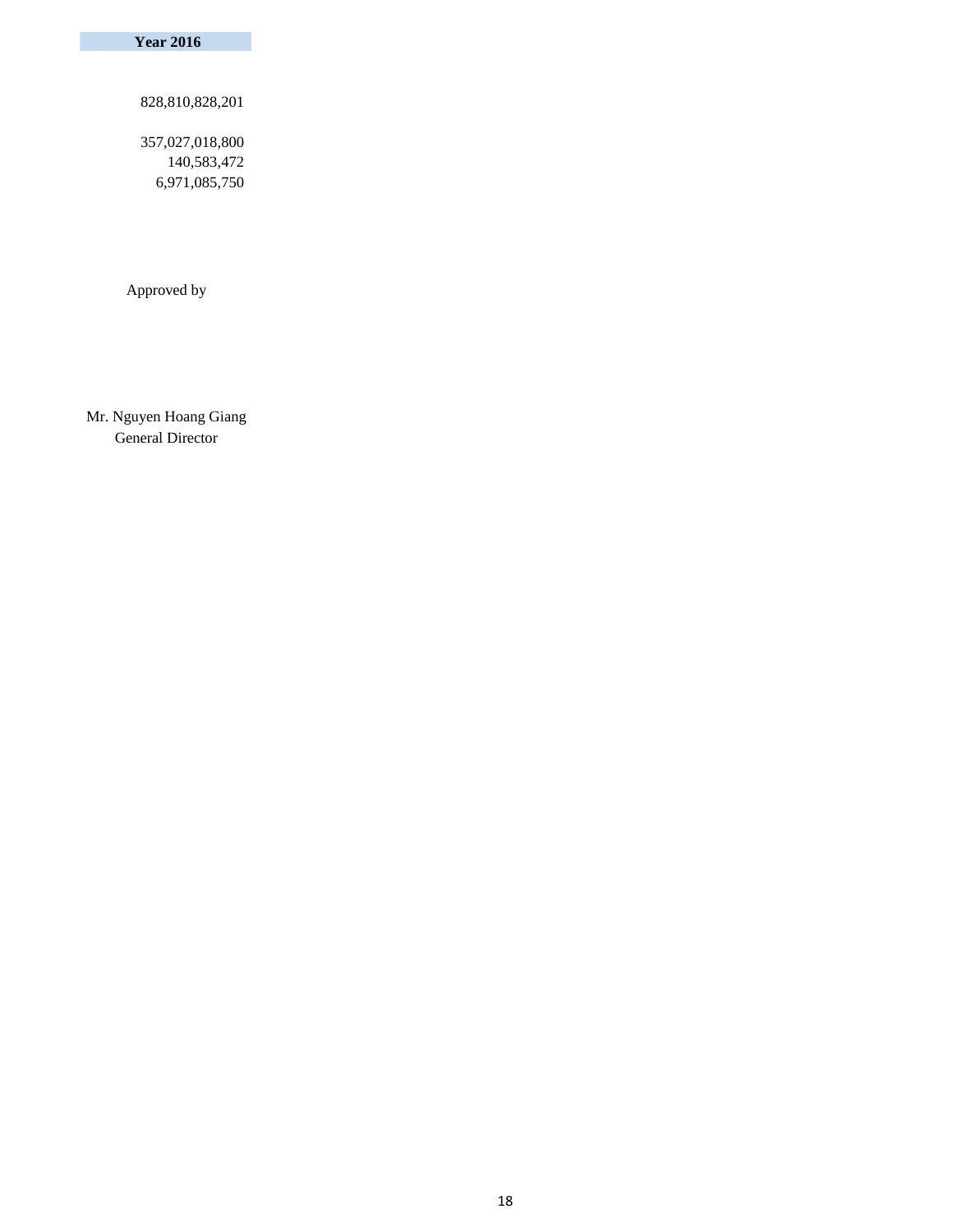## **CONSOLIDATED REPORT ON FLUCTUATIONS OF OWNER'S EQUI Quarter 4/2017**

|                                                             |             | <b>Opening balance</b> |                     |                         | <b>Increase/Decrease</b> |                       |
|-------------------------------------------------------------|-------------|------------------------|---------------------|-------------------------|--------------------------|-----------------------|
| <b>Item</b>                                                 | <b>Note</b> | 01/01/2016             | 01/01/2017          | 2016<br><b>Increase</b> | <b>Decrease</b>          | 20<br><b>Increase</b> |
| <b>Fluctuations of owner's equity</b>                       |             | 1,935,431,563,239      | 1,948,263,501,243   | 114,639,551,483         | 101,807,613,479          | 481,136,393,263       |
| Owner's equity                                              |             | 1,615,415,174,852      | 1,615,415,174,852   |                         |                          | 55,274,990,720        |
| Ordinary shares with voting<br>rights                       |             | 1,549,981,650,000      | 1,549,981,650,000   |                         |                          |                       |
| Additional capital                                          |             |                        |                     |                         |                          |                       |
| Capital surplus                                             |             | 65,433,524,852         | 65,433,524,852      |                         |                          | 55,274,990,720        |
| Conversion options on<br>convertible bonds<br>Other capital |             |                        |                     |                         |                          |                       |
| Treasury stocks (*)                                         |             | (4,333,425)            | (90, 281, 063, 425) | (90, 276, 730, 000)     |                          | (88, 892, 505, 120)   |
| Additional reserve fund of charter<br>capital               |             | 39,505,678,545         | 48,820,054,976      | 9,314,376,431           |                          | 20,652,437,310        |
| Reserve fund for financial and<br>professional risks        |             | 10,203,951,542         | 19,518,327,973      | 9,314,376,431           |                          | 20,652,437,310        |
| Revaluation differences on asset at<br>fair value           |             |                        |                     |                         |                          |                       |
| Foreign exchange differences                                |             |                        |                     |                         |                          |                       |
| Other equity funds                                          |             |                        |                     |                         |                          |                       |
| Undistributed profit                                        |             | 270, 311, 091, 725     | 354,791,006,867     | 186,287,528,621         | 101,807,613,479          | 473,449,033,043       |
| Realized profit                                             |             | 270,311,091,725        | 354,791,006,867     | 186,287,528,621         | 101,807,613,479          | 411,428,761,558       |
| Unrealized profit                                           |             |                        |                     |                         |                          | 62,020,271,486        |
| <b>Total</b>                                                |             | 1,935,431,563,239      | 1,948,263,501,243   | 114,639,551,483         | 101,807,613,479          | 481,136,393,263       |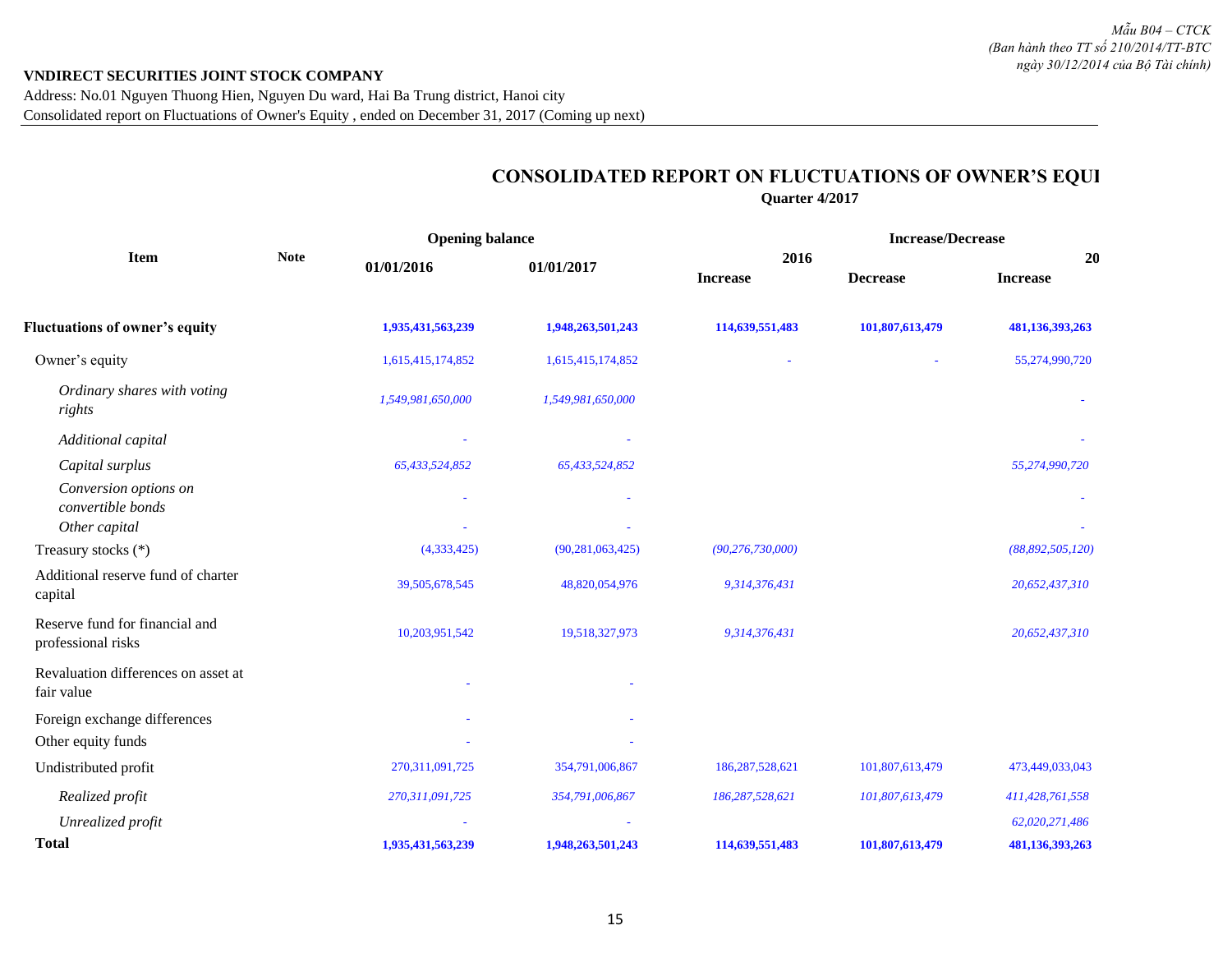## **CONSOLIDATED REPORT ON FLUCTUATIONS OF OWNER'S EQUI Quarter 4/2017**

|                                                                             |             |                   | <b>Opening balance</b> |                         | <b>Increase/Decrease</b> |                       |  |
|-----------------------------------------------------------------------------|-------------|-------------------|------------------------|-------------------------|--------------------------|-----------------------|--|
| <b>Item</b>                                                                 | <b>Note</b> | 01/01/2016        | 01/01/2017             | 2016<br><b>Increase</b> | <b>Decrease</b>          | 20<br><b>Increase</b> |  |
| Other comprehensive income                                                  |             |                   |                        |                         |                          |                       |  |
| Profit/(Loss) from revaluation of<br>available-for-sale financial assets    |             |                   |                        |                         |                          |                       |  |
| Profit/(Loss) from revaluation of<br>assets by fair value model             |             |                   |                        |                         |                          |                       |  |
| Profit/loss on changes in exchange<br>rate of foreign business transactions |             |                   |                        |                         |                          |                       |  |
| Other comprehensive Profit/(Loss)                                           |             |                   |                        |                         |                          |                       |  |
| <b>TOTAL</b>                                                                |             | 1,935,431,563,239 | 1,948,263,501,243      | 114,639,551,483         | 101,807,613,479          | 481,136,393,263       |  |
|                                                                             | Prepared by |                   |                        | Checked by              |                          |                       |  |

Ms. Vu Thi Thanh Van Ms. Nguyen Ha Ninh General Accountant Chief Accountant Chief Accountant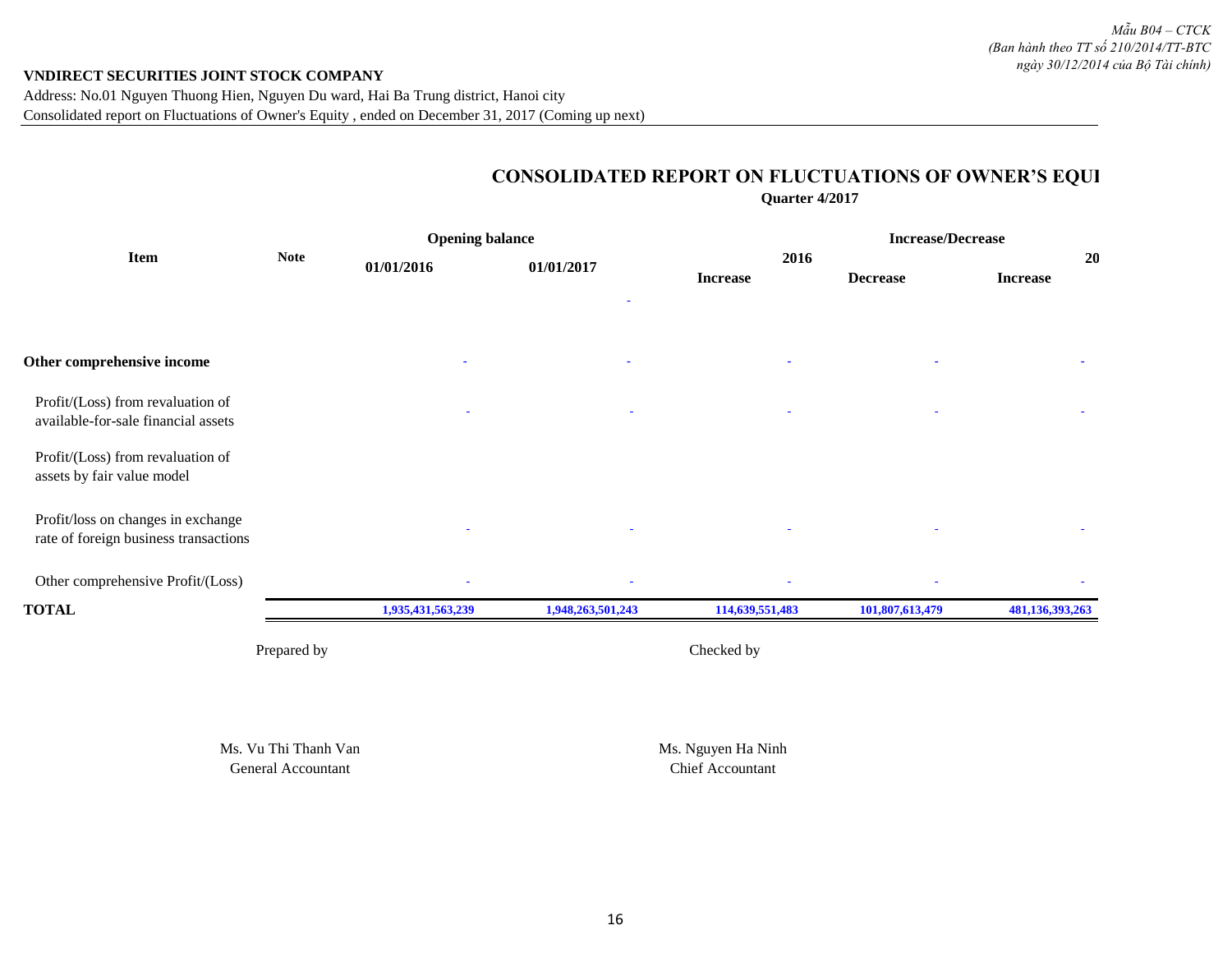B04-CTCK/HN

## **CONSOLIDATED REPORT ON FLUCTUATIONS OF OWNER'S EQUITY**

|    |                      |                        | Currency: VND       |
|----|----------------------|------------------------|---------------------|
|    |                      | <b>Closing balance</b> |                     |
| 17 | <b>Decrease</b>      | 31/12/2016             | 31/12/2017          |
|    | (78, 753, 936, 893)  | 1,948,263,501,243      | 2,508,153,831,399   |
|    |                      | 1,615,415,174,852      | 1,670,690,165,572   |
|    |                      | 1,549,981,650,000      | 1,549,981,650,000   |
|    |                      |                        |                     |
|    |                      | 65,433,524,852         | 120,708,515,572     |
|    |                      |                        |                     |
|    | (129, 611, 184, 000) | (90, 281, 063, 425)    | (49, 562, 384, 545) |
|    |                      | 48,820,054,976         | 69,472,492,286      |
|    |                      | 19,518,327,973         | 40,170,765,283      |
|    |                      |                        |                     |
|    |                      |                        |                     |
|    |                      |                        |                     |
|    | 50,857,247,107       | 354,791,006,867        | 777,382,792,803     |
|    | 50,857,247,107       | 354,791,006,867        | 715,362,521,318     |
|    |                      |                        | 62,020,271,486      |
|    | (78, 753, 936, 893)  | 1,948,263,501,243      | 2,508,153,831,399   |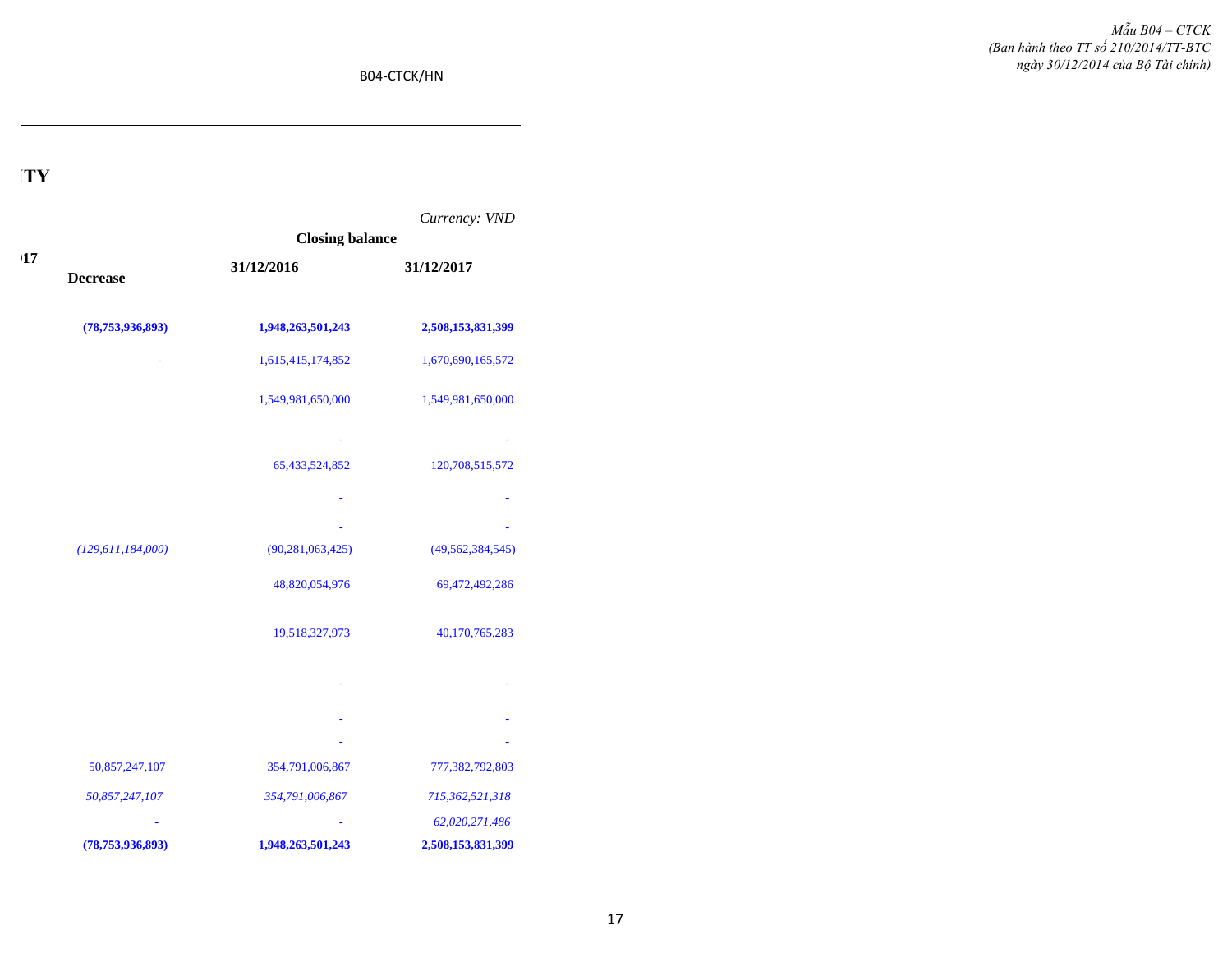B04-CTCK/HN

## **CONSOLIDATED REPORT ON FLUCTUATIONS OF OWNER'S EQUITY**



Approved by

Mr. Nguyen Hoang Giang General Director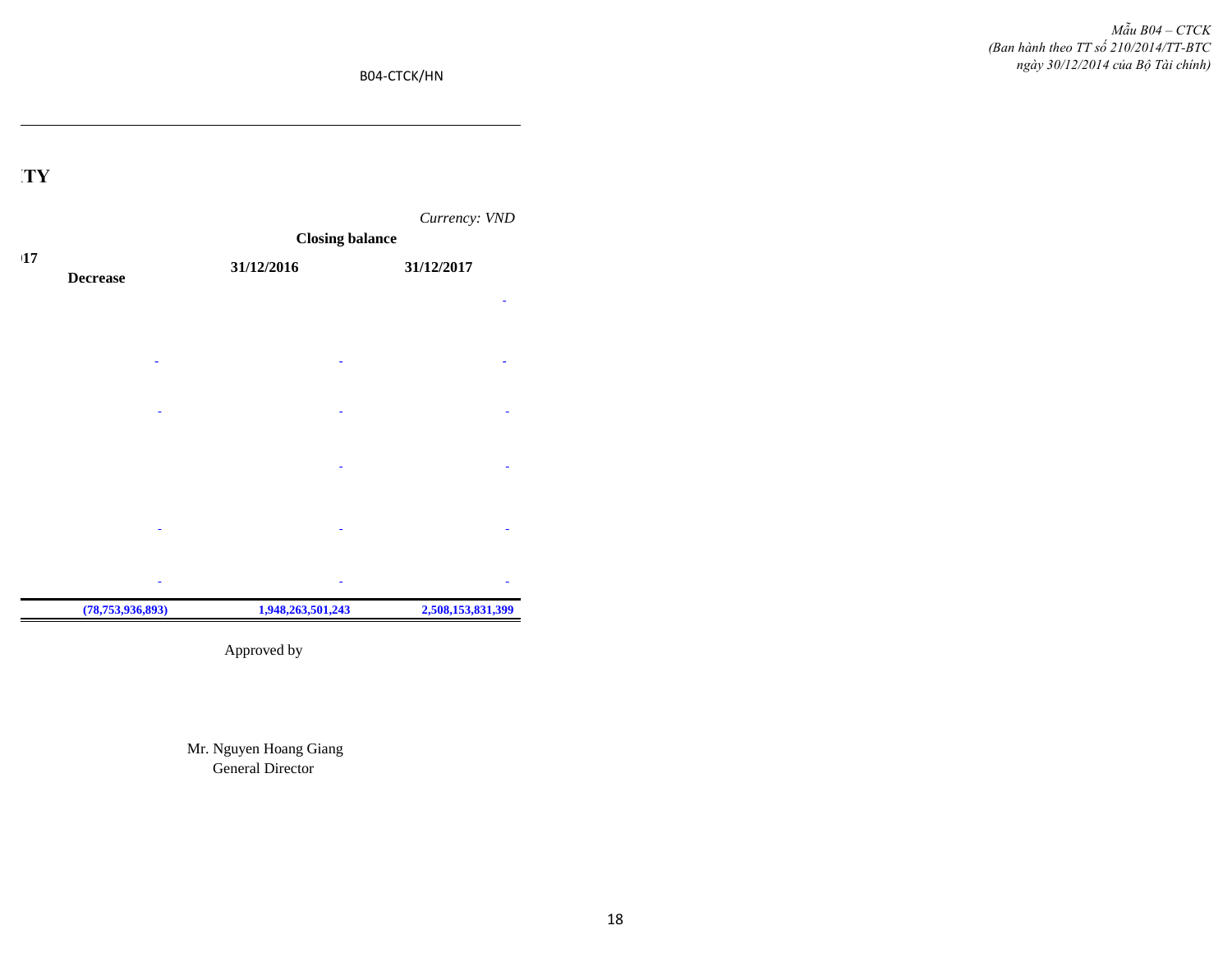**VNDIRECT SECURITIES JOINT STOCK COMPANY**

Address: No.01 Nguyen Thuong Hien, Nguyen Du ward, Hai Ba Trung district, Hanoi city **Notes to Consolidated Financial statements for the period ended on 31/12/2017 (continue)**

## **NOTES TO THE CONSOLIDATED FINANCIAL STATEME! Quarter IV/2017**

### **1 COMPANY'S INFORMATION**

1.1 Business Registration Certificate No. 0103014521 issued by Hanoi Department of Planning and As at 31/12/2017, the Company has 757 employees (31/12/2016: 657 employees) **Subsidiaries**

| wuwanai iyo              |                           |                       |                 |
|--------------------------|---------------------------|-----------------------|-----------------|
| Company name             | <b>Incorporated under</b> | Line of business      | Charter capital |
| <b>I.P.A Securities</b>  | License for               | Securities investment | VND 50 billion  |
| Investment Fund          | Establishment             | fund management and   |                 |
| Management               | and Operation No.         | securities portfolio  |                 |
| <b>Limited Company</b>   | 30/UBCK-GP                | management            |                 |
|                          | dated 4/3/2008,           |                       |                 |
|                          | $02/GPDC - UBCK$          |                       |                 |
|                          | 8/3/2017                  |                       |                 |
| <b>Affiliates</b>        |                           |                       |                 |
| Company name             | Incorporated under        | Line of business      | Charter capital |
| Posts-                   | License for               | Trade in non-life     | 803,957,090,000 |
| <b>Telecommunication</b> | Establishment No.         | insurance             |                 |
| s Joint Stock            | 3633/GP-UB dated          |                       |                 |
| Insurance                | 01/08/1998 by Hanoi       |                       |                 |
| Corporation              | City People's             |                       |                 |
|                          | Committee                 |                       |                 |

- 1.2 Address for contact: No. 01 Nguyen Thuong Hien Nguyen Du ward Hai Ba Trung district I
- 1.3 Charter of operation has been amended and modified on 29/05/2016.

## **2 Accounting period and currency**

*2.1 Accounting period*

Annual accounting period of the Company starts from 01/01 and ends on 31/12.

- *2.2 Currency used in accounting*
	- The currency used in accounting by the Company is Vietnamese dong ("VND") which is also the

#### **3 Accounting standards and system**

*3.1 Accounting system*

This consolidated financial statements are prepared according to Circular No. 210/2014/TT-BTC

#### **3.2 Basis of consolidation**

This consolidated financial statements consist of the financial statements of VNDIRECT Securit The subsidiary is completely consolidated from the date of acquisition which is the date when it The financial statements used by the Parent company and subsidiary for consolidation are prepar The balance on the accounts in the financial statements between the Parent company and subsidi

#### *3.3 Form of accounting*

General journals on computer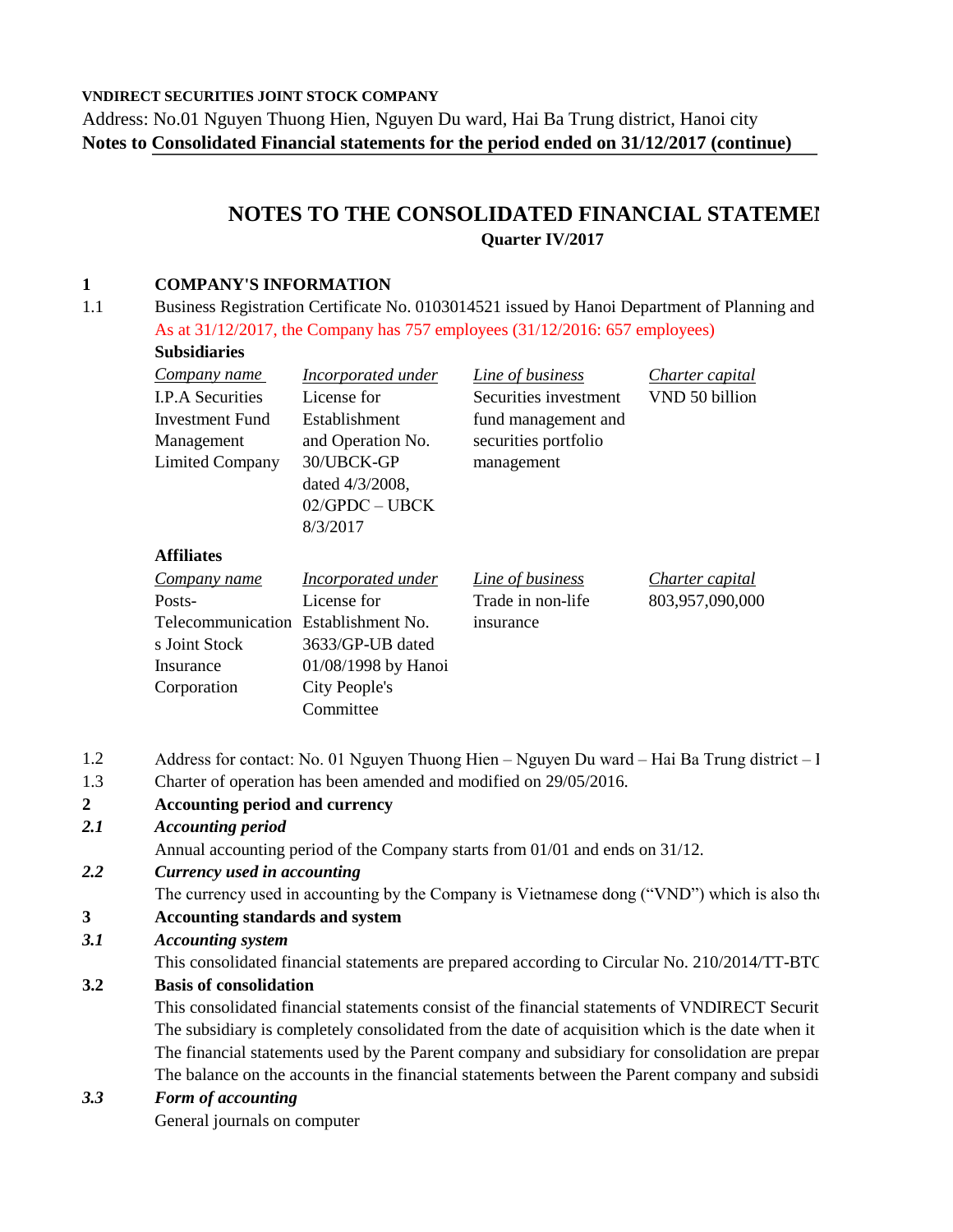#### **4 Accounting policies**

#### *4.1 Principle of recognizing cash and cash equivalents*

The deposits made by the Investor for buying securities are presented in the Off-balance sheet ite Cash comprises of call deposits, deposits of the investors for securities transaction of which the  $\alpha$ 

- *4.2 Principle and method of recognizing financial assets through profit and loss, held-to-maturity* The Company recognizes financial assets through profit or loss held-to-maturity investments,  $\log$
- *4.2.1 Principle of classifying financial assets and financial liabilities under the Portfolio of the Compliance with the interpretational the interpretational Prince with the compliance with the compliance with the compliance w*
- *4.2.1.1 Principle of classifying financial assets: (FVTPL, HTM, Loans, AFS)*

### *Financial assets are recognized through profit or loss*

The financial assets recognized through profit or loss are the financial assets which meet one of  $\dagger$ 

- assets purchased mainly for reselling in a short time;
- having evidence of such instrument trading for receiving short time profit; or
- derivative financial instrument (except for the derivative financial instrument determined

### *Held-to-maturity investments*

The held-to-maturity investments are non-derivative financial assets with fixed or determinable  $\mu$ 

- those that the Company upon initial recognition designates as at fair value in income statemen
- those that the Company designates as available for sale; and
- $\blacksquare$  those that meet the definition of loans and receivables.

### *Available-for-sale financial assets*

Available-for-sale financial assets are those non-derivative financial assets that are designated as

- loans and receivables:
- held-to-maturity investments;
- financial assets recognized through profit and loss.

*Loans* These are financial assets invested by the Company without short-term investment goal and even

Loans are non-derivative financial assets with fixed or determinable payments that are not listed. Following are loan commitments have been made:

- *Depository transaction contract*
- *Securities sale advance contract*

The risk in loan service according to Law on securities is the loss possible due to the borrower's

#### *4.2.1.2 Principle of classifying financial liabilities: (debts, financial assets debts, convertible bonds, issued bonds, issued bonds, issued by ning bonds, issued by ning bonds, issued by ning by ning by ning by ning by ning by Financial liabilities recognized through profit or loss*

Financial liabilities are classified by the Management Board as held for trading. A financial liabi Financial liabilities recognized through profit or loss is a financial debt meeting one of following

- they are acquired for the purpose of selling in the near term;
- there is evidence of a recent actual pattern of short-term profit taking; or
- derivative financial instrument (except for derivative financial instrument determined as final
- At the time of initial recognition, the Company classified financial liabilities in the group to be *Financial liabilities carried at amortized cost*

Financial liabilities which are not classified as financial liabilities through profit or loss are class Above described classifying financial instruments is solely for presentation and disclosure purpo

#### *4.2.2 Principle of recognizing and accounting the value from revaluation of the investments at market*

4.2.2.1 For shares

The listed shares are determined at cost less provision for securities impairment by referring to the closing price for HOSE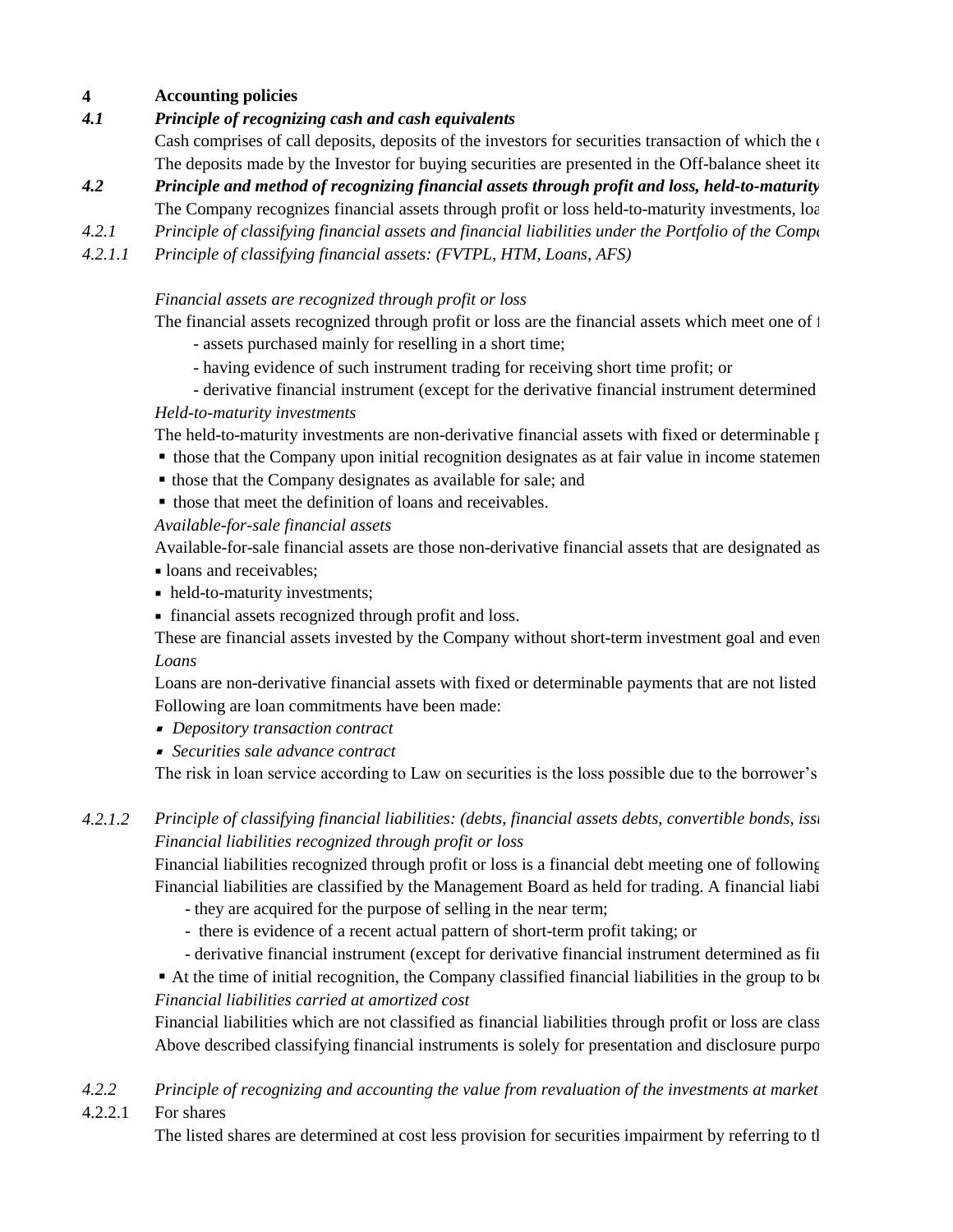Provision for impairment of securities available for sale and long-term investment securities state The cost of the securities available for sale and long-term investment securities are determined u The unlisted equity securities which are freely purchased and sold in the OTC market are measured at cost of  $\alpha$ Long-term investment securities are unlisted equity securities which are not freely purchased and

# 4.2.2.2 For monetary market:

Of which:

- Fixed term deposit under various periods is revaluated when it is able to be lost and non-recove

## *4.3 Principle of recognizing tangible fixed assets*

- **(i)** *Cost*
	- Tangible fixed assets are stated at cost less accumulated depreciation. The initial cost of a tangib

## **(ii)** *Depreciation*

Depreciation is computed on a straight-line basis over the estimated useful lives of tangible fixed

*4.4 Principle of recognizing intangible fixed assets*

Intangible fixed assets consist of software. The cost of acquiring new software, which is not an integral part of the relationship

*4.5 Principle of recognizing and presenting impairment of non-monetary assets*

*4.6 Principle of recognizing long term financial investments (Subsidiaries, joint ventures, affiliates)* Initial investment is recognized at cost. When profit is distributed from the investor, the Compan

- *4.7 Principle of recognizing and presenting received short term, long term deposits* Received deposits not under the assets of the Company. When the deposit is received under com-
- *4.8 Principle and method of accounting short term, long term receivables*
- *4.8.1 Principle and method of accounting receivables from financial assets:*
- (a) Receivables and dividend accrual:
- (b) Receivables and interest accrual from financial assets: Distributed dividend, profit arisen from financial assets under the investment list of the Company
	- Due receivables and interest accrual but amount is not received:

Interest arisen from financial accounts of the Company is recognized on time-accrued interest ba - Due receivables and interest accrual but interest is not received:

The Company monthly shall make interest accrual arisen from financial assets under actual interest rate and time arisen interest are and time are and time are and the company of the company and time are company of the Comp

*4.8.2 Principle and method of accounting other receivables:*

Other receivables are reflected at cost.

*4.8.3 Principle and method of accounting allowance for doubtful debts:* Receivables from securities trading activities and other receivables are stated at cost less allowar In accordance with Circular 228, the allowance rates for doubtful debts are as follows:

| Overdue period                                         | Rate of allowance |
|--------------------------------------------------------|-------------------|
| From over six $(6)$ months to less than one $(1)$ year | 30%               |
| From one $(1)$ year to less than two $(2)$ years       | 50%               |
| From two $(2)$ years to less than three $(3)$ years    | 70%               |
| Over three $(3)$ years                                 | 100%              |

#### *4.8.4* Corporate income tax *Principle and method of accounting tax and payables to the State budget:*

Deferred income tax is provided using the balance sheet method, providing for temporary differences Corporate income tax on the profit or loss for the period comprises current and deferred income Current income tax is the expected tax payable on the taxable income in the year, using tax rates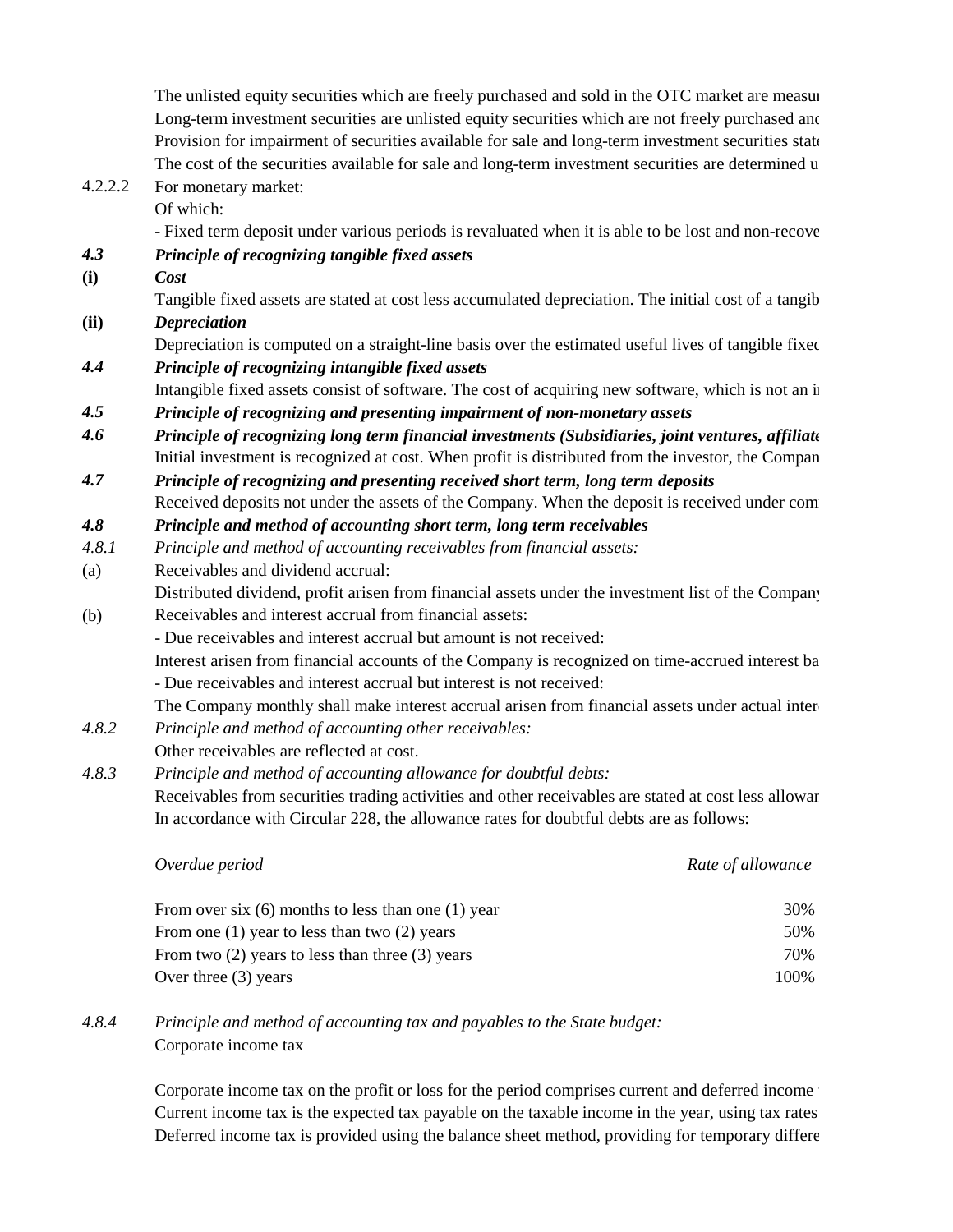*4.8.5* A deferred income tax asset is recognized only to the extent that it is probable that future taxable *Principle of profit allocation of Securities Company: (for shareholders or capital contributors, f* 

The Company makes following funds before profit allocation:

#### **Annual allocation**

|                  | Reserve fund to supplement charter capital:                                                          | 5% after-tax profit                                                        |  |  |  |  |  |
|------------------|------------------------------------------------------------------------------------------------------|----------------------------------------------------------------------------|--|--|--|--|--|
|                  | Financial reserve fund:                                                                              | 5% after-tax profit                                                        |  |  |  |  |  |
| 4.9              | Principle and method of recognizing revenue, income of Securities Company:                           |                                                                            |  |  |  |  |  |
| 4.9.1            | Principle and method of recognizing revenue and dividend accrual, interest from financial asset      |                                                                            |  |  |  |  |  |
|                  | (i) Revenue from securities brokerage                                                                |                                                                            |  |  |  |  |  |
|                  | (v) Interest revenue                                                                                 |                                                                            |  |  |  |  |  |
| 4.10             |                                                                                                      | Principle of recognizing financial revenue, financial activities expenses: |  |  |  |  |  |
|                  | Recognizing interest expense: Interest expense is recognized as expense in the period when this      |                                                                            |  |  |  |  |  |
| 4.11             | Principle and method of recognizing current corporate income tax expenses:                           |                                                                            |  |  |  |  |  |
|                  | Current corporate income tax is the tax amount which is expected to be paid basing on taxable in     |                                                                            |  |  |  |  |  |
| 5.               | Policies on valuation of financial assets under the List of financial assets of Securities Comparent |                                                                            |  |  |  |  |  |
|                  | From 1/1/2017, the Company made revaluation of investments at fair value as stated in the Circu      |                                                                            |  |  |  |  |  |
| 6.               | <b>Additional information for Consolidated financial statements</b>                                  |                                                                            |  |  |  |  |  |
| $\mathbf A$      | <b>Notes to Consolidated financial statements</b>                                                    |                                                                            |  |  |  |  |  |
|                  |                                                                                                      | 31/12/2017                                                                 |  |  |  |  |  |
| 1                | <b>Cash and cash equivalents</b>                                                                     |                                                                            |  |  |  |  |  |
|                  | Cash at banks for activities of securities company                                                   | 241,434,033,474                                                            |  |  |  |  |  |
|                  | Cash for clearing payments of securities transactions                                                | 36,204,819                                                                 |  |  |  |  |  |
|                  | Cash equivalents                                                                                     | 101,000,000,000                                                            |  |  |  |  |  |
|                  | <b>Total</b>                                                                                         | 342,470,238,293                                                            |  |  |  |  |  |
| $\boldsymbol{2}$ | Volume value of transactions during the year                                                         |                                                                            |  |  |  |  |  |
|                  |                                                                                                      | Volume of                                                                  |  |  |  |  |  |
|                  | <b>ITEMS</b>                                                                                         | transactions during                                                        |  |  |  |  |  |
|                  |                                                                                                      | the year                                                                   |  |  |  |  |  |
|                  | a) Securities                                                                                        |                                                                            |  |  |  |  |  |
|                  | Company                                                                                              |                                                                            |  |  |  |  |  |
|                  | <b>Shares</b>                                                                                        | 212,093,013                                                                |  |  |  |  |  |
|                  | <b>Bonds</b>                                                                                         | 344,861,492                                                                |  |  |  |  |  |
|                  | Other securities                                                                                     |                                                                            |  |  |  |  |  |
|                  | <b>Total</b>                                                                                         | 556,954,505                                                                |  |  |  |  |  |
|                  | b) Investors                                                                                         |                                                                            |  |  |  |  |  |
|                  | <b>Shares</b>                                                                                        | 10,462,163,452                                                             |  |  |  |  |  |
|                  | <b>Bonds</b>                                                                                         | 338,246,702                                                                |  |  |  |  |  |
|                  | Other securities                                                                                     | 1,278,060                                                                  |  |  |  |  |  |
|                  | <b>Total</b>                                                                                         | 10,801,688,214                                                             |  |  |  |  |  |
| 3                | <b>Financial assets</b>                                                                              |                                                                            |  |  |  |  |  |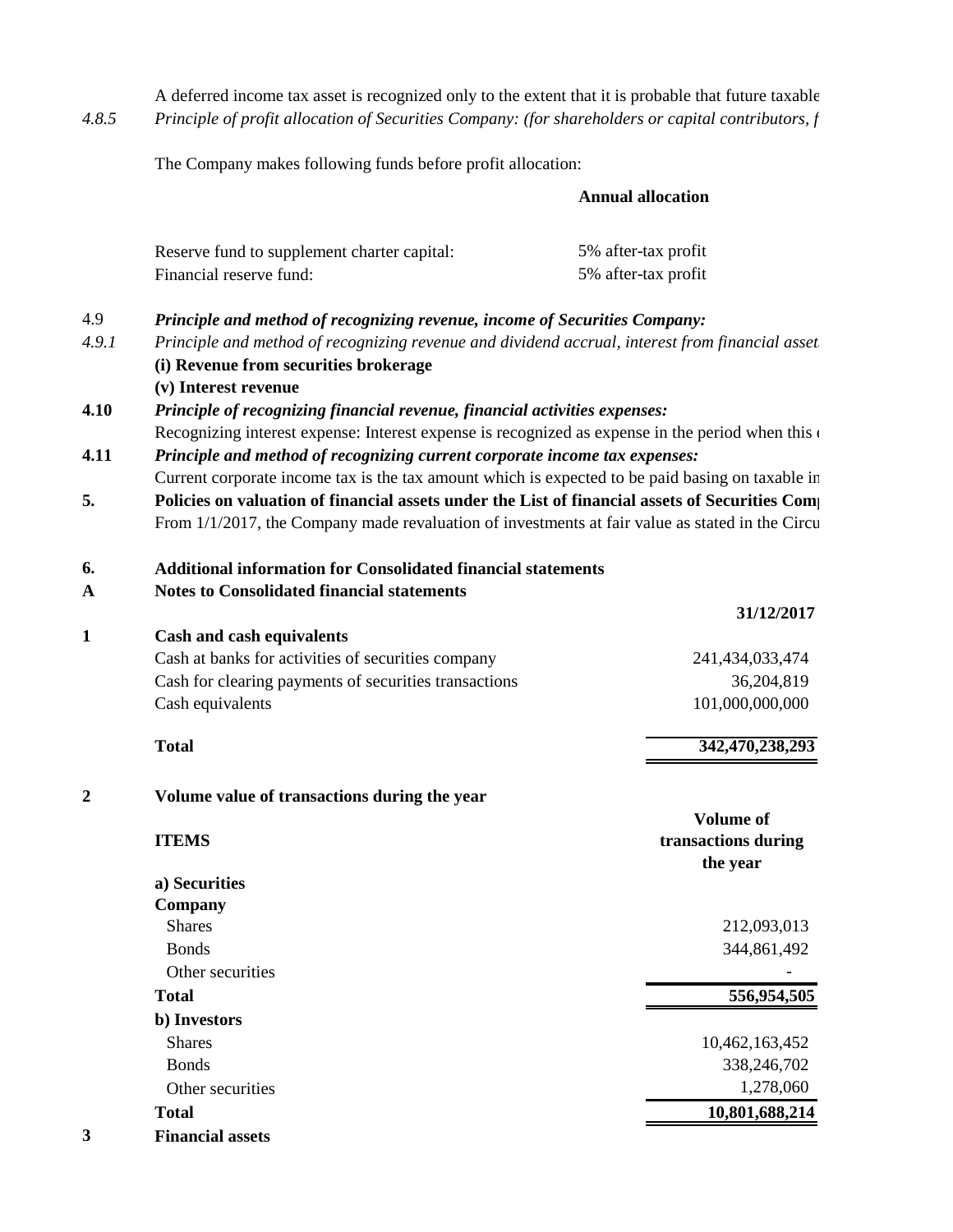| <b>Financial assets</b><br><b>FVTPL</b>   | 31/12/2017                                                                                     |                   |                   |  |
|-------------------------------------------|------------------------------------------------------------------------------------------------|-------------------|-------------------|--|
|                                           |                                                                                                |                   | 31/1'             |  |
|                                           | Book value $(*)$                                                                               | <b>Fair value</b> | <b>Book value</b> |  |
| <b>Shares</b>                             | 701,170,242,525                                                                                | 638,972,769,412   | 629,374,662,053   |  |
| <b>Total</b>                              | 701,170,242,525                                                                                | 638,972,769,412   | 629,374,662,053   |  |
|                                           | (*) Book value is exclusive VND 42,070,651,914 for difference from increase of subsidiary reva |                   |                   |  |
| <b>Held-to-maturity investments (HTM)</b> |                                                                                                |                   |                   |  |
|                                           | a. Held-to-maturity investments (HTM)- short term                                              |                   |                   |  |
| <b>Financial assets</b>                   | 31/12/2017                                                                                     |                   | 31/1              |  |
| <b>FVTPL</b>                              | <b>Book value</b>                                                                              | <b>Fair value</b> | <b>Book value</b> |  |
| Deposit with 3<br>months-1 year           | 2,258,215,032,772                                                                              |                   | 1,630,500,000,000 |  |
| outstanding term                          |                                                                                                |                   |                   |  |
| <b>Total</b>                              | 2,258,215,032,772                                                                              |                   | 1,630,500,000,000 |  |

## **3.3 Available-for-sale financial assets (AFS)**

| <b>AFS</b> financial         | 31/12/2017        |                   | 31/1'             |  |
|------------------------------|-------------------|-------------------|-------------------|--|
| assets                       | <b>Book value</b> | <b>Fair value</b> | <b>Book value</b> |  |
| Capital securities           | 7,500,000,000     | 7,500,000,000     | 7,500,000,000     |  |
| Debt securities<br>Of which: | 740,522,000,000   | 740,522,000,000   | 523,468,216,861   |  |
| Government bonds             | 738,522,000,000   | 738,522,000,000   | 456,075,000,000   |  |
| Corporate bonds              | 2,000,000,000     | 2,000,000,000     | 67,393,216,861    |  |
| <b>Total</b>                 | 748,022,000,000   | 748,022,000,000   | 530,968,216,861   |  |

## **3.4 Loans and receivables**

| <b>Loans</b> and                  | 31/12/2017        |                   |    | 31/1'             |  |
|-----------------------------------|-------------------|-------------------|----|-------------------|--|
| receivables                       | <b>Book value</b> | <b>Fair value</b> |    | <b>Book value</b> |  |
| Margin loan                       | 2,995,455,825,850 |                   |    | 1,851,910,000,000 |  |
| Advance for sale of<br>securities | 135,394,299,897   |                   |    | 59,888,465,127    |  |
| <b>Total</b>                      | 3,130,850,125,747 |                   | ۰. | 1,911,798,465,127 |  |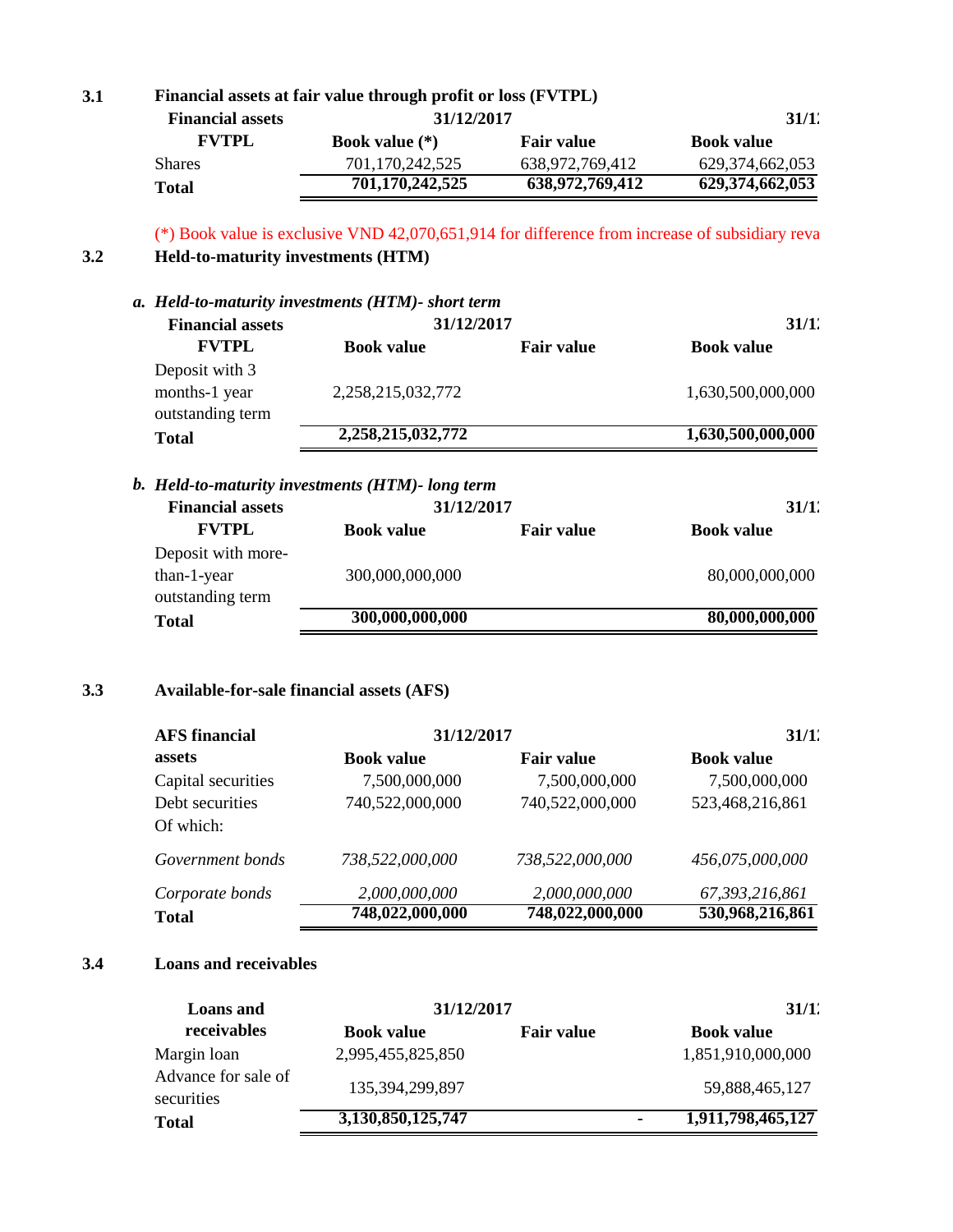| 4                | Provisions for impairment of financial assets and mortgaged assets (Appendix 1) |                                  |  |  |  |
|------------------|---------------------------------------------------------------------------------|----------------------------------|--|--|--|
| 5                | <b>Receivables</b>                                                              |                                  |  |  |  |
| 5.1              | Dividend, interest accrual and receivables from financial assets                |                                  |  |  |  |
|                  |                                                                                 | 31/12/2017                       |  |  |  |
|                  | Dividend accrual                                                                |                                  |  |  |  |
|                  | Interest accrual from term deposit                                              | 13,098,198,628                   |  |  |  |
|                  | Interest accrual from loans                                                     | 39,617,764,052<br>52,715,962,680 |  |  |  |
|                  | <b>Total</b>                                                                    |                                  |  |  |  |
| 5.2              | <b>Other receivables</b>                                                        |                                  |  |  |  |
|                  |                                                                                 | 31/12/2017                       |  |  |  |
|                  | Receivables from former staff                                                   | 1,963,775,333                    |  |  |  |
|                  | Other receivables                                                               | 10,785,845,565                   |  |  |  |
|                  | <b>Total</b>                                                                    | 12,749,620,898                   |  |  |  |
| 6                | <b>Doubtful receivables</b>                                                     |                                  |  |  |  |
|                  |                                                                                 | 31/12/2017                       |  |  |  |
|                  | Receivables from former staff                                                   | 1,963,775,333                    |  |  |  |
|                  | Other receivables                                                               | 2,108,527,096<br>4,072,302,429   |  |  |  |
| 7                | <b>Prepaid expenses</b>                                                         |                                  |  |  |  |
| a                | Short term prepaid expenses                                                     | 31/12/2017                       |  |  |  |
|                  | Balance as at 1/1                                                               | 5,835,778,600                    |  |  |  |
|                  | Increase in the year                                                            | 27,190,236,971                   |  |  |  |
|                  | Allocation in the year                                                          | (24,867,416,588)                 |  |  |  |
|                  | Liquidation for the period                                                      | (402, 113, 749)                  |  |  |  |
|                  | <b>Balance as at period-end</b>                                                 | 7,756,485,234                    |  |  |  |
| b                | Long term prepaid expenses                                                      | 31/12/2017                       |  |  |  |
|                  | Balance as at 1/1                                                               | 7,144,232,309                    |  |  |  |
|                  | Increase in the year                                                            | 3,657,663,448                    |  |  |  |
|                  | Allocation in the year                                                          | (6,178,503,414)                  |  |  |  |
|                  | Liquidation for the period                                                      | (9,047,500)                      |  |  |  |
|                  | <b>Balance as at period-end</b>                                                 | 4,614,344,843                    |  |  |  |
| 8                | Increase, decrease of tangible fixed assets                                     |                                  |  |  |  |
|                  | (See appendix 02)                                                               |                                  |  |  |  |
| $\boldsymbol{9}$ | Increase, decrease of intangible fixed assets                                   |                                  |  |  |  |
|                  |                                                                                 | 31/12/2017                       |  |  |  |
|                  | Cost                                                                            |                                  |  |  |  |
|                  | Balance as at 1/1                                                               | 66,725,200,461                   |  |  |  |
|                  | Increase in the year                                                            | 4,696,348,930                    |  |  |  |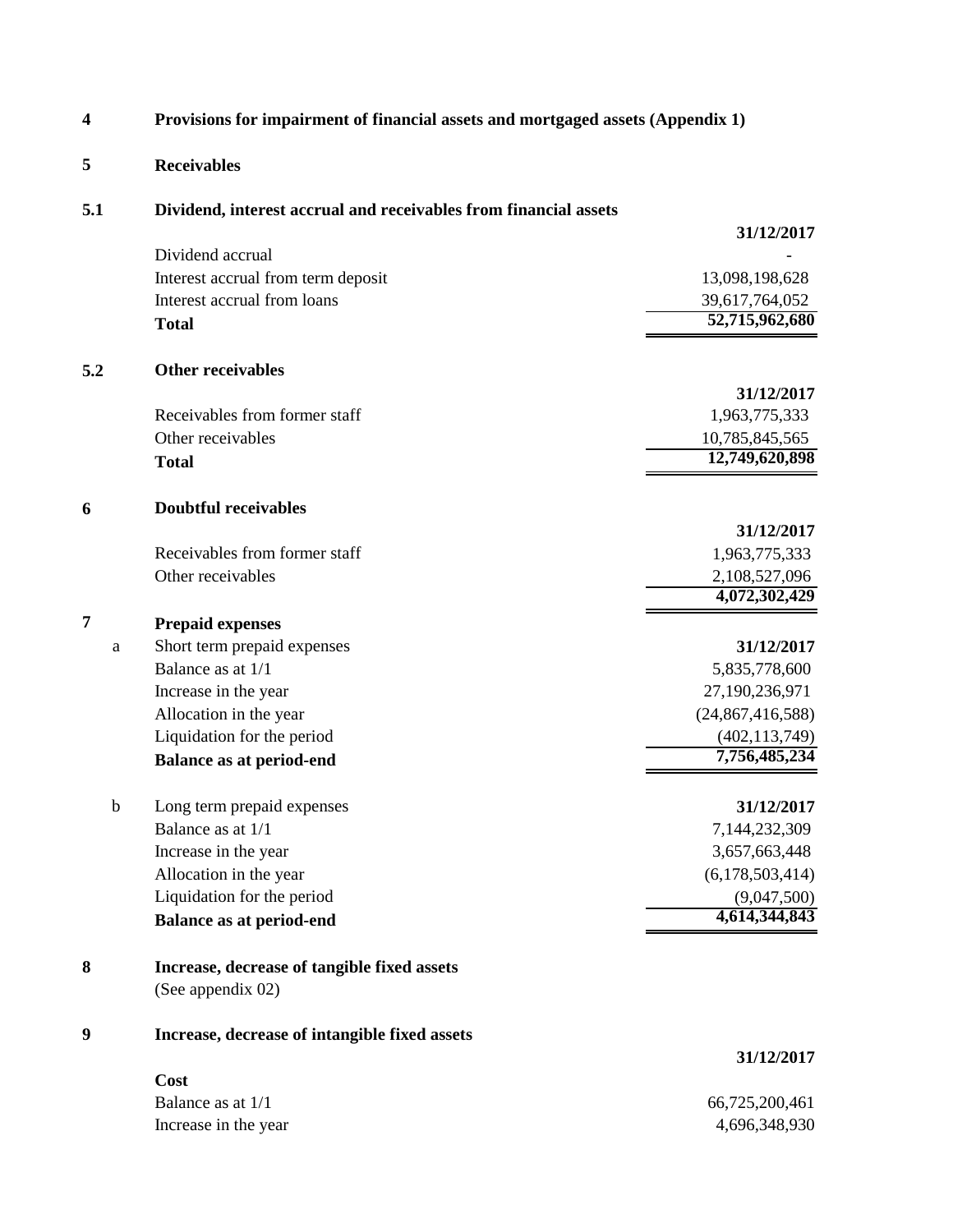|      | Transfer from basic construction expense in progress | 6,809,359,000                  |
|------|------------------------------------------------------|--------------------------------|
|      | Balance as at period-end                             | 78,230,908,391                 |
|      | <b>Accumulated amortization</b>                      |                                |
|      | Balance as at 1/1                                    | 43,411,922,925                 |
|      | Depreciation in the year                             | 9,714,652,962                  |
|      | Balance as at period-end                             | 53,126,575,887                 |
|      | <b>Carrying value</b>                                |                                |
|      | Balance as at 1/1                                    | 23,313,277,536                 |
|      | Balance as at period-end                             | 25,104,332,504                 |
| 10   | Payables to securities transactions                  |                                |
|      |                                                      |                                |
|      |                                                      | 31/12/2017                     |
| 10.1 | Payables to Stock Exchange                           | 6,306,339,228                  |
| 10.2 | Payables to Securities agents                        |                                |
| 10.3 | Payables to Vietnam Securities Depository (VSD)      |                                |
| 10.4 | Payables to purchased financial assets               | 757,423,894,000                |
| 10.5 | Payables to other entities, individuals              |                                |
|      | <b>Total</b>                                         | 763,730,233,228                |
| 11   | <b>Taxes and payables to the State Budget</b>        |                                |
|      |                                                      | 31/12/2017                     |
|      | Corporate income tax                                 | 25,764,691,233                 |
|      | Personal income tax                                  | 17,301,390,698                 |
|      | Value added tax                                      | 346,986,431                    |
|      | Other taxes (withholding tax)                        |                                |
|      | Fees, charges and other payables                     |                                |
|      | <b>Total</b>                                         | 43,413,068,362                 |
|      |                                                      |                                |
| 12   | <b>Accrued expenses</b>                              |                                |
|      |                                                      | 31/12/2017                     |
|      | Paid interest from loan/issued bond                  | 14,292,927,313                 |
|      | Allocation of administrative expense                 |                                |
|      | Other accrued expenses                               | 768,668,528                    |
|      | <b>Total</b>                                         | 15,061,595,841                 |
|      |                                                      |                                |
| 13   | <b>Payables to suppliers</b>                         |                                |
|      |                                                      | 31/12/2017                     |
|      | Thai Duong Construction Consultancy and Trading JSC  | 5,000,000                      |
|      | TD Advertising and Trading Co., Ltd                  | 5,593,933                      |
|      | <b>Forest Technology Research Institute</b>          | 501,600                        |
|      | SL International Co., Ltd                            |                                |
|      | Thang Tam Interior Decoration Construction Co., Ltd  | 20,744,340                     |
|      | AWA Waterproofing Co., Ltd                           | 46,496,182                     |
|      | Duong Dong Co., Ltd                                  | 115,000,000                    |
|      | Financial Software Solutions Joint Stock Company     | 2,361,200,000<br>2,554,536,055 |
|      | <b>Total</b>                                         |                                |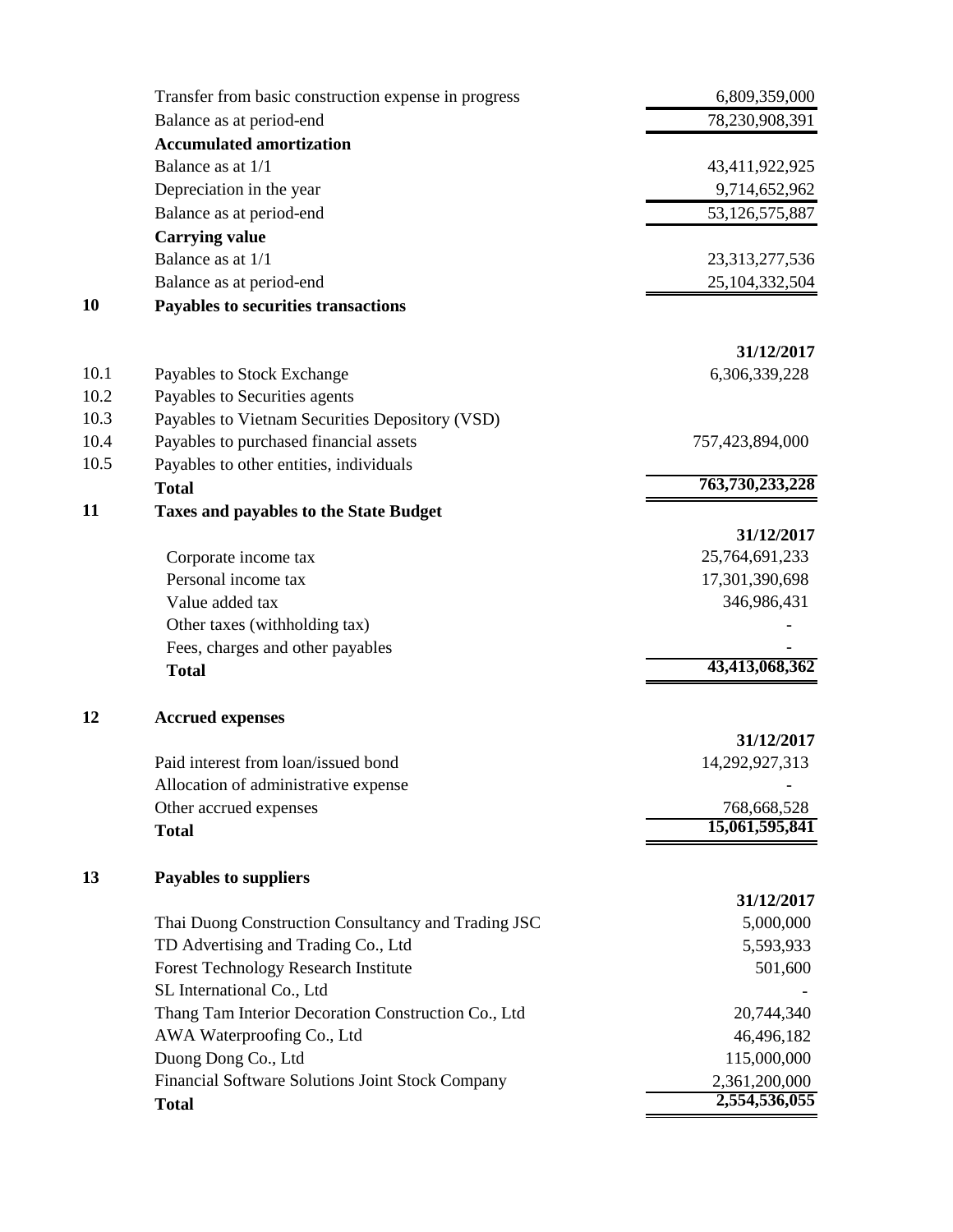## **14 Other payables and payments**

|                                     | 31/12/2017    |
|-------------------------------------|---------------|
| Short-term collaterals and deposits | 599,595,962   |
| Other payables                      | 1,970,013,060 |
| <b>Total</b>                        | 2,569,609,022 |

## **15 Borrowings (details under borrowings arisen in the period of Securities Company)**

| <b>Short term</b><br>borrowings | <b>Balance in period-</b><br>beginning | Borrowings in the<br>period | Amounts paid in the<br>period |
|---------------------------------|----------------------------------------|-----------------------------|-------------------------------|
| Borrowings from<br><b>bank</b>  | 2,613,806,976,714                      | 54,971,361,622,210          | 53, 233, 272, 176, 314        |
| Borrowings from                 |                                        |                             |                               |
| individuals                     |                                        |                             |                               |
| Borrowings from                 |                                        |                             |                               |
| other entities                  |                                        |                             |                               |
| <b>Total</b>                    | 2,613,806,976,714                      | 54,971,361,622,210          | 53, 233, 272, 176, 314        |
| Other short-term                |                                        |                             |                               |
| borrowings                      |                                        |                             |                               |
| <b>Total</b>                    | 2,613,806,976,714                      | 54,971,361,622,210          | 53, 233, 272, 176, 314        |

| 16             | <b>Payment for Settlement Assistance Fund</b>               | 31/12/2017         |
|----------------|-------------------------------------------------------------|--------------------|
|                | Initial payment                                             | 18,257,761,747     |
|                | Additional payment                                          | 705,758,183        |
|                | Interest allocated in the year                              | 1,036,480,070      |
|                | <b>Total</b>                                                | 20,000,000,000     |
| 17             | <b>Undistributed profit</b>                                 | 31/12/2017         |
|                | Undistributed realized profit                               | 715,362,521,318    |
|                | Unrealized profit                                           | 62,020,271,486     |
|                | <b>Total</b>                                                | 777,382,792,803    |
|                |                                                             |                    |
| 18             | Profit attributable to shareholders or capital contributors |                    |
|                |                                                             | Năm 2017           |
| 1              | Undistributed realized profit in the previous               | 354,791,006,867    |
| $\overline{2}$ | Unrealized loss by 31/12/2017                               |                    |
| 3              | Realized loss/profit in the current year from               | 411, 428, 761, 558 |
| 4              | Income rate attributable to shareholders or                 | 766,219,768,425    |
| 5              | Extracted fund from profit                                  | 50,857,247,107     |
|                | Financial reserve fund                                      | 20,652,437,310     |
|                | Reserve fund for addition of charter capital                | 20,652,437,310     |
|                | <b>Bonus</b> fund                                           | 9,552,372,487      |
| 6              | Profit attributable to shareholders or capital              |                    |
| 7              | Payable tax per income attributable to                      |                    |
| 8              | Total income attributable to shareholders or                |                    |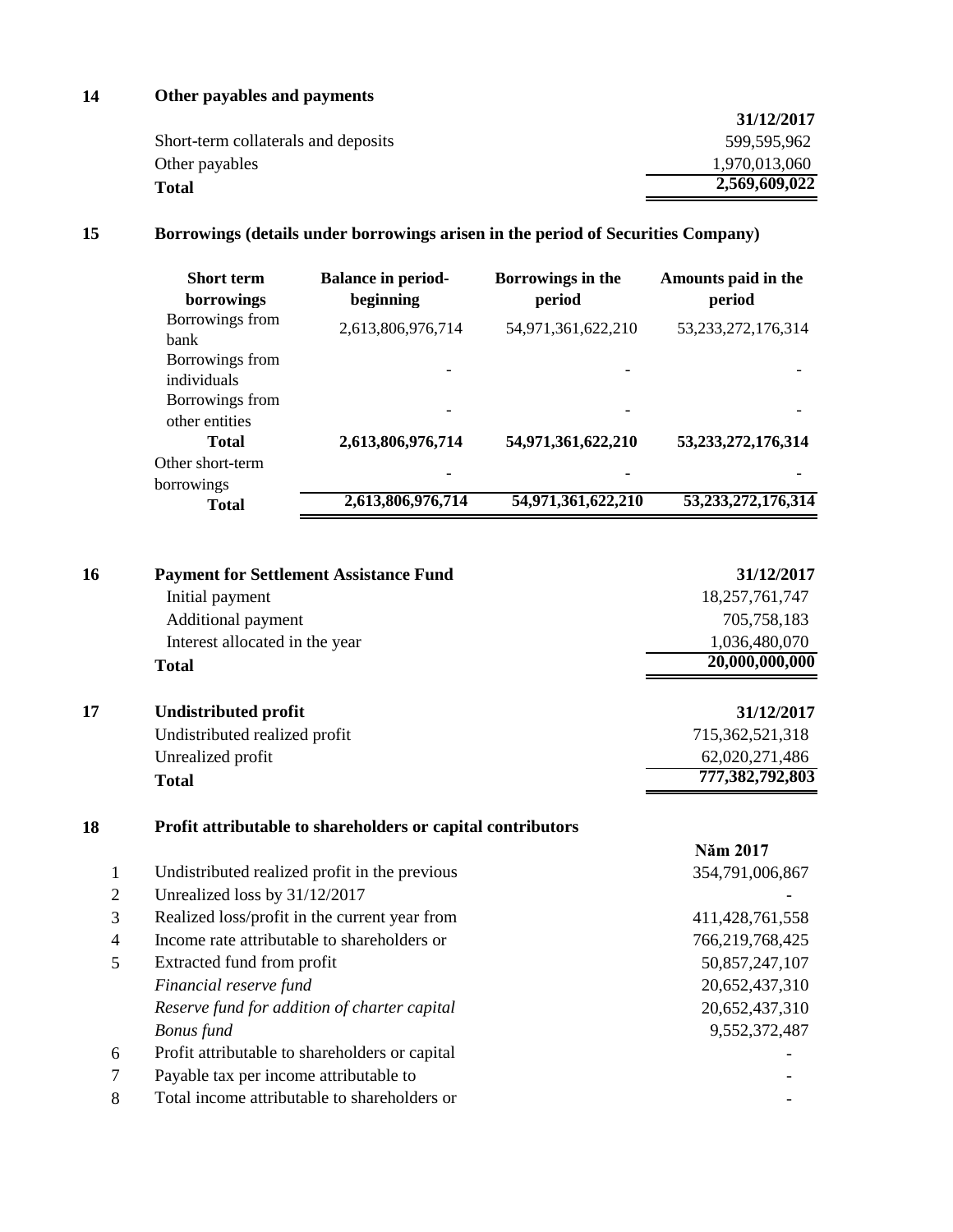- **B Notes to the consolidated comprehensive Statement of Income**
- **19 Income**
- **19.1 Interest from financial assets at fair value through profit/loss**
- **a. Interest from selling financial assets at fair value through profit/loss**

| <b>Year 2017</b>      | <b>Sale quantity</b> | <b>Total sale value</b> | <b>Total weighted</b><br>average cost of capital<br>as at the end of<br>transaction date |
|-----------------------|----------------------|-------------------------|------------------------------------------------------------------------------------------|
| Listed shares         | 73,530,630           | 1,519,553,101,586       | 1,368,261,620,001                                                                        |
| Unlisted shares       | 534,513              | 3,188,766,092           | 3,041,469,710                                                                            |
| Listed bonds          | 66,530,000           | 7,046,838,700,000       | 7,041,696,710,000                                                                        |
| Unlisted bonds        | 22,331,759           | 6,379,054,315,439       | 6,312,449,396,124                                                                        |
| Derivative securities | -                    |                         |                                                                                          |
|                       | 162,926,902          | 14,948,634,883,117      | 14,725,449,195,835                                                                       |

#### **b Dividends, interest arising from financial assets at fair value through profit/loss**

|                 |               | 31/12/2017         |  |
|-----------------|---------------|--------------------|--|
|                 | This period   | <b>Progressive</b> |  |
| Dividend income | 3,624,899,272 | 45,090,074,768     |  |
|                 | 3,624,899,272 | 45,090,074,768     |  |

**31/12/2017**

#### **c Interest from held-to-maturity investments**

|                                   |                   | 31/12/2017         |  |
|-----------------------------------|-------------------|--------------------|--|
|                                   | This period       | <b>Progressive</b> |  |
| Interest income from term deposit | 37, 102, 788, 314 | 168,570,230,785    |  |
|                                   | 37, 102, 788, 314 | 168,570,230,785    |  |

#### **d Interest from loans and receivables**

|   |                                                   | 31/12/2017      |                    |
|---|---------------------------------------------------|-----------------|--------------------|
|   |                                                   | This period     | <b>Progressive</b> |
|   | Loan interest from deposited transaction          | 95,155,484,764  | 322,229,323,844    |
|   | Interest income from advance payment to           | 7,260,652,022   | 21,596,704,771     |
|   |                                                   | 102,416,136,786 | 343,826,028,615    |
| e | Interest from available-for-sale financial assets |                 |                    |
|   |                                                   | 31/12/2017      |                    |
|   |                                                   | This period     | <b>Progressive</b> |

|                            | THIS DELIVA | <b>I</b> LUZI COOLVC |
|----------------------------|-------------|----------------------|
| Interest from bond trading |             |                      |
| Interest income from bond  | 45.642.222  | 35,654,065,505       |
|                            | 45.642.222  | 35,654,065,505       |
|                            |             |                      |

**19.2 Loss from financial assets at fair value through profit/loss**

**a. Loss from selling financial assets at fair value through profit/loss**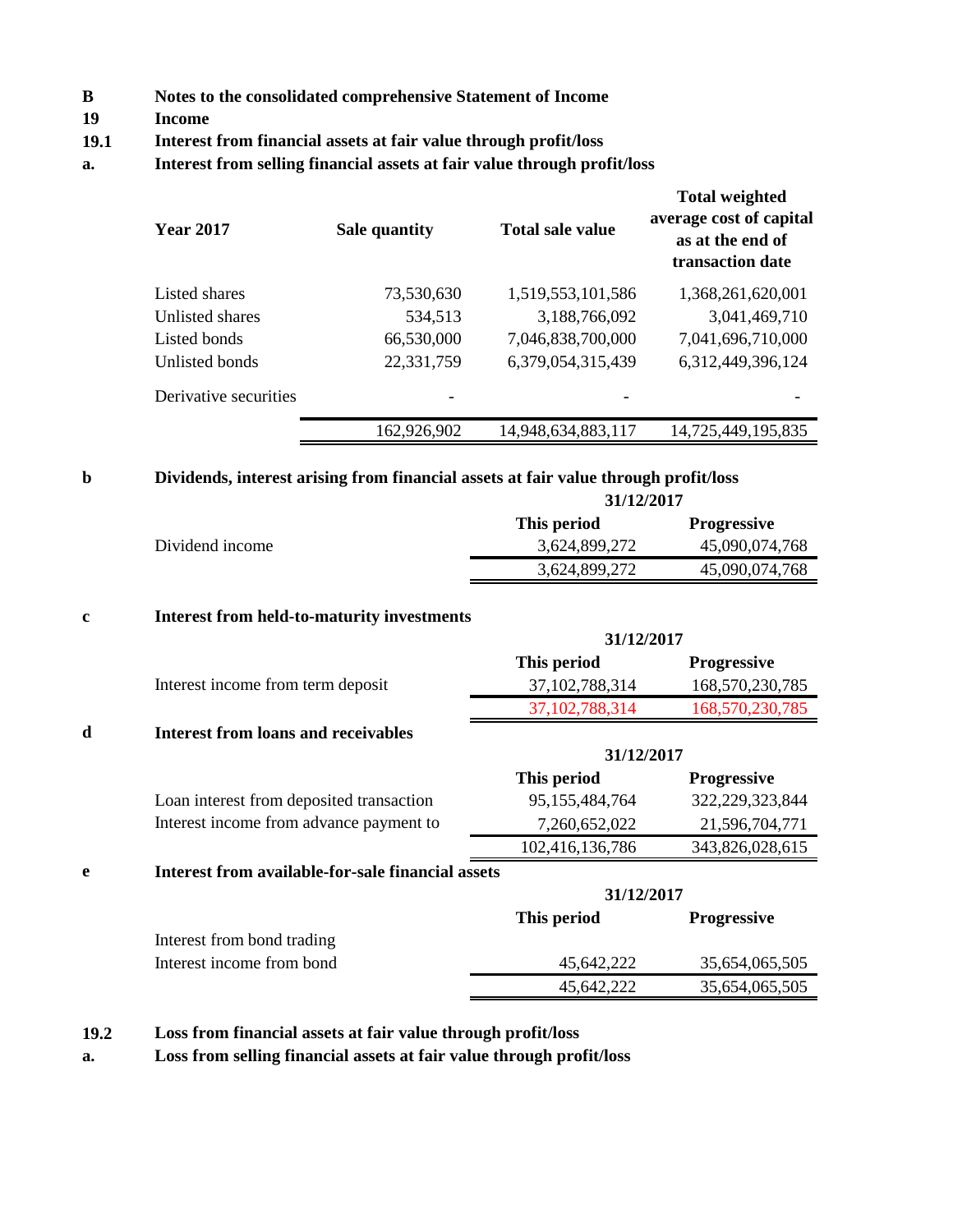|            | <b>Year 2017</b>                           | Sale quantity                                    | <b>Total sale value</b>       | <b>Total weighted</b><br>average cost of capital<br>as at the end of<br>transaction date |
|------------|--------------------------------------------|--------------------------------------------------|-------------------------------|------------------------------------------------------------------------------------------|
|            | Listed shares                              | 27,746,398                                       | 626, 274, 149, 700            | 659,383,620,676                                                                          |
|            | Unlisted shares                            | 554,000                                          | 3,871,900,000                 | 4,569,000,000                                                                            |
|            | Listed bonds                               | 37,610,000                                       | 4,048,424,690,000             | 4,051,718,190,000                                                                        |
|            | Unlisted bonds                             | 42,448,875                                       | 18,545,647,191,218            | 18,576,948,187,957                                                                       |
|            | Derivative securities                      |                                                  |                               |                                                                                          |
|            |                                            | 108,359,273                                      | 23,224,217,930,918            | 23,292,618,998,633                                                                       |
| 20         | <b>Revenues from financial activities</b>  |                                                  |                               |                                                                                          |
| <b>STT</b> | Type of revenues from financial activities |                                                  | 31/12/2017                    |                                                                                          |
|            |                                            |                                                  | This period                   | Progressive                                                                              |
|            | Interest from call and term deposits with  |                                                  | 249,630,574                   | 9,928,761,373                                                                            |
|            | <b>Total</b>                               |                                                  | 249,630,574                   | 9,928,761,373                                                                            |
| 21         | <b>Financial expenses</b>                  |                                                  |                               |                                                                                          |
|            | <b>Type of financial</b>                   |                                                  | 31/12/2017                    |                                                                                          |
| <b>STT</b> | expenses                                   |                                                  | This period                   | Progressive                                                                              |
|            | Interest expense                           |                                                  | 50,986,034,370                | 196,553,748,022                                                                          |
|            | <b>Total</b>                               |                                                  | 50,986,034,370                | 196,553,748,022                                                                          |
| 22         |                                            | <b>Expenses of securities company management</b> |                               |                                                                                          |
|            |                                            | Type of expenses of securities company ma        | 31/12/2017                    |                                                                                          |
|            |                                            |                                                  | This period                   | Progressive                                                                              |
|            | Salary and related expenses                |                                                  | 70,291,941,330                | 173,439,762,992                                                                          |
|            | Stationery                                 |                                                  | 173,637,808                   | 887, 814, 222                                                                            |
|            | Tools, instruments                         |                                                  | 841,182,811                   | 3,171,717,929                                                                            |
|            | Fixed asset depreciation                   |                                                  | 4,931,354,757                 | 19,137,603,000                                                                           |
|            | Taxes, fees and charges                    |                                                  | 2,132,000                     | 112,743,000                                                                              |
|            | Outsourcing                                |                                                  | 18,839,189,131                | 62,311,928,223                                                                           |
|            | Goodwill allocation<br><b>Total</b>        |                                                  | 397,752,031<br>95,477,189,868 | 1,565,067,775<br>260,626,637,141                                                         |
|            |                                            |                                                  |                               |                                                                                          |
| 23         | <b>Other incomes</b>                       |                                                  |                               |                                                                                          |
|            | <b>Details of other incomes</b>            |                                                  | 31/12/2017<br>This period     | <b>Progressive</b>                                                                       |
|            | Income from asset liquidation              |                                                  | 11,241,636                    | 96,696,181                                                                               |
|            | Other incomes                              |                                                  | 199,702,275                   | 577,659,503                                                                              |
|            | <b>Total</b>                               |                                                  | 210,943,911                   | 674,355,684                                                                              |
| 24         | Other expenses                             |                                                  |                               |                                                                                          |
|            | Datails of other expenses                  |                                                  | 31/12/2017                    |                                                                                          |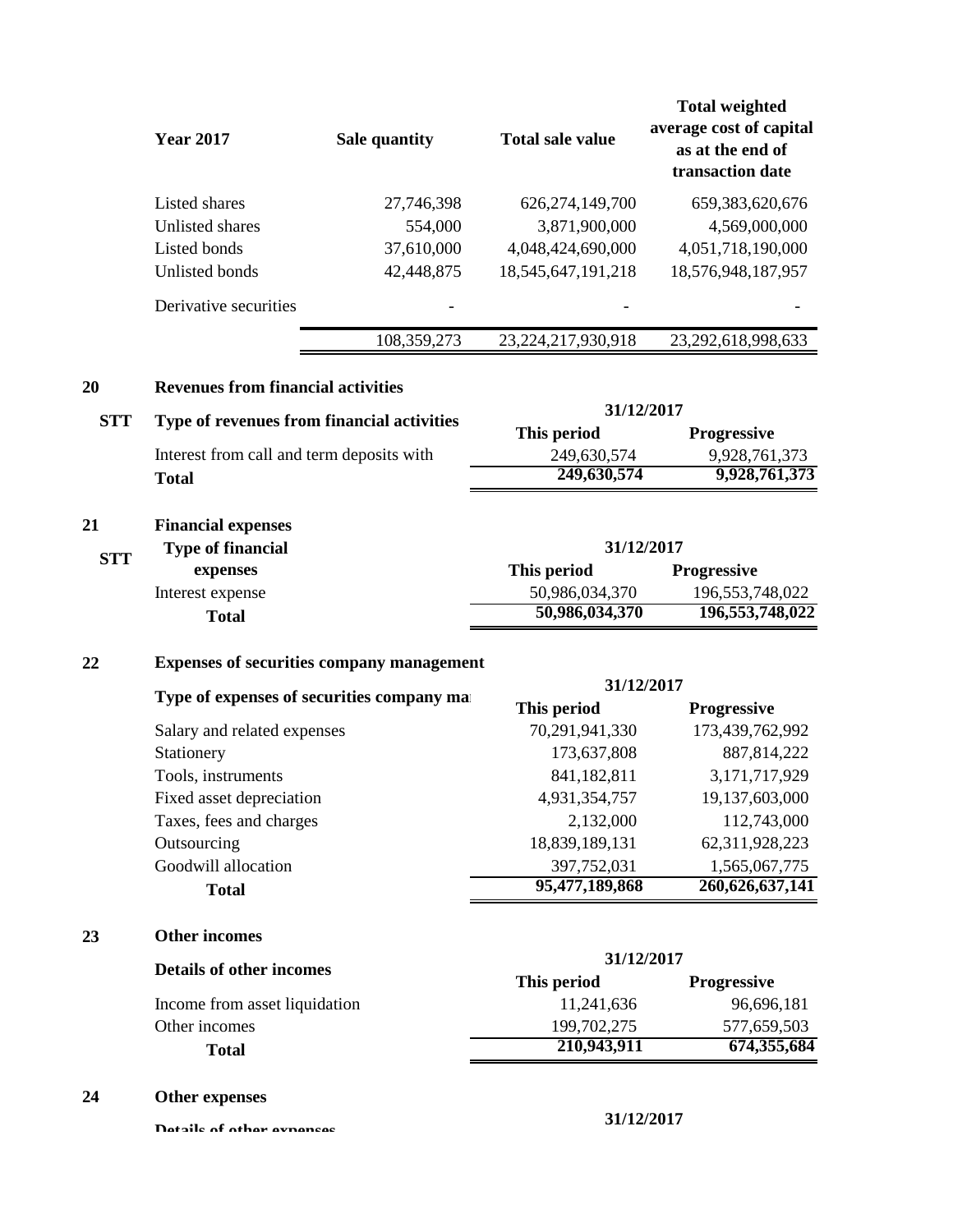| Details of other expenses                   | This period | <b>Progressive</b> |
|---------------------------------------------|-------------|--------------------|
| Tax expense difference after tax settlement |             |                    |
| Other expenses                              | 13,821,770  | 21,795,628         |
| <b>Total</b>                                | 13,821,770  | 21,795,628         |

## **Corporate income tax expense**

|                                                  | 31/12/2017     |                    |
|--------------------------------------------------|----------------|--------------------|
| Details of corporate income tax expense          | This period    | <b>Progressive</b> |
| 1. Current securities company income tax expense | 25,764,691,233 | 92,612,392,844     |
| - Securities company's income tax expense on     | 25,764,691,233 | 92,612,392,844     |
| - Securities company's income tax adjustment     |                |                    |
| 2. Total securities company's current income tax | 25,764,691,233 | 92,612,392,844     |
| 3. Securities company's deferred income tax      | 74,650,066     | 6,755,317,767      |
| - Securities company's deferred income tax       | 74,650,066     | 6,755,317,767      |
| - Deferred corporate income tax expense          |                |                    |
| - Thu nhập thuế Thu nhập doanh nghiệp hoãn       |                |                    |
| - Thu nhập thuế Thu nhập doanh nghiệp hoãn       |                |                    |
| - Thu nhập thuế Thu nhập doanh nghiệp hoãn       |                |                    |
| 4. Total deferred corporate income tax expense   | 74,650,066     | 6,755,317,767      |

## **26 Accumulation of consolidated comprehensive income Statement**

| <b>Items</b>                                     | <b>Balance in the year-</b><br>beginning | <b>Arising value</b> | Change in owner's<br>equity and recognition<br>into business result |
|--------------------------------------------------|------------------------------------------|----------------------|---------------------------------------------------------------------|
| A                                                |                                          | 2                    | 3                                                                   |
| Realized profit after<br>corporate income<br>tax | 354,791,006,867                          | 411, 428, 761, 558   | (50, 857, 247, 108)                                                 |
| Unrealized profit                                |                                          | 62,020,271,486       |                                                                     |
| <b>Total</b>                                     | 354,791,006,867                          | 473,449,033,044      |                                                                     |

## **28 Operations with related parties**

# **28.1 List and relationship with related parties**

| List of repated parties                                                                 | <b>Relationship</b>                        |  |  |  |
|-----------------------------------------------------------------------------------------|--------------------------------------------|--|--|--|
| I.P.A Securities Investment Fund                                                        | Subsidiary                                 |  |  |  |
| Posts-Telecommunications Joint Stock Insura Chairman - Member of Management Board - PTI |                                            |  |  |  |
|                                                                                         | Affiliate                                  |  |  |  |
| Homedirect Service JSC.,                                                                | Member- Chairman of Management Board-Home  |  |  |  |
|                                                                                         | Capital contributor                        |  |  |  |
| <b>IPA</b> Investments Corporation                                                      | Member- Chairman of Management Board-IPA   |  |  |  |
| IPA Financial One Member Co., Ltd                                                       | Member of Management Board-Vndirect cum Ch |  |  |  |
|                                                                                         | Significant shareholder                    |  |  |  |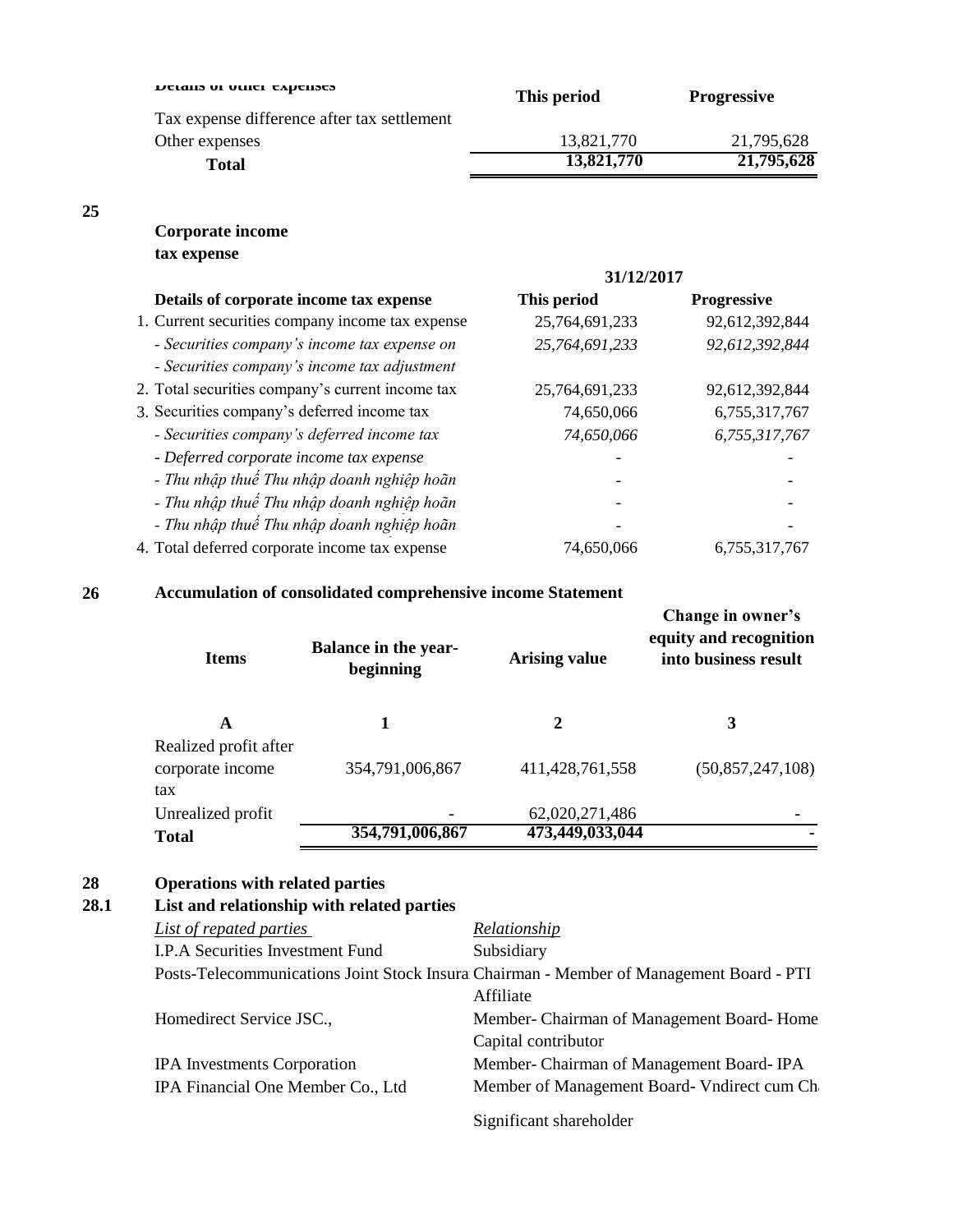Hoi An Tourist Service Joint Stock Company Member of Management Board- Vndirect cum Ch

### **28.2 Transactions with related parties**

Balance and significant transactions of the Company with related parties as at  $31/12/2017$  and for

|                                      | <b>Transaction value</b>                                               |                                | <b>Balan</b>             |  |
|--------------------------------------|------------------------------------------------------------------------|--------------------------------|--------------------------|--|
|                                      | <b>Year 2017</b><br><b>VND</b>                                         | <b>Year 2016</b><br><b>VND</b> | 31/12/2017<br><b>VND</b> |  |
|                                      | <b>Management Board, Board of General Directors, Supervisory Board</b> |                                |                          |  |
| Salary and bonus                     | 4,749,440,000                                                          | 3,600,000,000                  |                          |  |
|                                      | <b>IPA Investments Corporation- Related company</b>                    |                                |                          |  |
| Office                               |                                                                        |                                |                          |  |
| rental/management<br>costs           | 6,057,004,963                                                          | 6,684,072,076                  |                          |  |
| Deposit to acquire<br>subsidiary     | 22,000,000,000                                                         | 88,000,000,000                 |                          |  |
|                                      | I.P.A Securities Investment Fund Management Limited Company-Subsidiary |                                |                          |  |
| Contributed capital                  |                                                                        |                                | 50,000,000,000           |  |
| Securities account                   |                                                                        |                                | 4,294,808,534            |  |
| Accrued<br>interest                  |                                                                        |                                | 1,643,836                |  |
| from deposit                         |                                                                        |                                |                          |  |
| Portfolio-Cost                       |                                                                        |                                | 473,720,781,893          |  |
| Portfolio                            | 4,460,208,654                                                          | 2,138,709,869                  | 439,524,293              |  |
| management cost                      |                                                                        |                                |                          |  |
| <b>Bonds</b>                         | 5,000,000,000                                                          |                                |                          |  |
| Bond<br>interest<br>expense          | 328,032,220                                                            |                                |                          |  |
| Revenue<br>and<br>expense            | 103,323,158                                                            | 597,309,792                    |                          |  |
| Other expenses                       | 161,400,374                                                            | 332,438,894                    |                          |  |
|                                      | <b>HOMEDIRECT Service JSC., - Related company</b>                      |                                |                          |  |
| Other<br>long-term                   |                                                                        |                                |                          |  |
| investment (capital<br>contribution) |                                                                        |                                | 7,500,000,000            |  |
| Securities account                   |                                                                        |                                | 2,350,414,027            |  |
| Bond investment                      | 200,000,000,000                                                        | 600,000,000,000                |                          |  |
| Fee of bond issue                    | 2,900,000,000                                                          | 2,850,000,000                  |                          |  |
| Bond interest                        | 33,612,203,720                                                         | 4,938,450,000                  |                          |  |
| Leasing fee of cash                  |                                                                        |                                |                          |  |
| collection<br>service<br>software    |                                                                        | 120,000,000                    |                          |  |

#### **IPA Financial One Member Co., Ltd - Related company**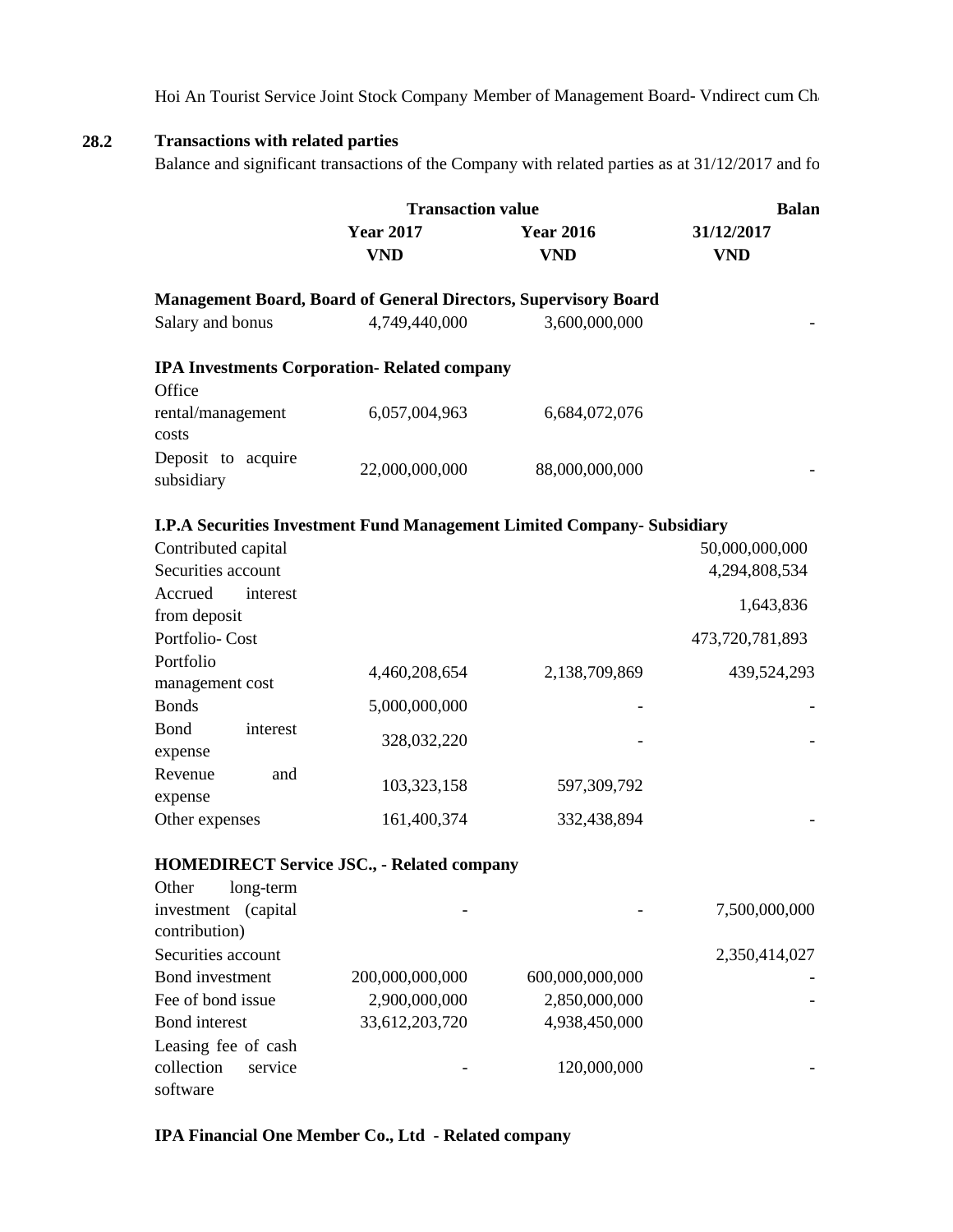| Received<br>capital<br>contribution              |                |                                                                         | 392,011,780,000 |
|--------------------------------------------------|----------------|-------------------------------------------------------------------------|-----------------|
| Dividend payout                                  |                | 19,600,589,000                                                          |                 |
| Securities account                               | 1,272,319,199  | 981,000,218                                                             |                 |
| Revenue and expense                              | 1,169,588      | 1,177,070                                                               |                 |
| Other expenses                                   | 9,460,869      | 18,428,145                                                              |                 |
|                                                  |                | <b>Posts-Telecommunications Joint Stock Insurance Corporation (PTI)</b> |                 |
| <b>Stock investment</b>                          |                |                                                                         | 176,053,960,000 |
| Dividend                                         | 20,105,719,200 | 20,538,980,800                                                          |                 |
| Securities account                               |                |                                                                         | 2,362,773,075   |
| Portfolio and bonus                              |                |                                                                         |                 |
| management fee                                   | 726,443,996    | 356,119,826                                                             |                 |
| Value of portfolio                               |                |                                                                         | 16,626,260,000  |
| Hoi An Tourist Service Joint Stock Company (HOT) |                |                                                                         |                 |
| <b>Stock investment</b>                          |                |                                                                         | 9,644,810,000   |
| Prepared by                                      |                | Checked by                                                              | Appro           |
|                                                  |                |                                                                         |                 |
| Ms. Vu Thanh Van                                 |                | Ms. Nguyen Hai Ninh                                                     | Mr. Nguyen      |
| <b>General Accountant</b>                        |                | <b>Chief Accountant</b>                                                 | General         |
|                                                  |                | Prepared on 19/01/2018                                                  |                 |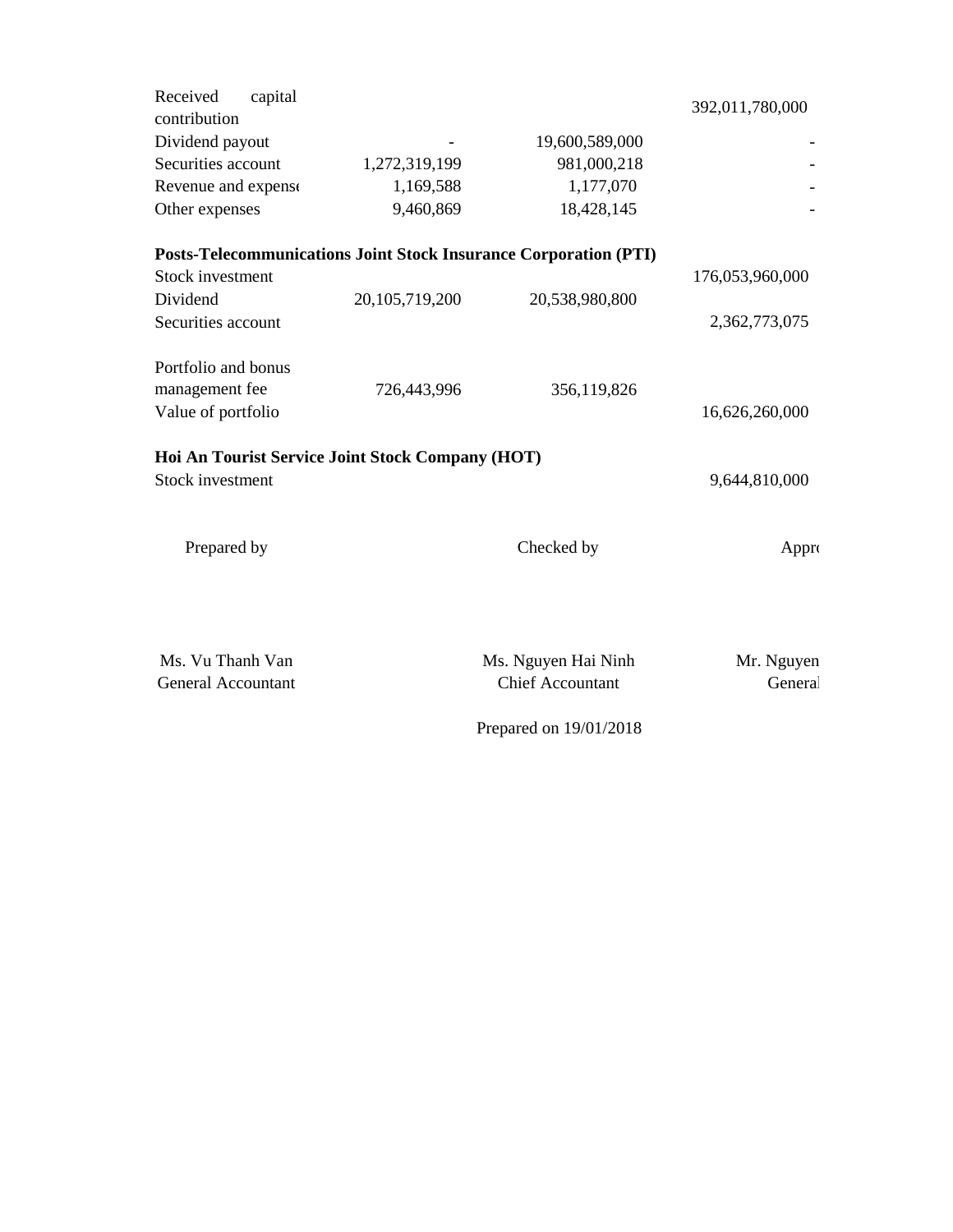*Form No. B05-CTCK/HN*

**NTS** 

Investment on

*% ownership* 100%

*% ownership* 21.90%

Hanoi

e currency used for

 $C$  dated 30/12/2014 issued

ies Joint Stock Company is actually controlled by ed for the same ary or among the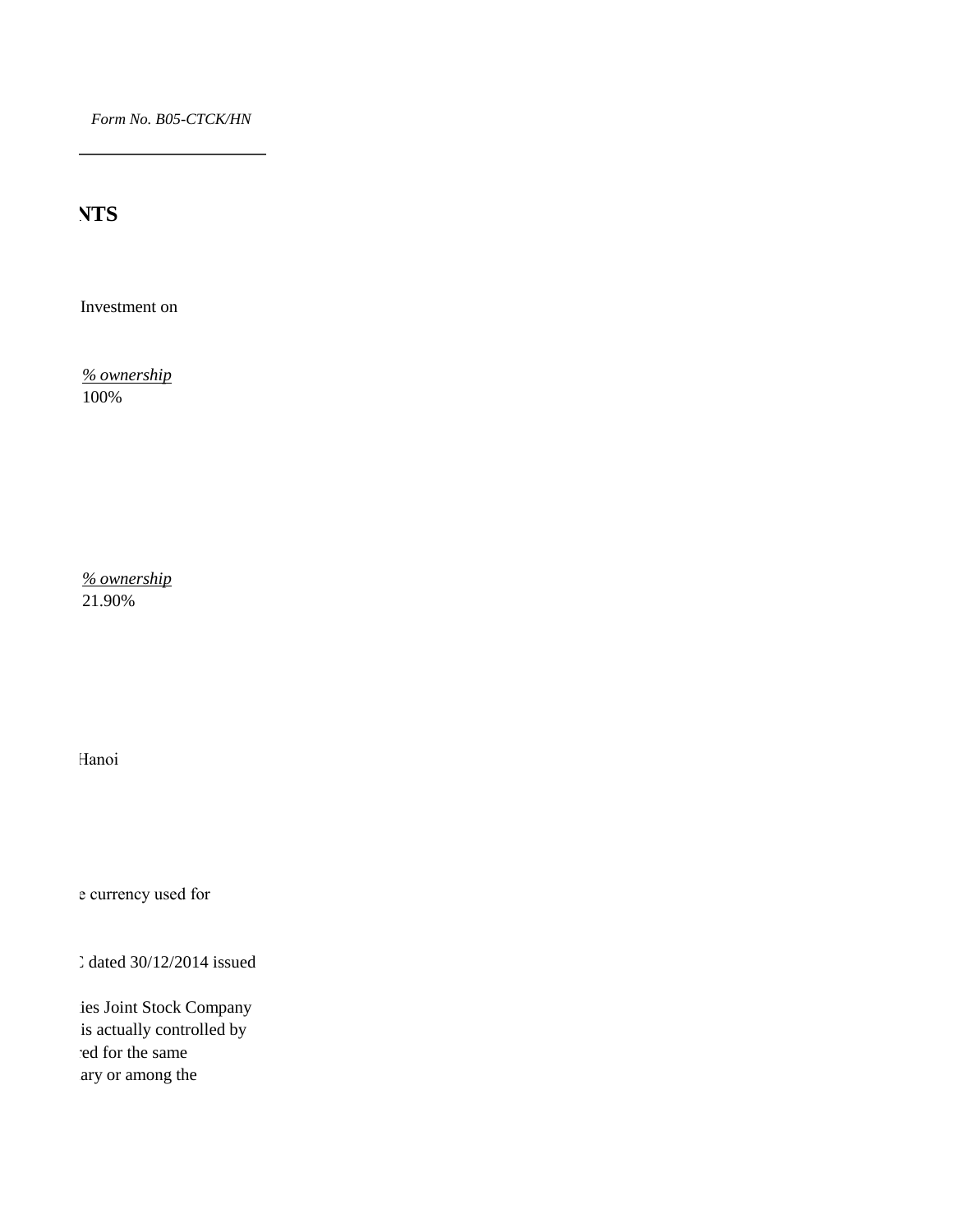ems. deposits of the investors

> *Principle and method of recognizing financial assets through profit and loss, held-to-maturity investments, loans and*  ans and receivables, *Principle of classifying financial assets and financial liabilities under the Portfolio of the Company (compliance with the*

following conditions:

as a financial guarantee

payments and fixed those that the Company upon initial recognition designates as at fair value in income statement

available for sale or are those non-

 $\iota$  long-term goal has not

in the market.

de fault or inability to

*Principle of classifying financial liabilities: (debts, financial assets debts, convertible bonds, issued bonds, financial* 

ility is classified as held Financial liabilities recognized through profit or loss is a financial debt meeting one of following conditions:

nancial guarantee contract e recognized through

sified as financial is and is not intended to

*Price or fair value (in price or fair value (in* 

he closing price for HOSE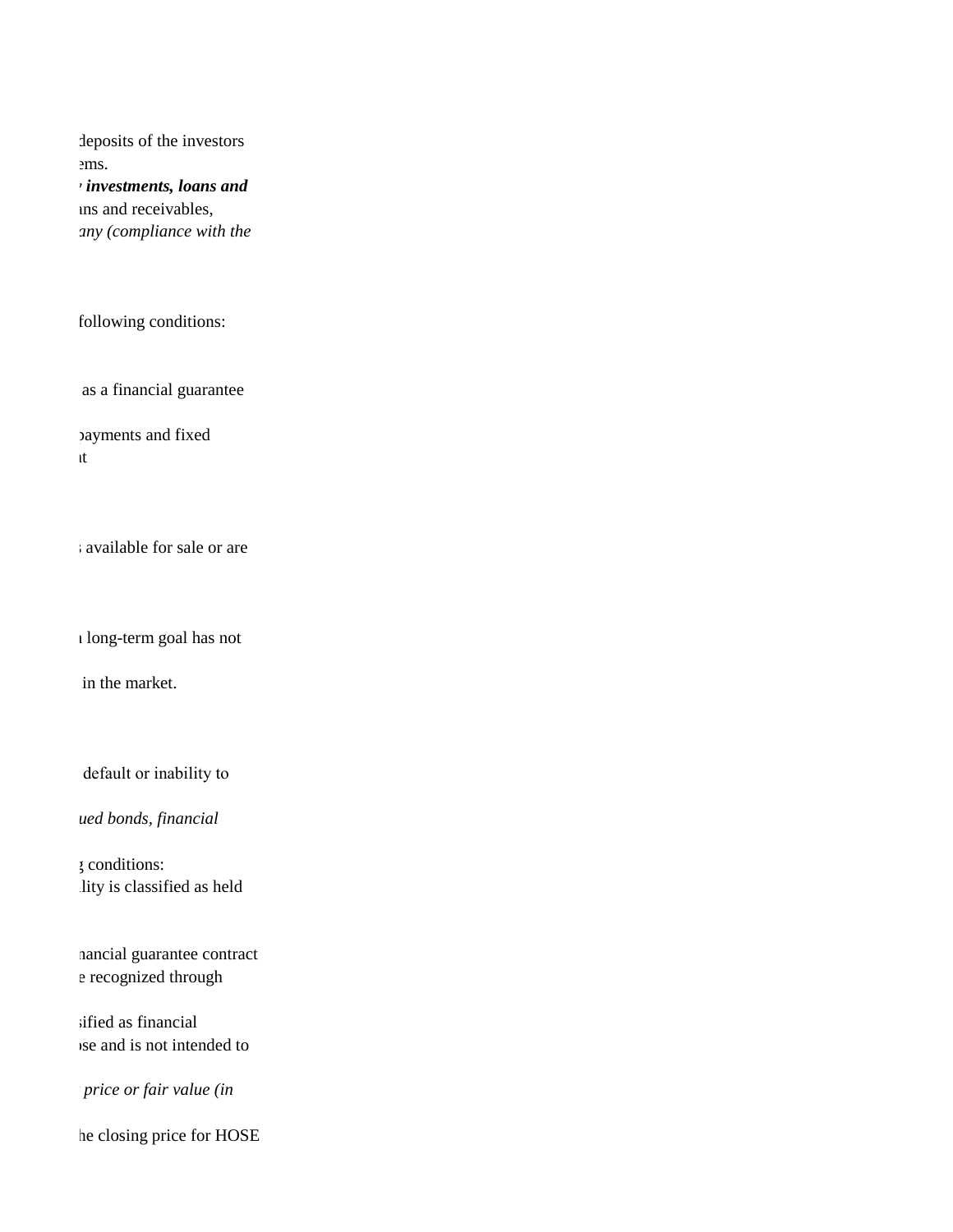ed above are reserved sing weighted average red at cost less provision 1 sold in OTC market are

erable, have risk.

le fixed asset comprises

1 assets. The estimated

ntegral part of the related

*Principle of recognizing long term financial investments (Subsidiaries, joint ventures, affiliates)* In recognizes it into the

mitment of the economic

y is recognized when the

Interest arisen from financial accounts of the Company is recognized on time-accrued interest basis and actual interest rate

est rate and time arisen in

nce for doubtful debts.

ences between the carrying tax. Corporate income tax. enacted at the balance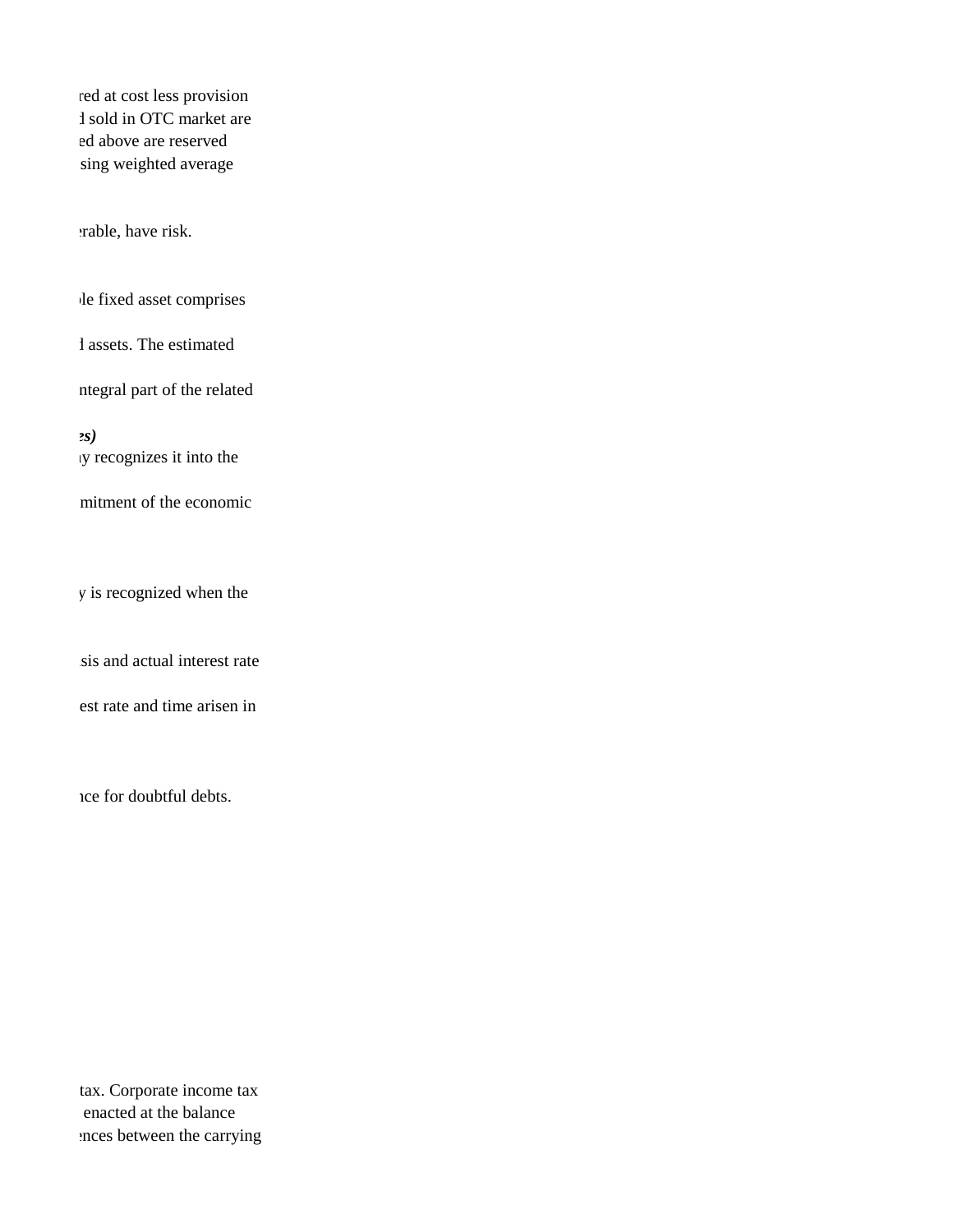: profits will be available *Principle of profit allocation of Securities Company: (for shareholders or capital contributors, funds of Securities* 

#### **Maximum balance**

10% charter capital 10% charter capital

*Principle and method of recognizing revenue and dividend accrual, interest from financial assets:*

expense arises, except for

tlar no. 210/2014/TTicome in the year, uses **Position of the Plancial angle of the List of Tanz** 

#### **31/12/2016**

## 173,902,030,786 56,760,488 83,000,000,000

## **256,958,791,274**

**Volume value of transactions during the year**

- 1990 - 1990 - 1990 - 1990 - 1991 - 1992

 4,926,244,326,500 71,753,547,000,000

## **76,679,791,326,500**

 183,303,156,987,788 5,820,478,981,042 18,697,389,900  **189,142,333,358,730**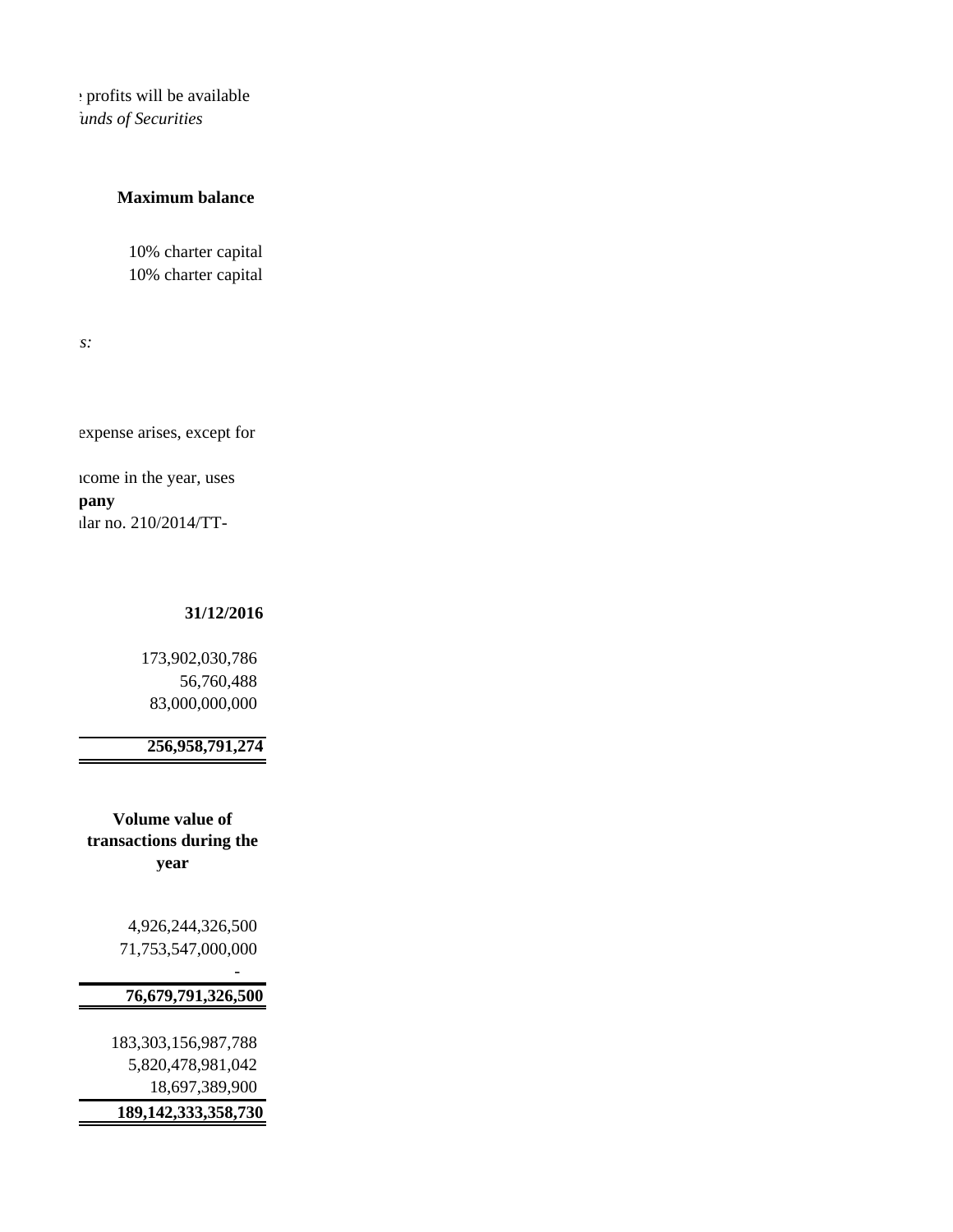**Fair value** 659,293,766,570 **659,293,766,570 31/12/2016**

duation at the purchase

**31/12/2016**

**Fair value**

**31/12/2016**

**Fair value**

 $\overline{a}$ 

**31/12/2016**

**Fair value** 7,500,000,000 523,468,216,861

 *456,075,000,000* 

 *67,393,216,861*  **530,968,216,861**

**31/12/2016**

**Fair value**

 *-*   $\frac{1}{2}$  **-**  $\frac{1}{2}$  **-**  $\frac{1}{2}$  **-**  $\frac{1}{2}$  **-**  $\frac{1}{2}$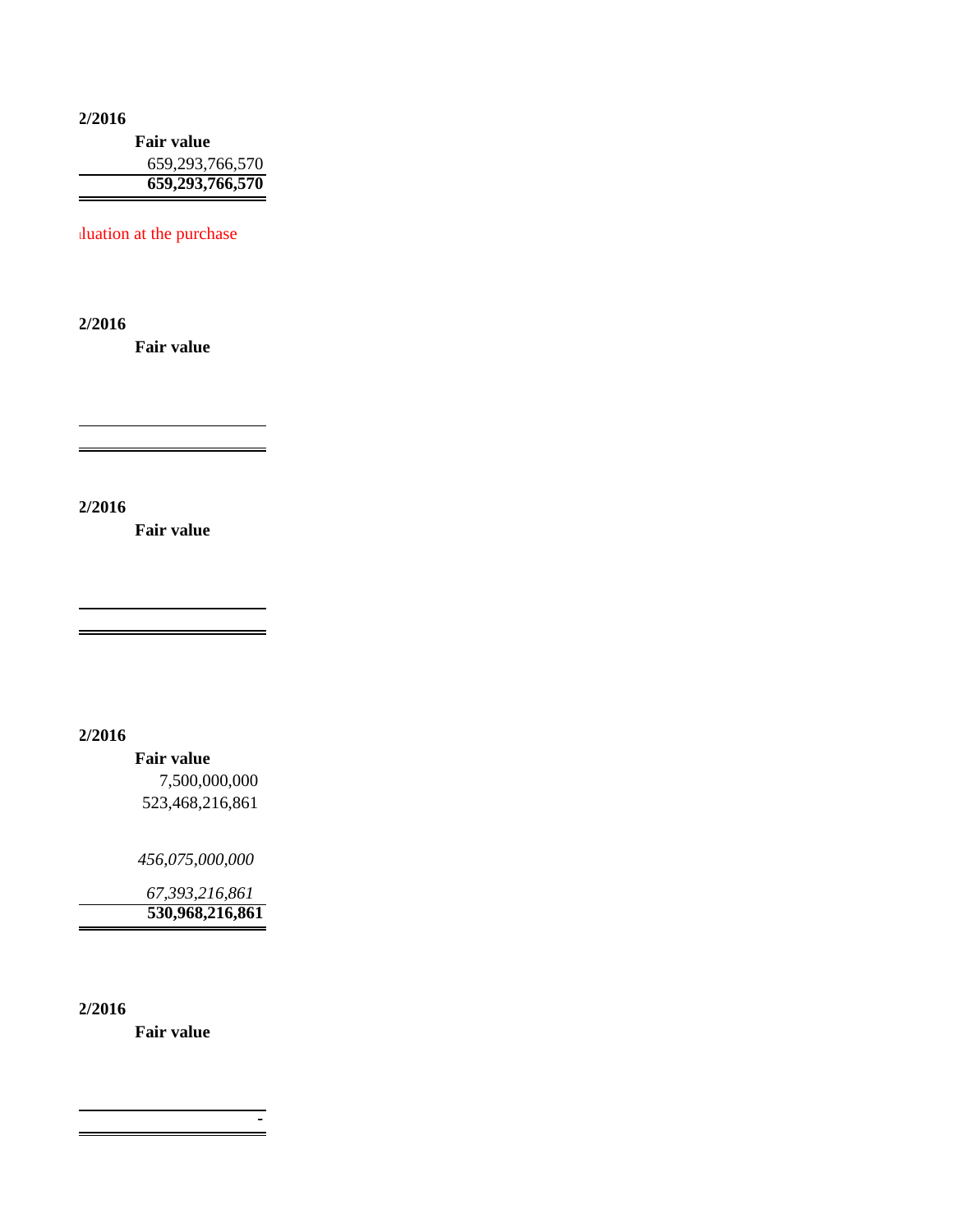#### **31/12/2016**

| 38, 104, 911, 444 |
|-------------------|
| 27,970,925,797    |
| 10,056,209,947    |
| 77,775,700        |

#### **31/12/2016**

 1,963,775,333 2,221,521,957  **4,185,297,290** 

#### **31/12/2016**

| 4,072,302,429 |
|---------------|
| 2,108,527,096 |
| 1,963,775,333 |

#### **31/12/2016**

۰

 6,801,431,430 26,437,281,424

 (27,402,934,254) **5,835,778,600**

#### **31/12/2016**

 7,606,814,449 4,398,213,447 (4,860,795,587)

- 1990 - 1990 - 1990 - 1990 - 1991 - 1992

**7,144,232,309**

#### **31/12/2016**

 60,537,955,633 3,441,325,472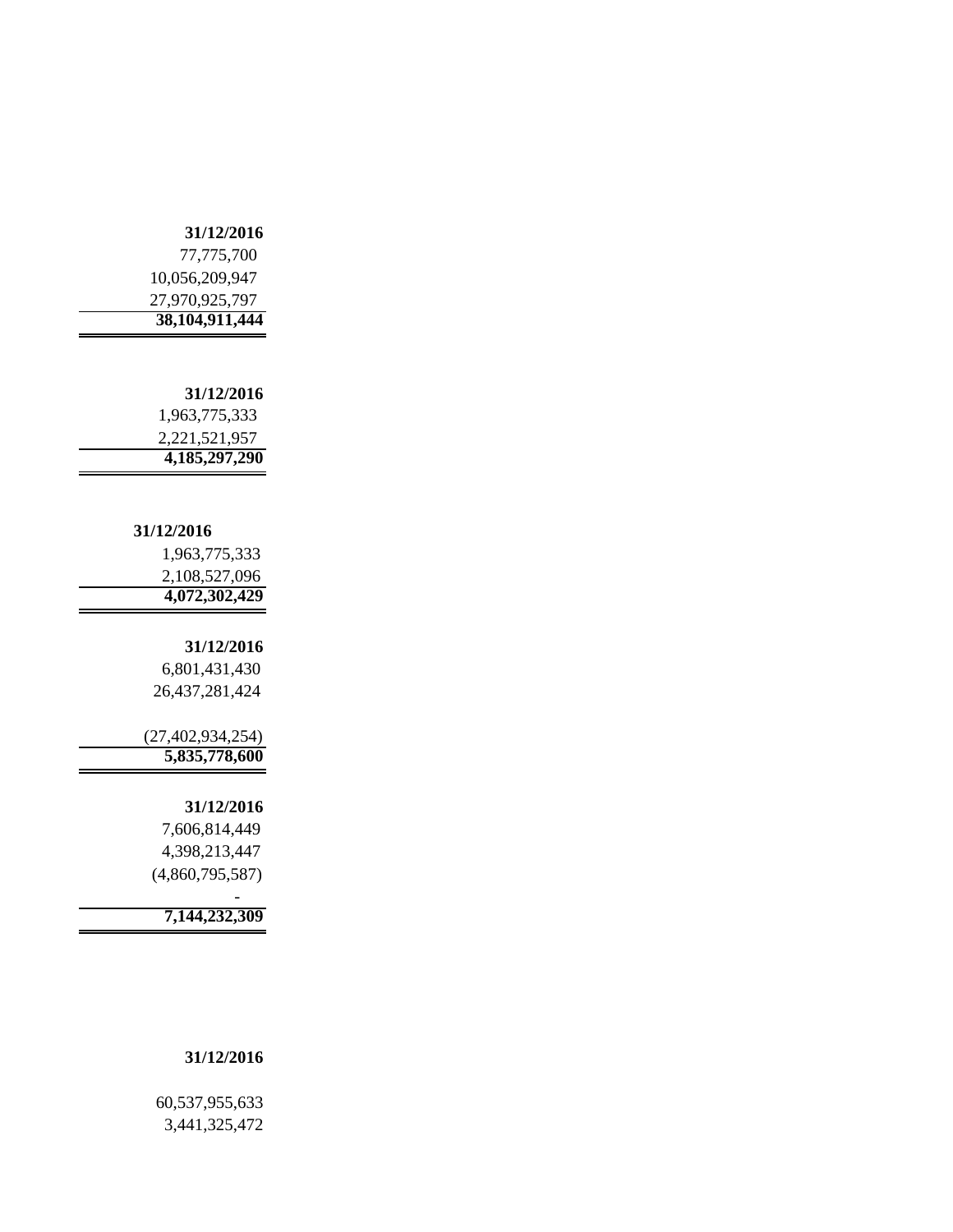| 2,745,919,356  |
|----------------|
| 66,725,200,461 |
|                |
| 33,927,467,812 |
| 9,484,455,113  |
| 43,411,922,925 |
|                |

 26,610,487,821 23,313,277,536

**31/12/2016** 2,786,010,521

469,760,416,400

## **472,546,426,921**

#### **31/12/2016**

 12,401,990,732 6,535,694,713 123,392,485

- 1990 - 1990 - 1990 - 1990 - 1991 - 1992  **19,061,077,930** 

- 1990 - 1990 - 1990 - 1991 - 1992<br>1992 - 1992 - 1992 - 1992 - 1992 - 1992 - 1992 - 1992 - 1992 - 1992 - 1992 - 1992 - 1992 - 1992 - 1992 - 1992

#### **31/12/2016** 6,064,752,333

 2,375,365,550  **8,440,117,883** 

#### **31/12/2016**

 5,000,000 5,593,933 501,600 576,929,160

**- All Controls of the State 588,024,693**

**- All and All and All and All and All**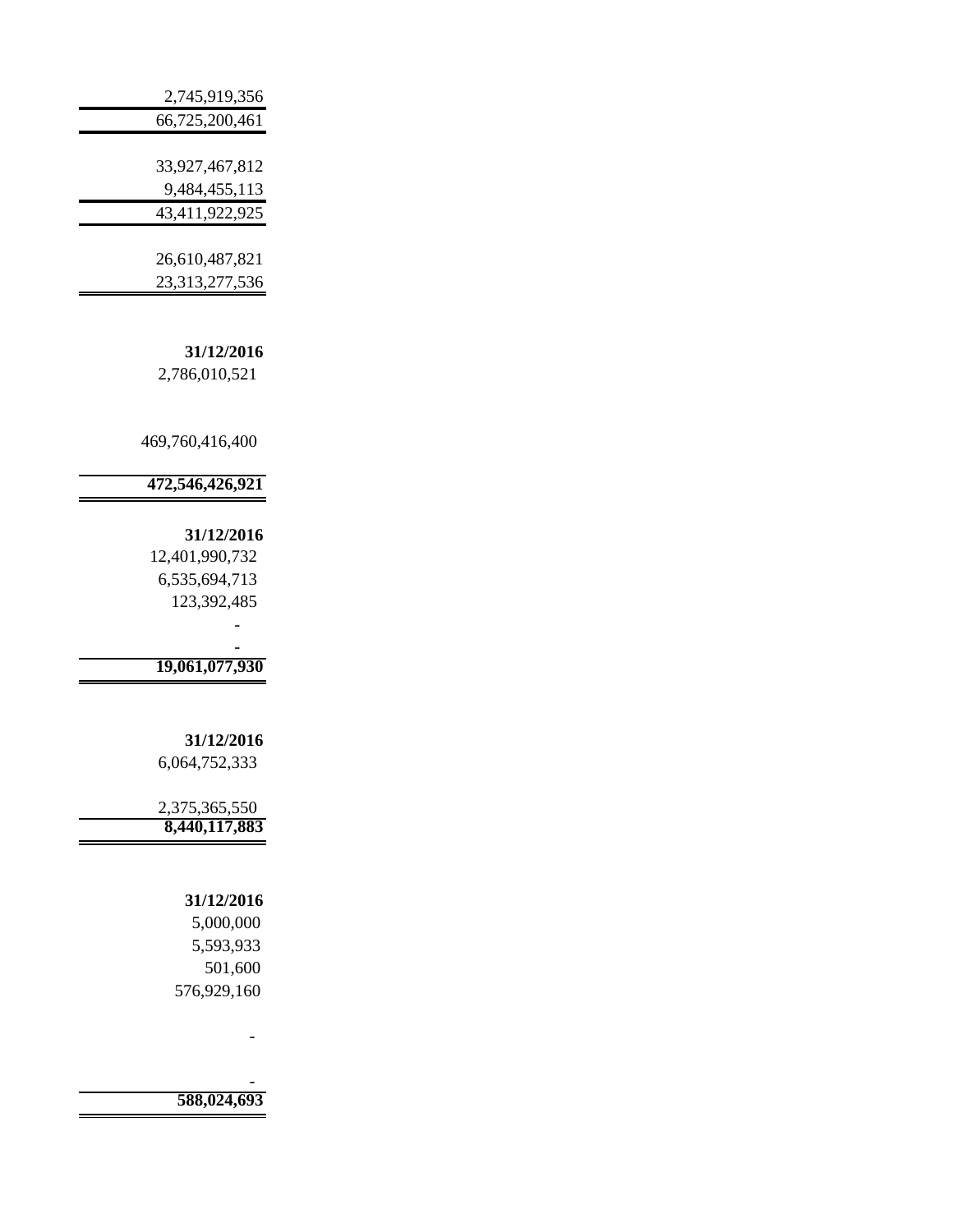### **31/12/2016** 23,105,962 941,399,560 **964,505,522**

#### **Balance at period-end**

**- All and All and All and All and All** 

**- All and All and All and All and All** 

4,351,896,422,610

**- All and All and All and All and All** 

 **4,351,896,422,610** 

**4,351,896,422,610**

#### **31/12/2016**

-

 15,757,761,747 1,576,387,771 923,612,229 **18,257,761,747**

**31/12/2016** 354,791,006,867

**354,791,006,867**

#### **Năm 2016**

- 1990 - 1990 - 1990 - 1990 - 1991 - 1992

 270,311,091,725 - 1990 - 1990 - 1990 - 1991 - 1992<br>1992 - 1992 - 1992 - 1992 - 1992 - 1992 - 1992 - 1992 - 1992 - 1992 - 1992 - 1992 - 1992 - 1992 - 1992 - 1992 186,287,528,621 456,598,620,346 26,808,721,029  *9,314,376,431 9,314,376,431 8,179,968,167* 74,998,892,450 964,881,875 74,034,010,575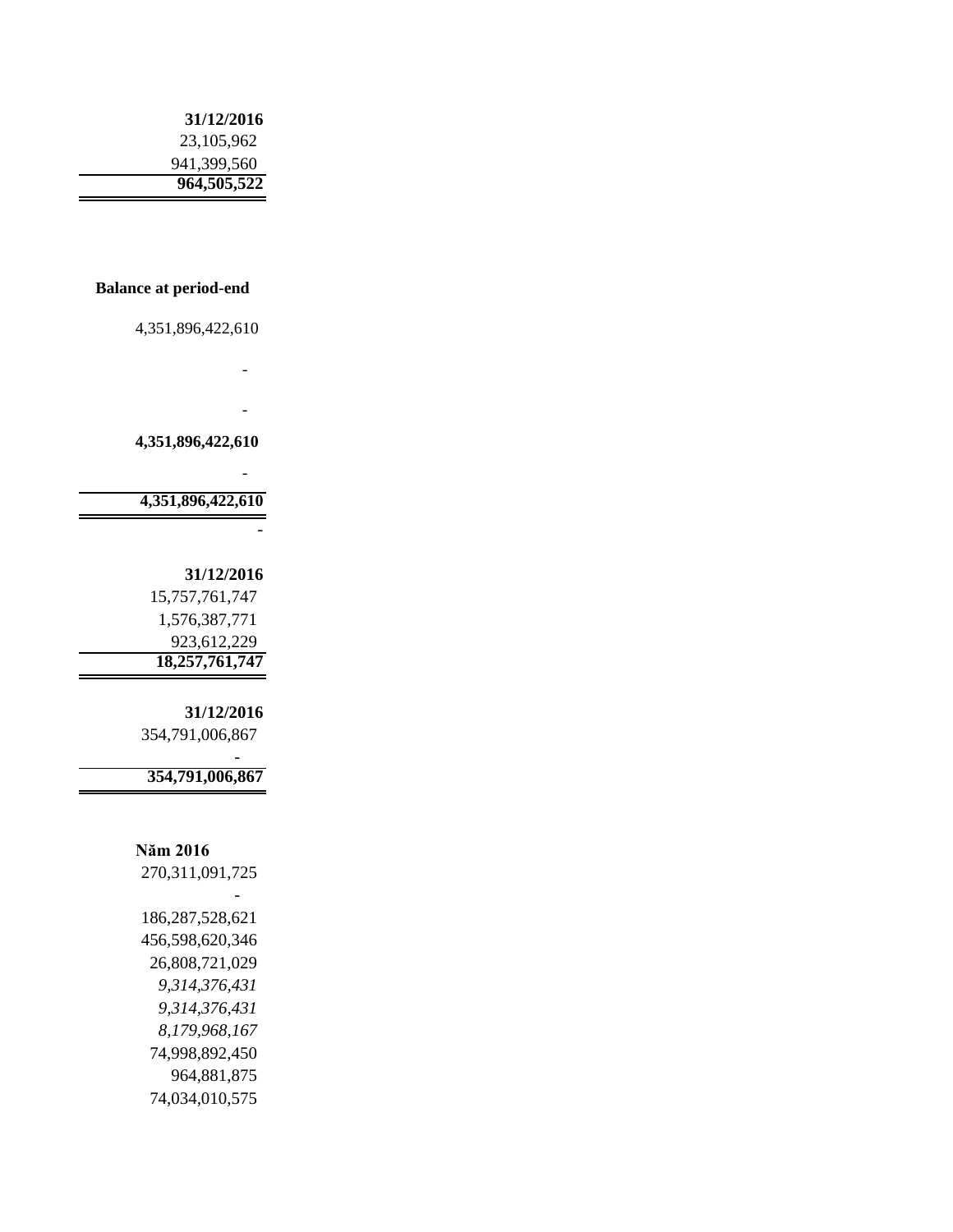## **Interest from securities trading in year**

 151,291,481,585 147,296,382 5,141,990,000 66,604,919,315

58,946,000

223,244,633,281

### **31/12/2016**

| 39,595,439,151 |
|----------------|
| 39,595,439,151 |

#### **31/12/2016**

| 140,328,829,278 |
|-----------------|
| 140,328,829,278 |

#### **31/12/2016**

| 201,176,393,613    |
|--------------------|
| 7,479,334,547      |
| 208, 655, 728, 160 |

#### **31/12/2016**

| 221,223,890 |
|-------------|
| 221,223,890 |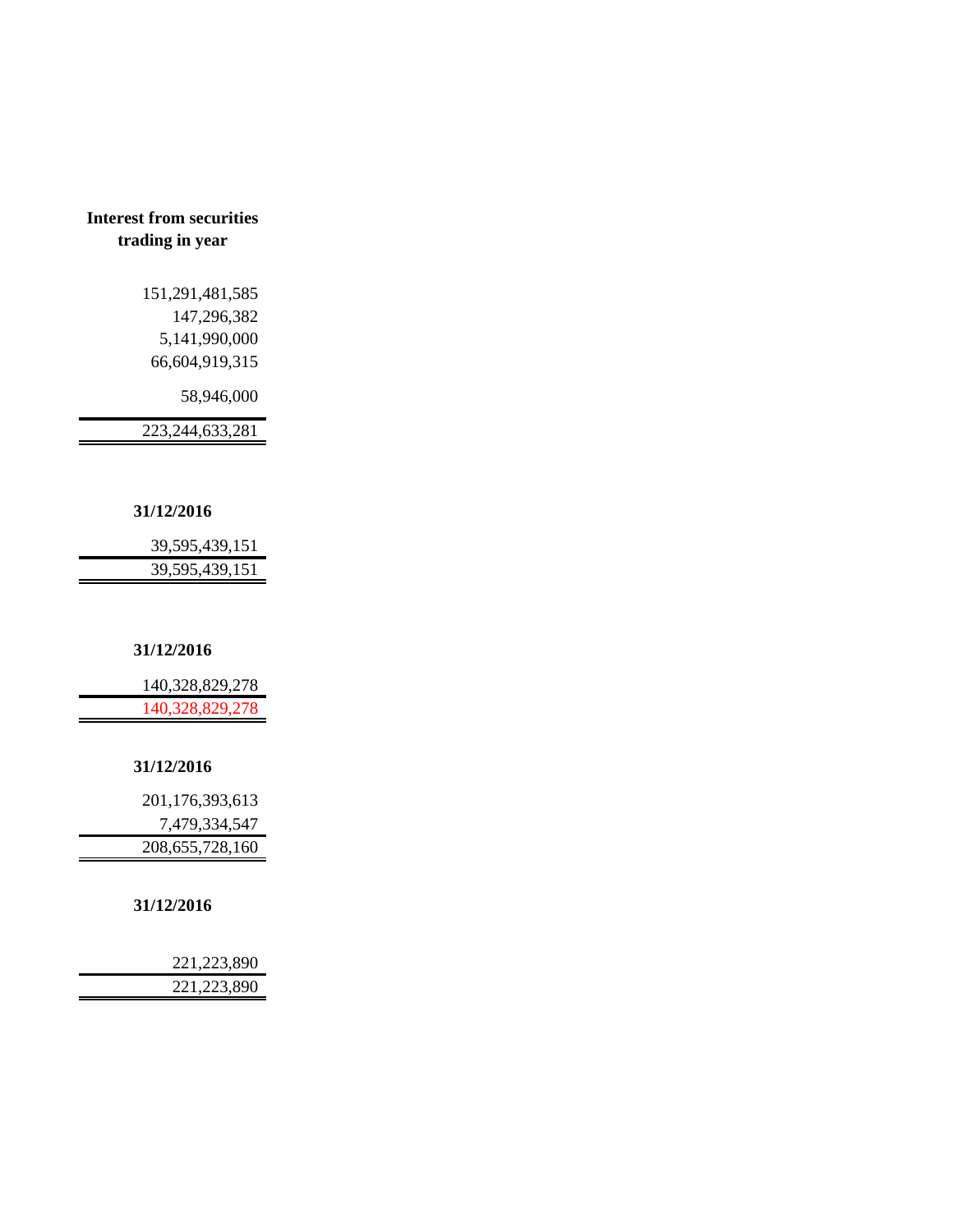## **Loss from securities trading in year**

 33,109,470,976 697,100,000 3,293,500,000 31,300,996,739

39,691,000

68,440,758,715

#### **31/12/2016**

 7,381,346,717  **7,381,346,717** 

#### **31/12/2016**

 119,137,279,540 **119,137,279,540**

#### **31/12/2016**

 125,955,486,425 806,781,131 5,033,938,814 18,353,403,690 177,146,000 54,364,164,312

 **204,690,920,372** 

#### **31/12/2016**

- 1990 - 1990 - 1990 - 1991 - 1992<br>1992 - 1992 - 1992 - 1992 - 1992 - 1992 - 1992 - 1992 - 1992 - 1992 - 1992 - 1992 - 1992 - 1992 - 1992 - 1992

 6,218,182 3,536,158,794  **3,542,376,976**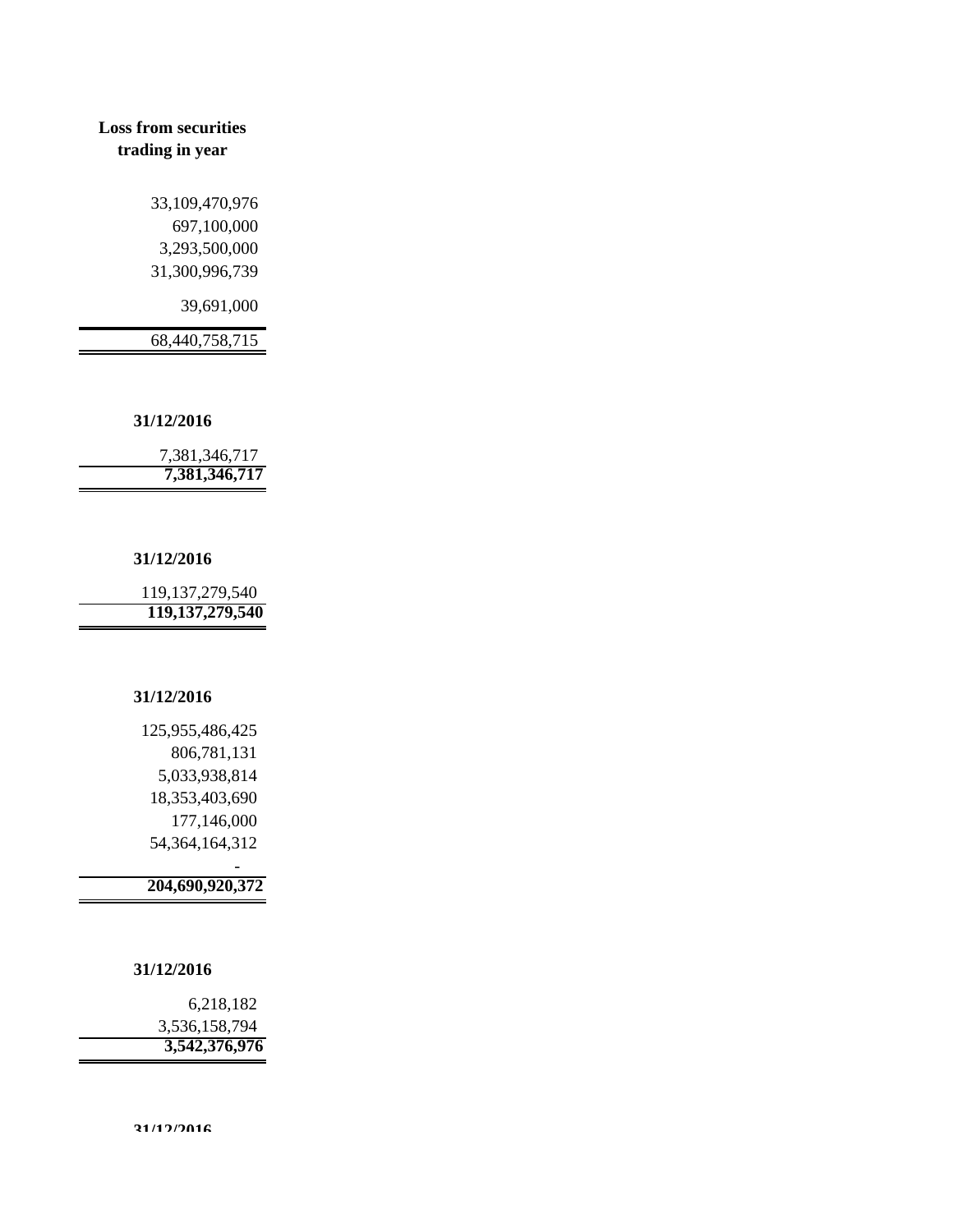**31/12/2016**

 3,114,786,849 960,794  **3,115,747,643** 

#### **31/12/2016**

 40,882,108,731  *40,882,108,731*

40,882,108,731

- 1990 - 1990 - 1990 - 1990 - 1991 - 1992 - 1993 - 1994 - 1994 - 1994 - 1994 - 1994 - 1994 - 1994 - 1994 - 199

 *-*

- 1990 - 1990 - 1990 - 1990 - 1991 - 1992 - 1992 - 1992 - 1992 - 1992 - 1992 - 1992 - 1992 - 1992 - 1992 - 199

- 1990 - 1990 - 1990 - 1990 - 1991 - 1992 - 1992 - 1992 - 1992 - 1992 - 1992 - 1992 - 1992 - 1992 - 1992 - 199

- 1990 - 1990 - 1990 - 1990 - 1991 - 1992 - 1992 - 1992 - 1992 - 1992 - 1992 - 1992 - 1992 - 1992 - 1992 - 199

- 1990 - 1990 - 1990 - 1990 - 1991 - 1992 - 1992 - 1992 - 1992 - 1992 - 1992 - 1992 - 1992 - 1992 - 1992 - 199

**Balance at the year-end**

- 1990 - 1990 - 1990 - 1990 - 1991 - 1992 - 1992 - 1992 - 1992 - 1992 - 1992 - 1992 - 1992 - 1992 - 1992 - 199

**4**

715,362,521,318

 62,020,271,486  **777,382,792,803** 

direct

airman of Management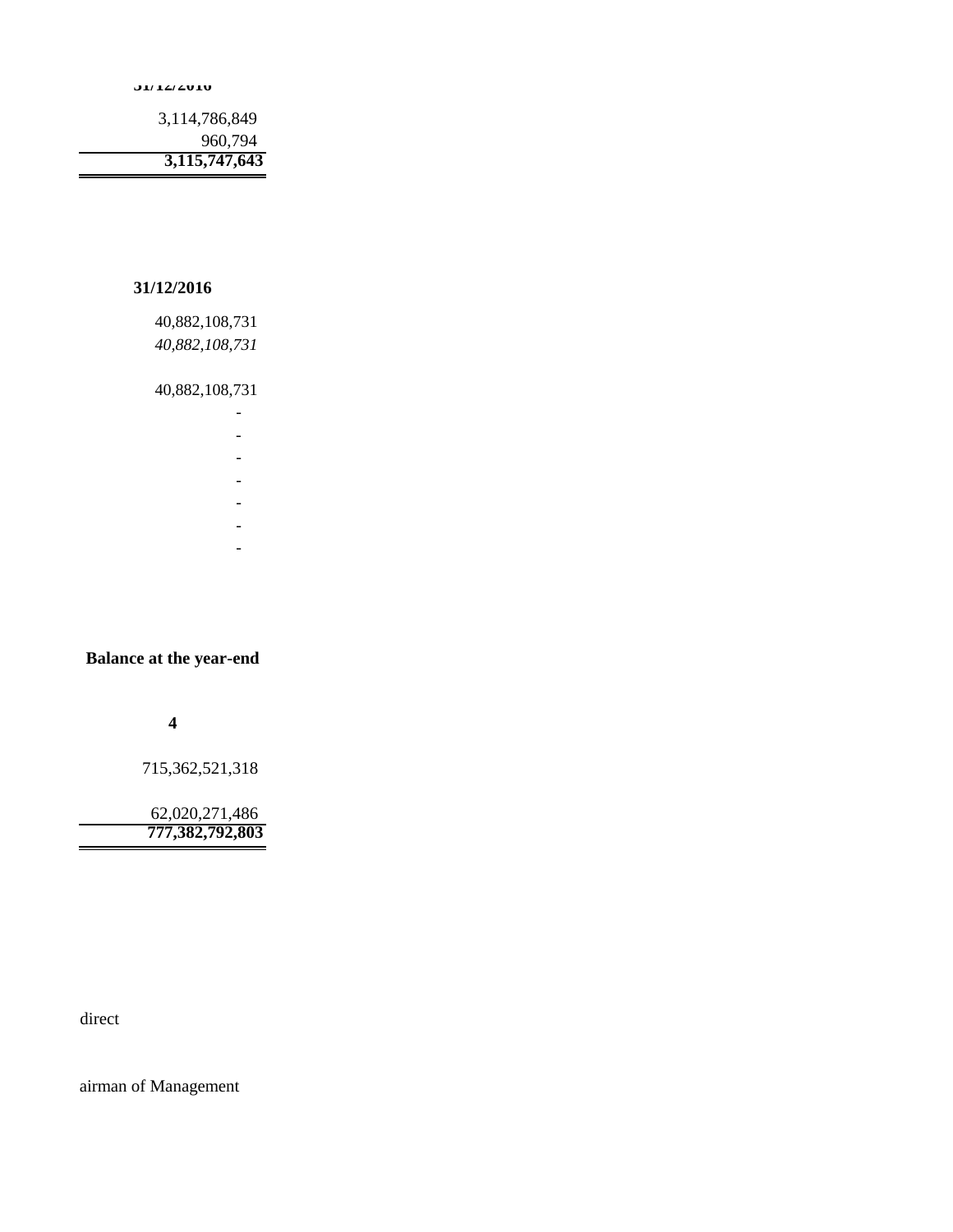airman of Management

or the period ended on the

**Balance as at** 

**31/12/2016 VND**

88,000,000,000

 $\sim$ 

**- All Angeles Angeles Angel** 19,419,560,637

22,638,888

175,741,230,000

**- All Controls of the State** 

146,329,084

12,602,740

-

7,500,000,000

 6,735,633,743 65,393,216,861

**- All Street Advised Association** 

**- All Street Advised Association**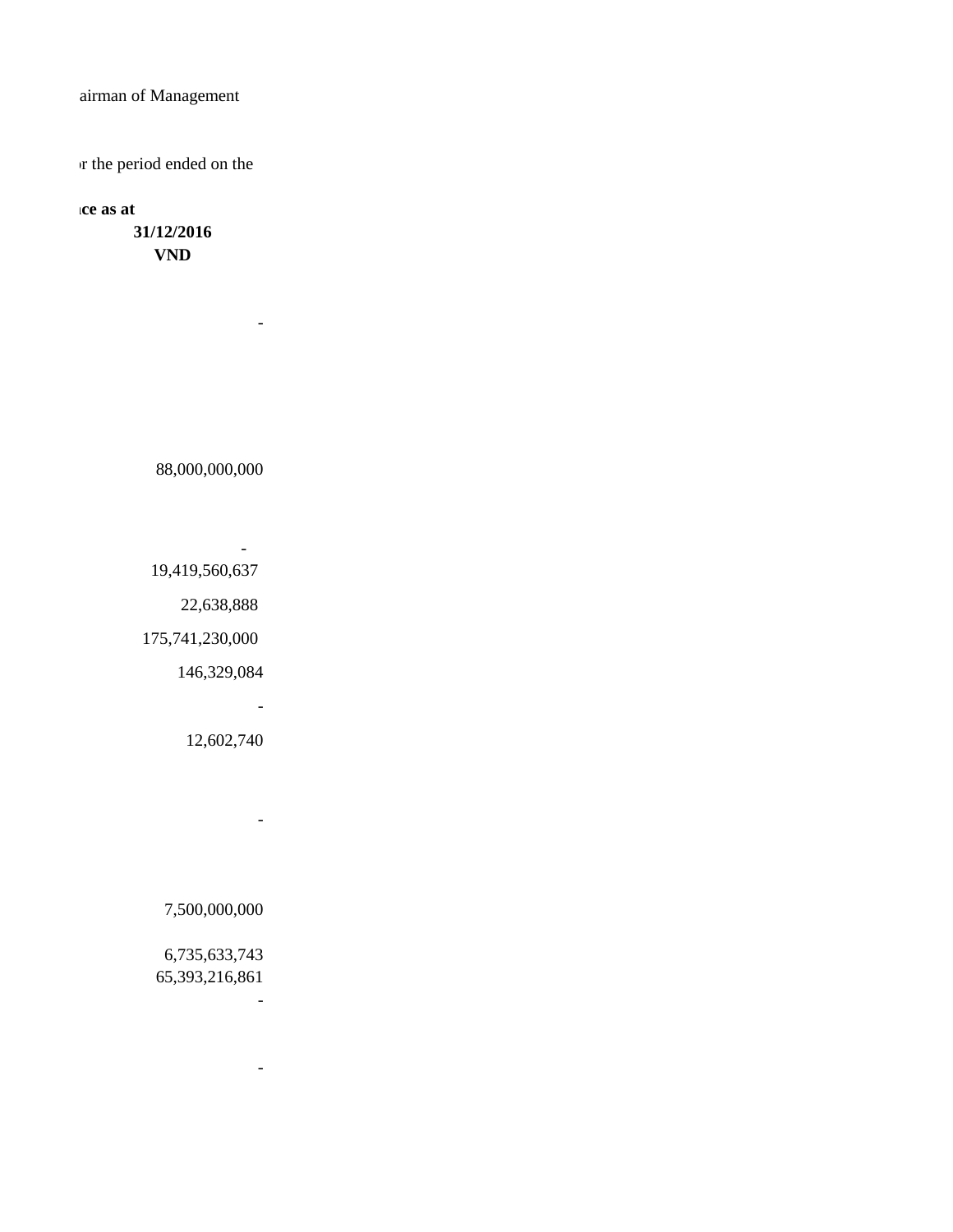## 392,011,780,000

- **All Street Advised Association**
- **All Street Advised Association**
- **All Street Advised Association**
- **All Controls of the State**

# 141,654,250,000

8,215,380,912

6,831,609,800

### 9,644,810,000

oved by

l Director Hoang Giang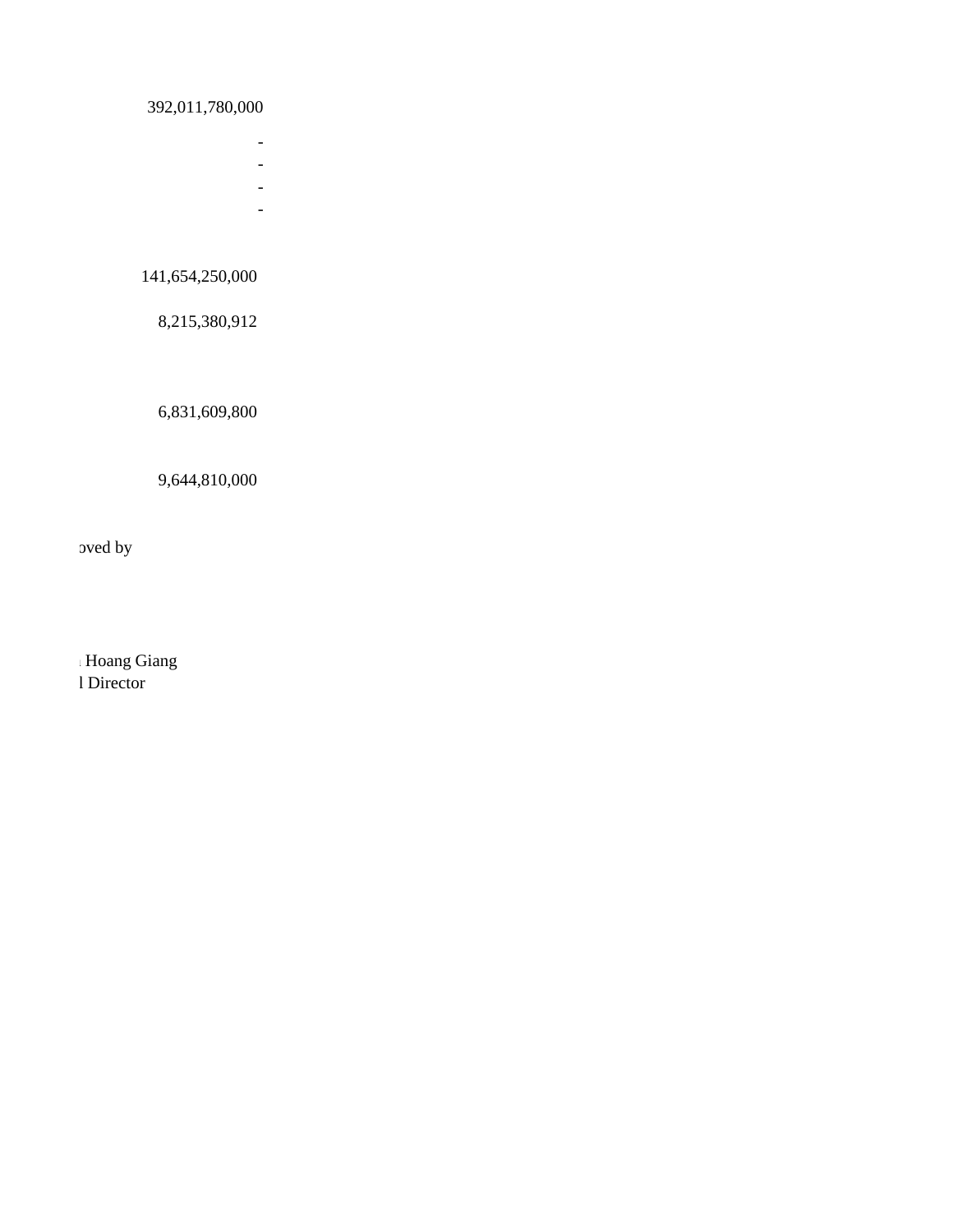#### **VNDIRECT SECURITIES JOINT STOCK COMPANY**

Address: No.01 Nguyen Thuong Hien, Nguyen Du ward, Hai Ba Trung district, Hanoi city Notes to Consolidated Financial statements for the period ended on 31/12/2017 (continue)

## **4. Provision for devaluation of assets**

| No.            | Type of financial asset         |                |  |
|----------------|---------------------------------|----------------|--|
|                |                                 | Quantity       |  |
| $\mathbf A$    | $\bf{B}$                        | $\mathbf{1}$   |  |
| $\mathbf I$    | <b>Financial assets FVTPL</b>   | 38,274,197     |  |
| $\mathbf{1}$   | $AB_0$                          | 17,574,123     |  |
| $\sqrt{2}$     | <b>ACB</b>                      | 50,088         |  |
| 3              | <b>APC</b>                      | 10             |  |
| $\overline{4}$ | <b>BCC</b>                      | 142            |  |
| 5              | <b>BMI</b>                      | 364,269        |  |
| 6              | <b>BVH</b>                      | 48             |  |
| $\tau$         | <b>DIG</b>                      | 77,873         |  |
| 8              | <b>EVE</b>                      | 57             |  |
| 9              | <b>FIT</b>                      | 420,442        |  |
| 10             | <b>FLC</b>                      | 282            |  |
| 11             | <b>HAG</b>                      | 36             |  |
| 12             | <b>HAH</b>                      | 186,000        |  |
| 13             | <b>HHS</b>                      | 311            |  |
| 14             | <b>HNG</b>                      |                |  |
| 15             | <b>HOT</b>                      | 964,481        |  |
| 16             | LGL                             | 300,000        |  |
| 17             | <b>LTG</b>                      | 1,599,550      |  |
| 18             | <b>MBB</b>                      | 387            |  |
| 19             | <b>MWG</b>                      | 24,000         |  |
| 20             | <b>NTC</b>                      | 104,000        |  |
| 21             | <b>PHR</b>                      | 20,000         |  |
| 22             | <b>REE</b>                      | 77,670         |  |
| 23             | SD <sub>9</sub>                 | 95             |  |
| 24             | <b>SJS</b>                      | 200,000        |  |
| 25             | <b>SMC</b>                      | 61,570         |  |
| 26             | <b>VCB</b>                      | 656            |  |
| 27             | <b>VCG</b>                      | 283            |  |
| $28\,$         | <b>VGG</b>                      | 533,700        |  |
| 29             | <b>VIC</b>                      | 955            |  |
| 30             | <b>VNM</b>                      | 417            |  |
| 31             | Others                          | 15,712,752     |  |
| $\mathbf{I}$   | <b>Financial assets HTM</b>     |                |  |
| $\mathbf{III}$ | <b>Financial assets on loan</b> |                |  |
| IV             | <b>Financial assets AFS</b>     | 7,000,002      |  |
| $\mathbf{1}$   | Capital securities              |                |  |
| $\overline{c}$ | Corporate bond                  | $\overline{c}$ |  |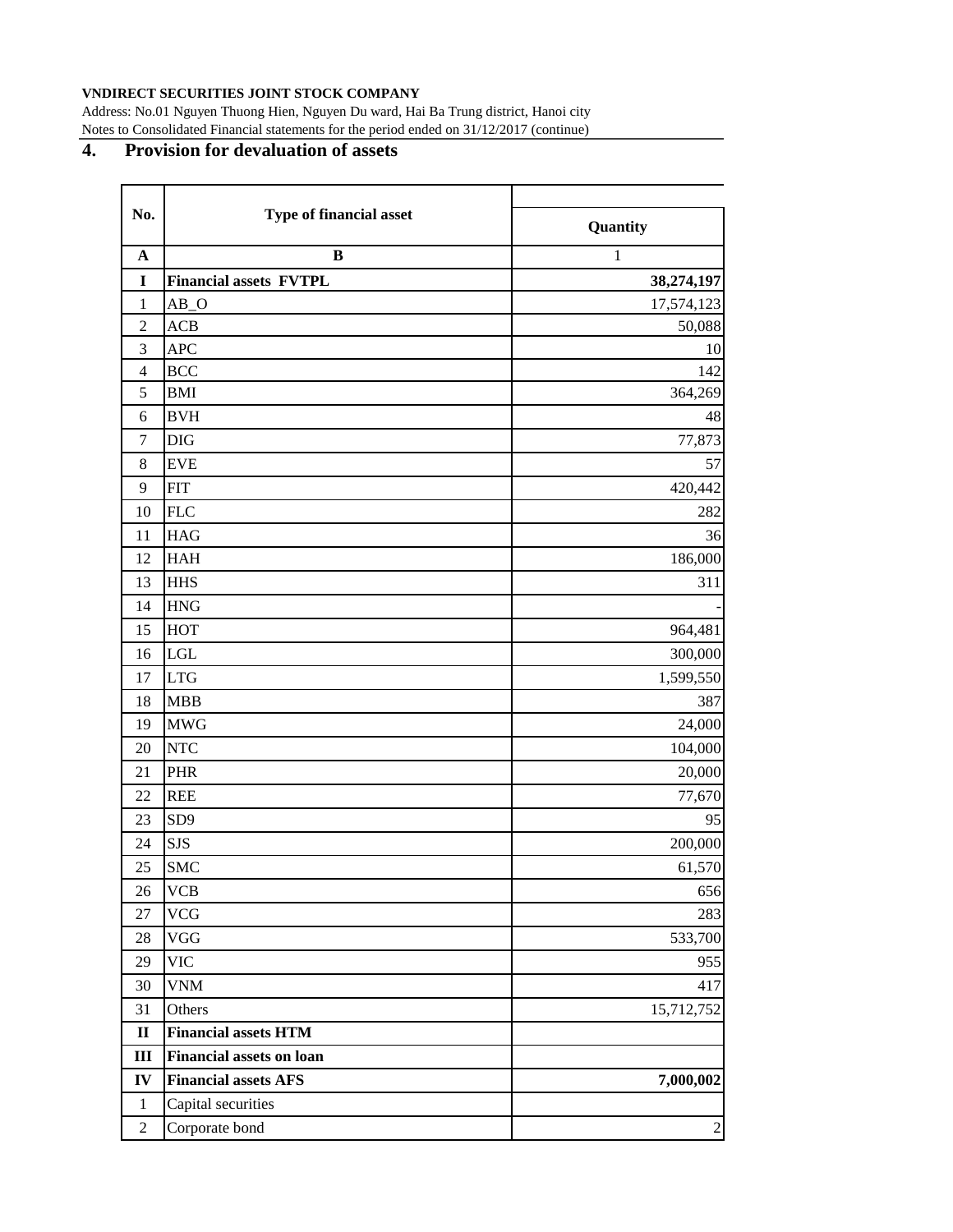| Government bond | ,000,000   |
|-----------------|------------|
| <b>TOTAL</b>    | 45,274,199 |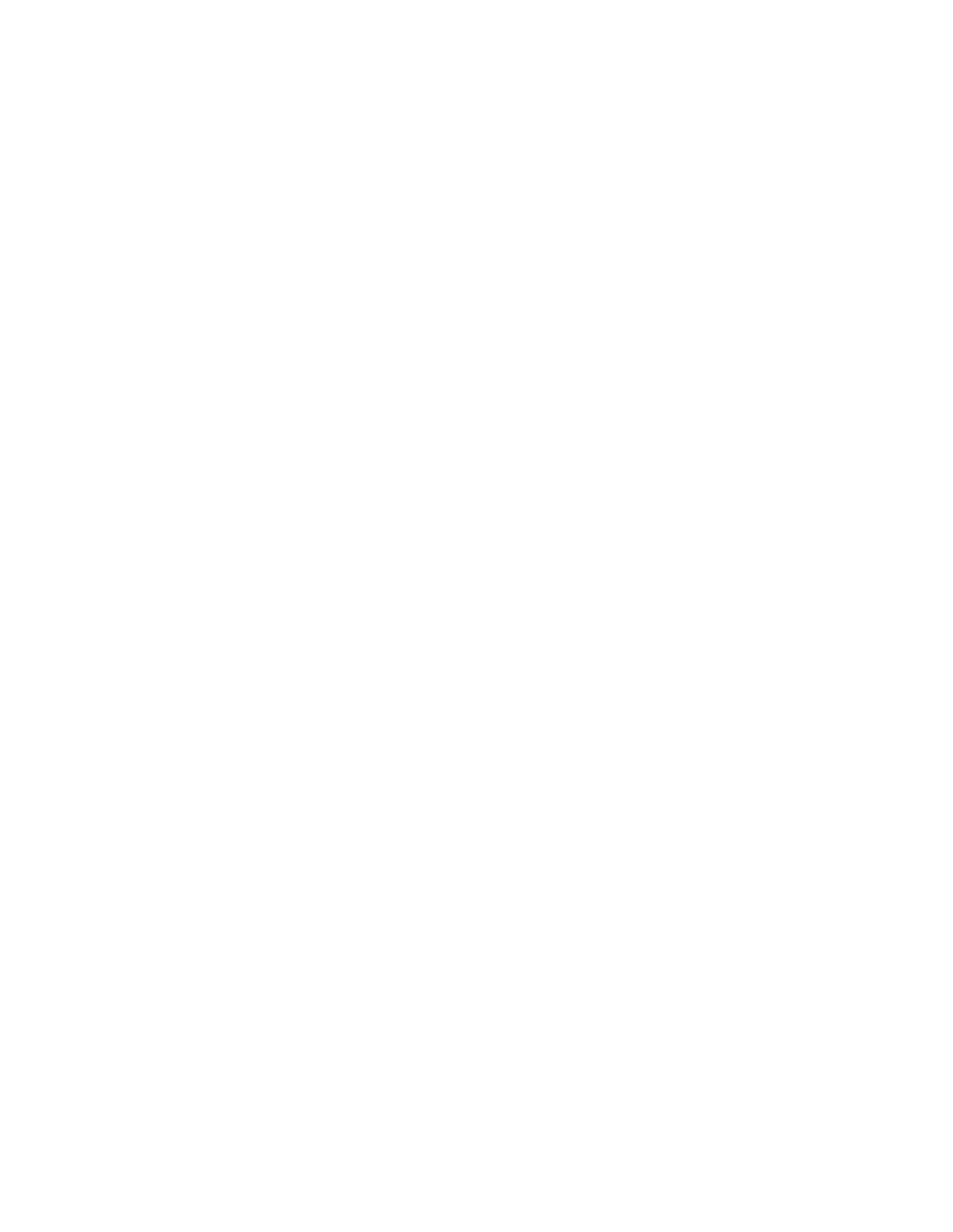| Basis for this period's provision |                                                      |                                    |  |
|-----------------------------------|------------------------------------------------------|------------------------------------|--|
| <b>Book value</b>                 | Market value as of the<br><b>Financial Statement</b> | This period's provisional<br>value |  |
| $\overline{2}$                    | 3                                                    | 4                                  |  |
| 701,170,242,525                   | 638,972,769,411                                      | 95,974,061,945                     |  |
| 170,489,057,266                   | 116,867,917,950                                      | 53,621,139,316                     |  |
| 1,765,984,428                     | 1,848,247,200                                        |                                    |  |
| 33,000                            | 825,000                                              |                                    |  |
| 2,657,827                         | 1,079,200                                            | 1,578,627                          |  |
| 11,263,324,460                    | 12,931,549,500                                       |                                    |  |
| 2,616,516                         | 3,134,400                                            |                                    |  |
| 1,536,192,328                     | 1,604,183,800                                        |                                    |  |
| 1,349,870                         | 1,145,700                                            | 204,170                            |  |
| 3,809,847,690                     | 3,552,734,900                                        | 257,112,790                        |  |
| 1,346,230                         | 1,968,360                                            |                                    |  |
| 468,786                           | 264,600                                              | 204,186                            |  |
| 4,210,752,900                     | 3,720,000,000                                        | 490,752,900                        |  |
| 2,682,450                         | 1,492,800                                            | 1,189,650                          |  |
|                                   |                                                      |                                    |  |
| 27,005,468,000                    | 17,264,209,900                                       | 9,741,258,100                      |  |
| 3,466,998,507                     | 3,450,000,000                                        | 16,998,507                         |  |
| 100,460,796,000                   | 72,459,615,000                                       | 28,001,181,000                     |  |
| 8,528,500                         | 9,829,800                                            |                                    |  |
| 3,135,600,000                     | 3,144,000,000                                        |                                    |  |
| 5,379,983,600                     | 9,682,400,000                                        |                                    |  |
| 850,000,000                       | 867,000,000                                          |                                    |  |
| 2,925,196,767                     | 3,223,305,000                                        |                                    |  |
| 1,576,877                         | 817,000                                              | 759,877                            |  |
| 6,346,351,099                     | 6,020,000,000                                        | 326, 351, 099                      |  |
| 1,523,340,648                     | 1,637,762,000                                        |                                    |  |
| 31,052,611                        | 35,620,800                                           |                                    |  |
| 5,513,271                         | 6,169,400                                            |                                    |  |
| 33,583,670,000                    | 30,954,600,000                                       | 2,629,070,000                      |  |
| 72,426,369                        | 73,821,500                                           |                                    |  |
| 62,615,114                        | 86,986,200                                           |                                    |  |
| 323, 224, 811, 411                | 349,522,089,401                                      | 886,261,723                        |  |
| 2,558,215,032,772                 | 2,558,215,032,772                                    |                                    |  |
| 3,130,850,125,747                 | 3,031,311,270,461                                    | 99,538,855,286                     |  |
| 748,022,000,000                   | 748,022,000,000                                      |                                    |  |
| 7,500,000,000                     | 7,500,000,000                                        |                                    |  |
| 2,000,000,000                     | 2,000,000,000                                        |                                    |  |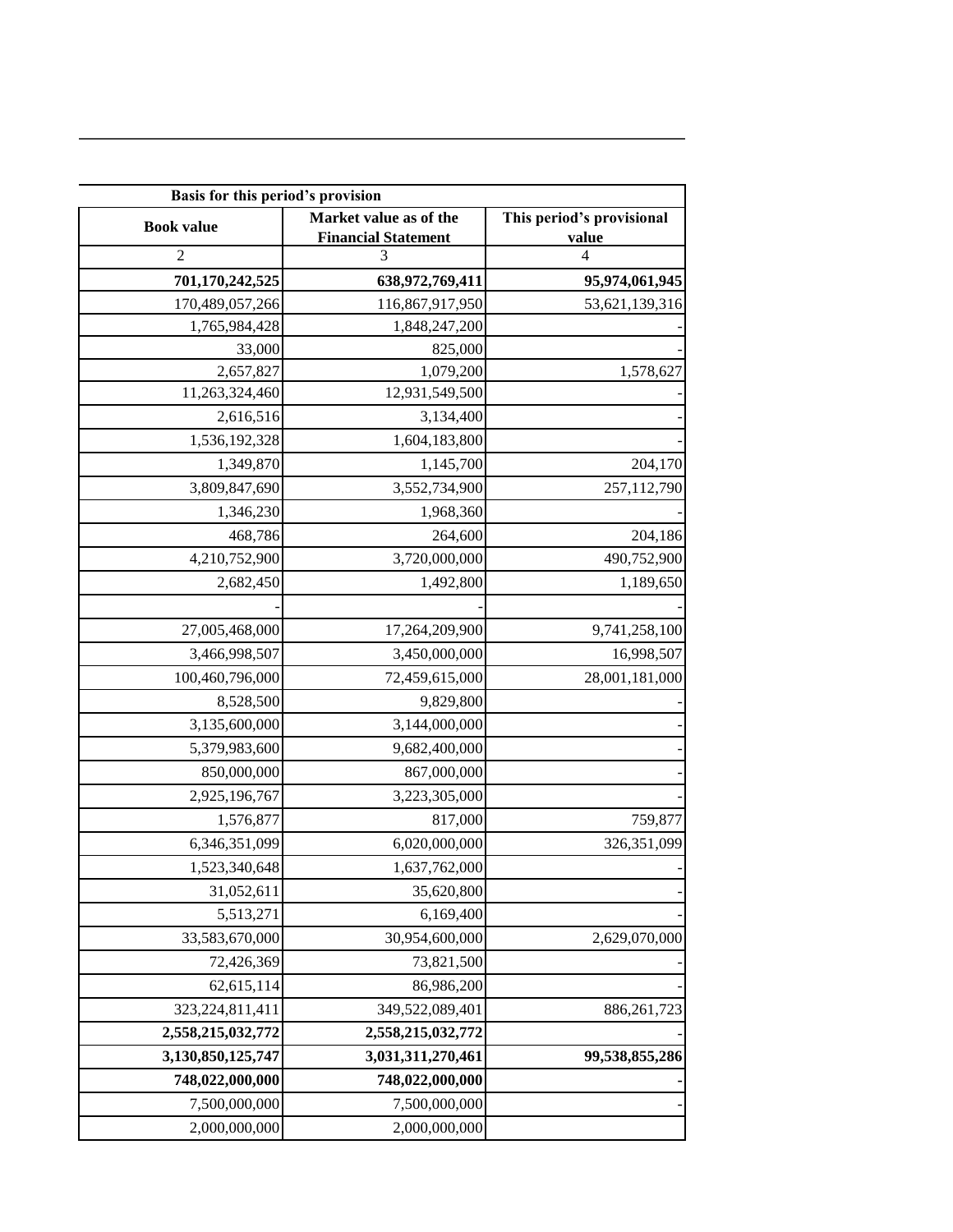| 738,522,000,000   | 738,522,000,000   |                 |
|-------------------|-------------------|-----------------|
| 7,138,257,401,044 | 6,976,521,072,644 | 195,512,917,231 |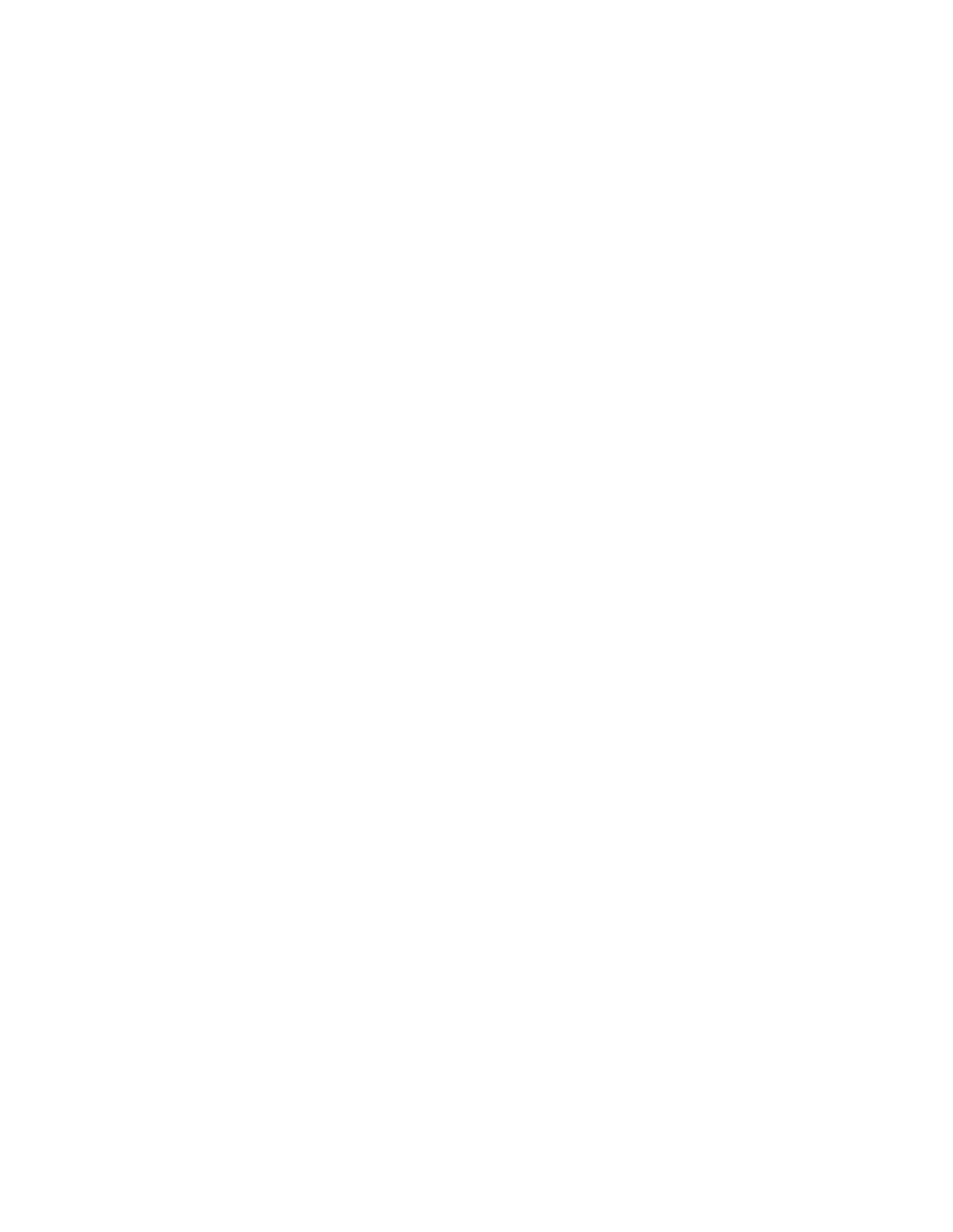| Previous period's provisional<br>value | This period's deduction or<br>reversal |                  |
|----------------------------------------|----------------------------------------|------------------|
| $\sqrt{5}$                             | 6                                      |                  |
| 99,664,069,722                         | (3,690,007,777)                        | (75,807,136,232) |
| 87,890,679,166                         | (34, 269, 539, 850)                    |                  |
| 1,871,928                              | (1,871,928)                            |                  |
| 157,768,500                            | (157,768,500)                          |                  |
| 214,603,227                            | (213, 024, 600)                        |                  |
| 760,592,260                            | (760, 592, 260)                        |                  |
| 4,785,896                              | (4,785,896)                            |                  |
| 86,788                                 | (86, 788)                              |                  |
| 66,142,720                             | (65,938,550)                           |                  |
| 1,753,130                              | 255,359,660                            |                  |
| 306,300                                | (306, 300)                             |                  |
| 2,727,444,490                          | (2,727,240,304)                        |                  |
|                                        | 490,752,900                            |                  |
| 1,500,770                              | (311, 120)                             |                  |
| 355,965,300                            | (355, 965, 300)                        |                  |
|                                        | 9,741,258,100                          |                  |
|                                        | 16,998,507                             |                  |
|                                        | 28,001,181,000                         |                  |
| 291,922,230                            | (291, 922, 230)                        |                  |
|                                        |                                        |                  |
|                                        | ۳                                      |                  |
|                                        |                                        |                  |
|                                        | $\overline{\phantom{a}}$               |                  |
| 3,996,246,877                          | (3,995,487,000)                        |                  |
|                                        | 326, 351, 099                          |                  |
|                                        | $\blacksquare$                         |                  |
| $\overline{\phantom{a}}$               | -                                      |                  |
|                                        |                                        |                  |
| 86,240,000                             | 2,542,830,000                          |                  |
| 864,919                                | (864, 919)                             |                  |
| 2,975,031,304                          | (2,975,031,304)                        |                  |
| 130,263,917                            | 755,997,806                            |                  |
|                                        |                                        |                  |
| 89,717,704,545                         | 9,821,150,741                          |                  |
|                                        |                                        |                  |
|                                        |                                        |                  |
|                                        |                                        |                  |

### **99,664,069,722 (3,690,007,777) (75,807,136,232)**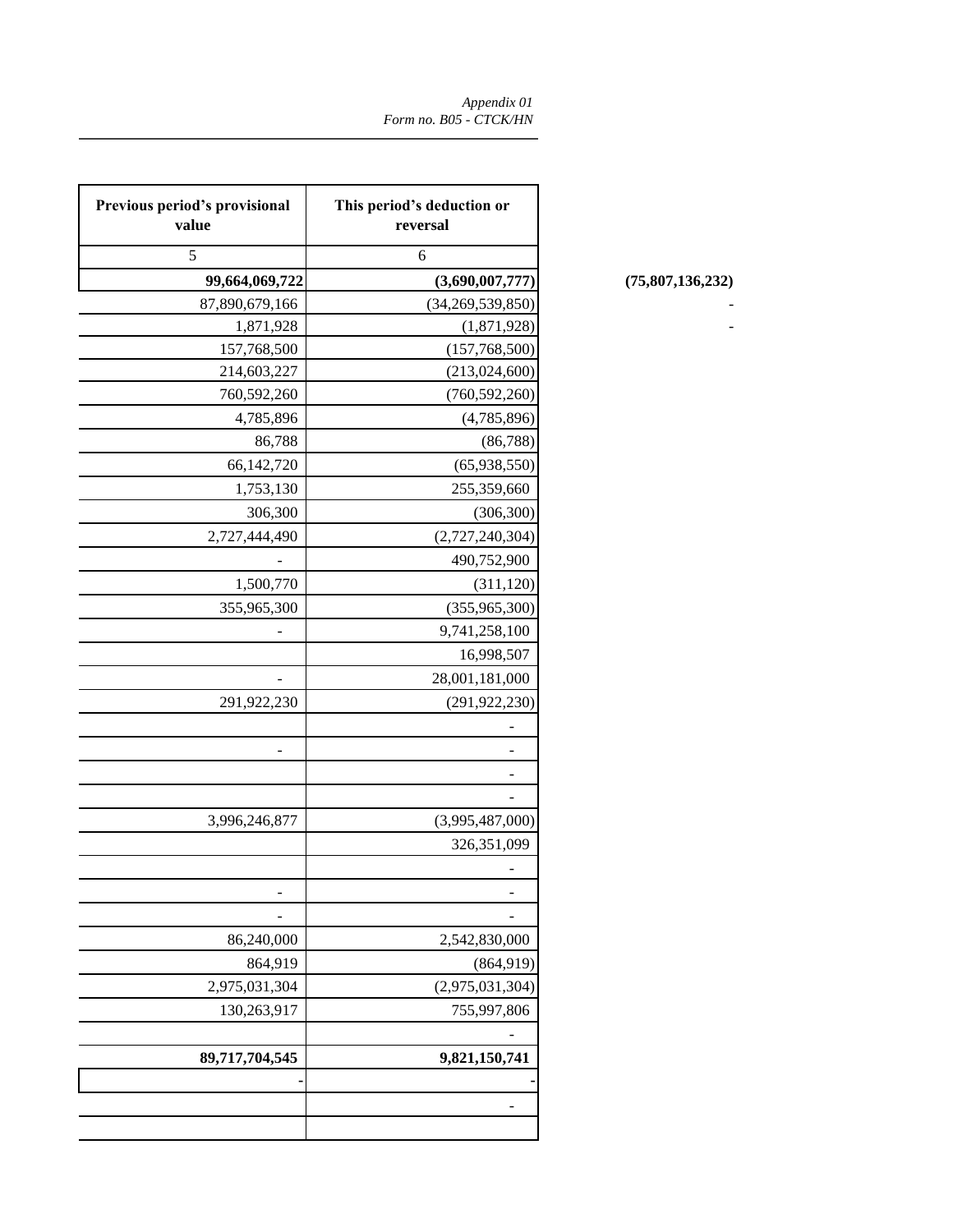|                    | -             |
|--------------------|---------------|
| 189, 381, 774, 267 | 6,131,142,964 |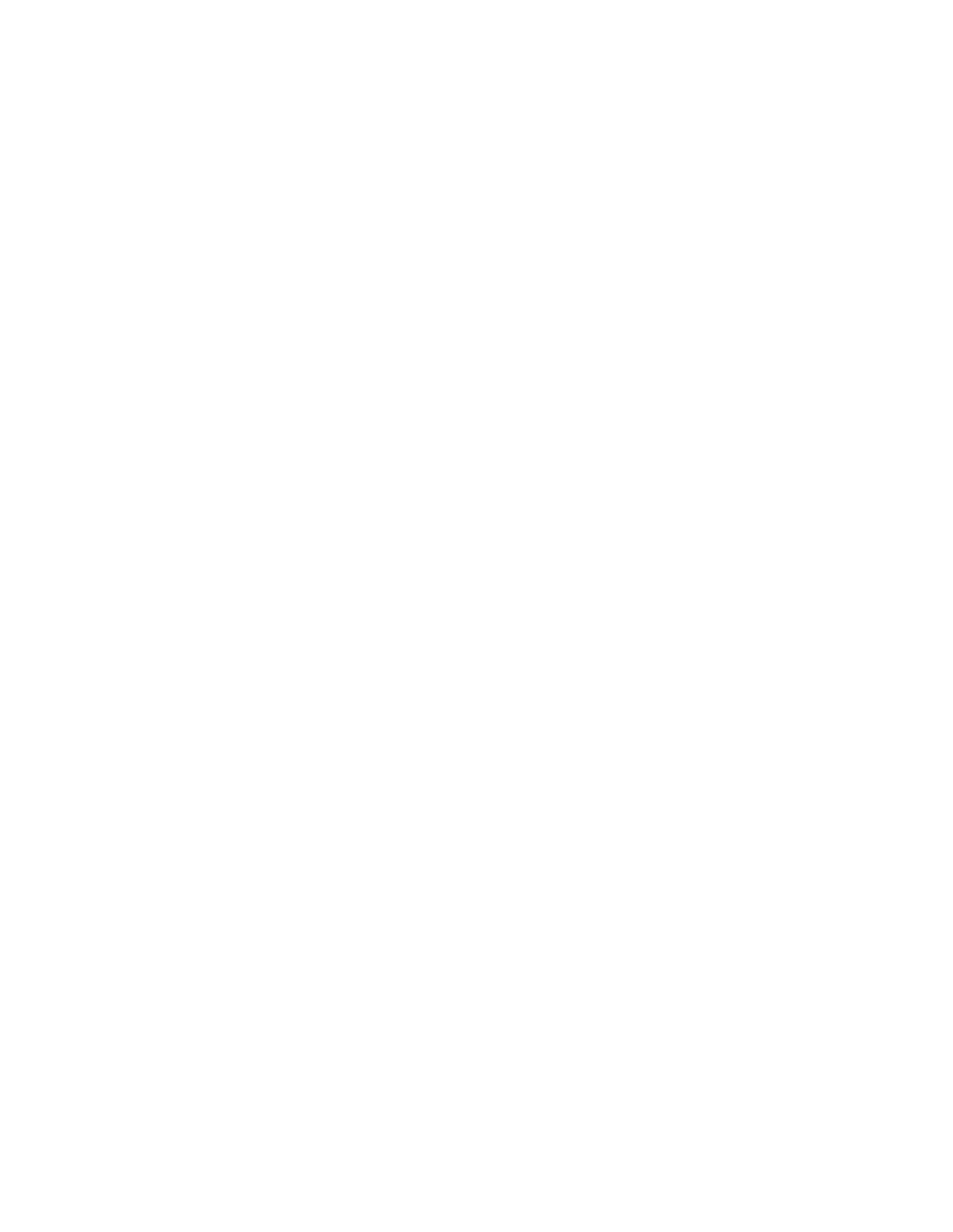(75,807,136,232) 4,146,945,600